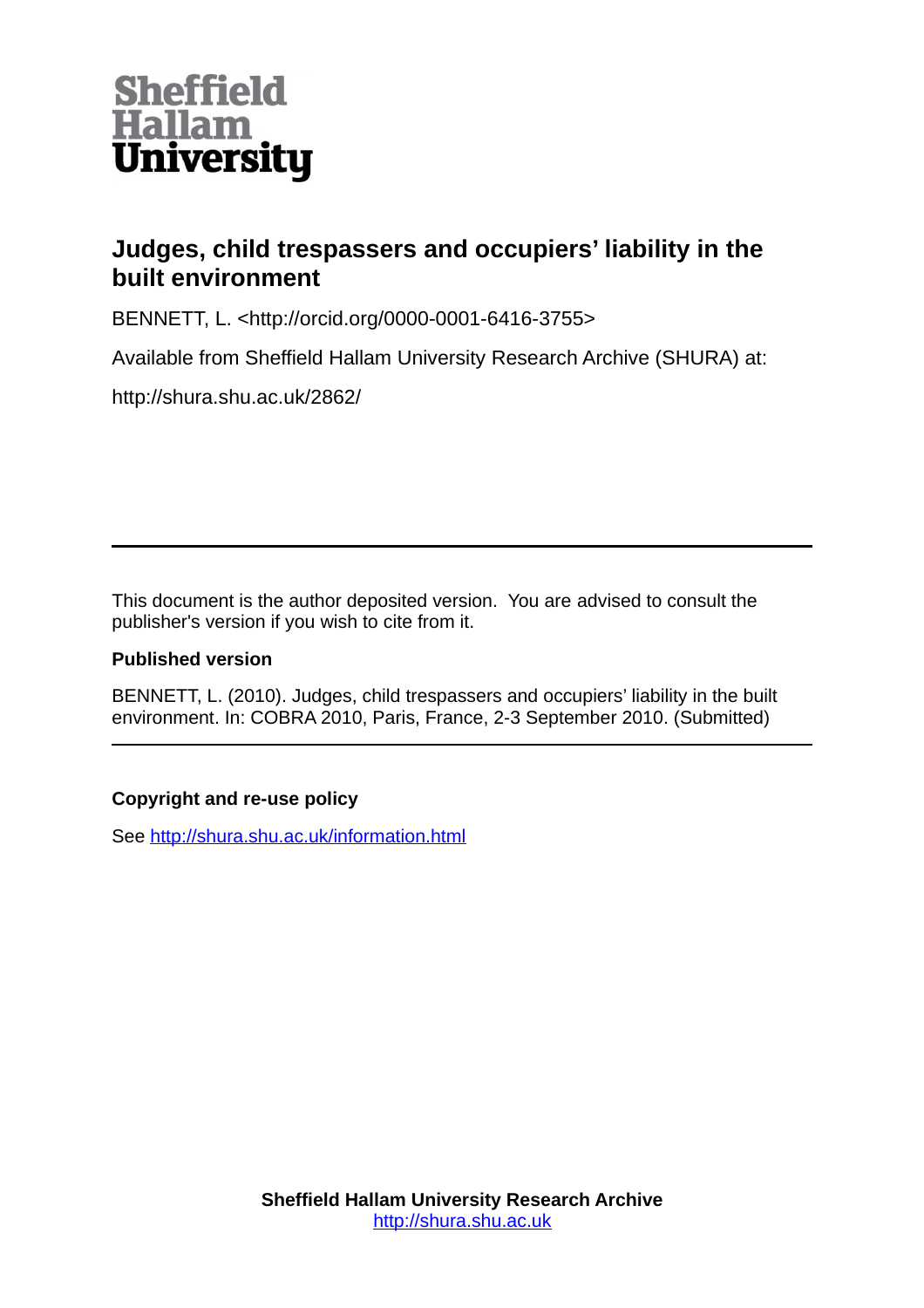



the mark of<br>property<br>professionalism<br>worldwide

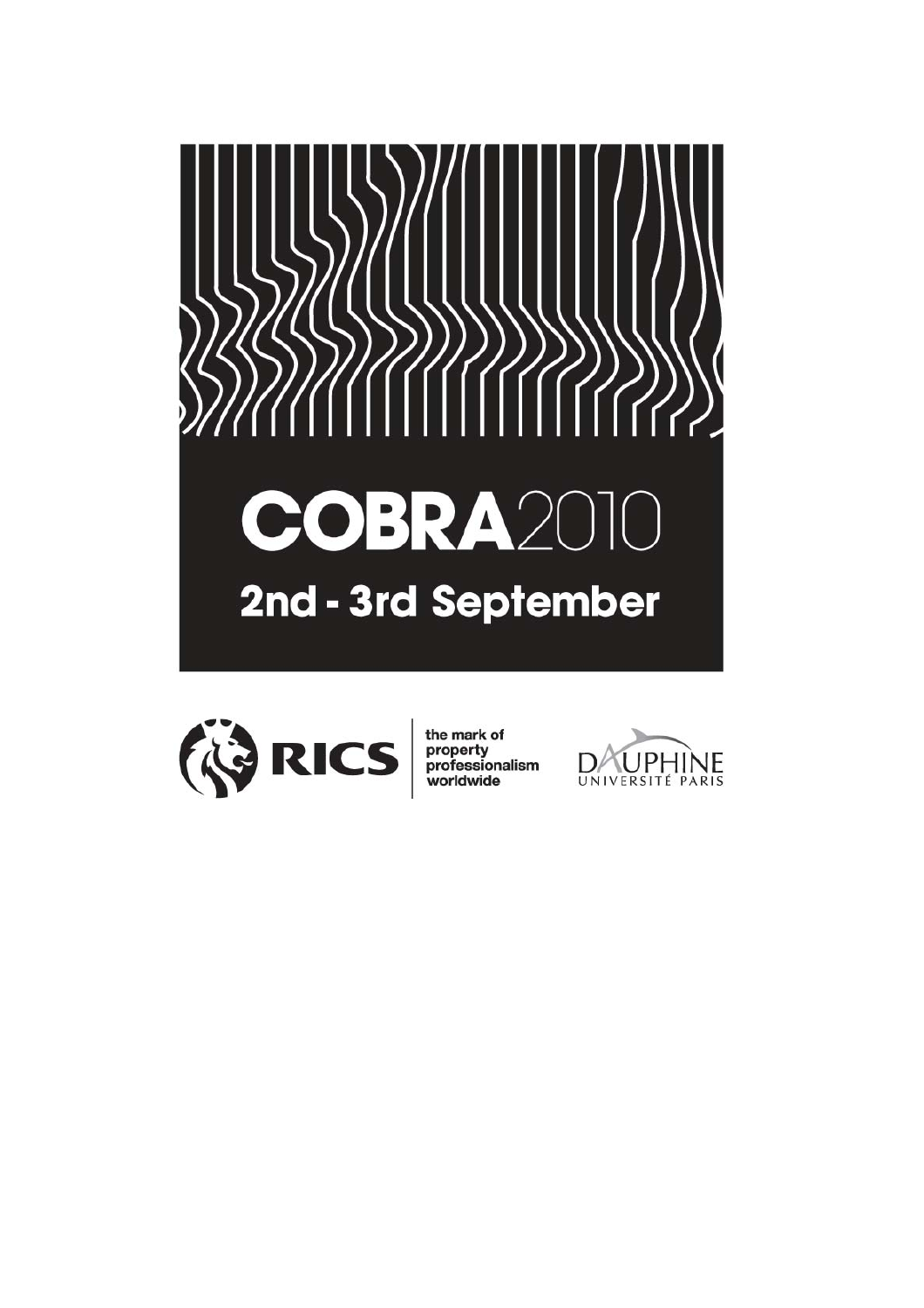# **COBRA 2010**

# **The Construction, Building and Real Estate Research Conference of the Royal Institution of Chartered Surveyors**

# **Held at Dauphine Université, Paris, 2-3 September 2010**

ISBN 978-1-84219-619-9

© RICS

 12 Great George Street London SW1P 3AD United Kingdom

www.rics.org/cobra

September 2010

The RICS COBRA Conference is held annually. The aim of COBRA is to provide a platform for the dissemination of original research and new developments within the specific disciplines, sub-disciplines or field of study of:

#### **Management of the construction process**

- Cost and value management
- Building technology
- Legal aspects of construction and procurement
- Public private partnerships
- Health and safety
- Procurement
- Risk management
- Project management

#### **The built asset**

- Property investment theory and practice
- Indirect property investment
- Property market forecasting
- Property pricing and appraisal
- Law of property, housing and land use planning
- Urban development
- Planning and property markets
- Financial analysis of the property market and property assets
- The dynamics of residential property markets
- Global comparative analysis of property markets
- Building occupation
- Sustainability and real estate
- Sustainability and environmental law
- Building performance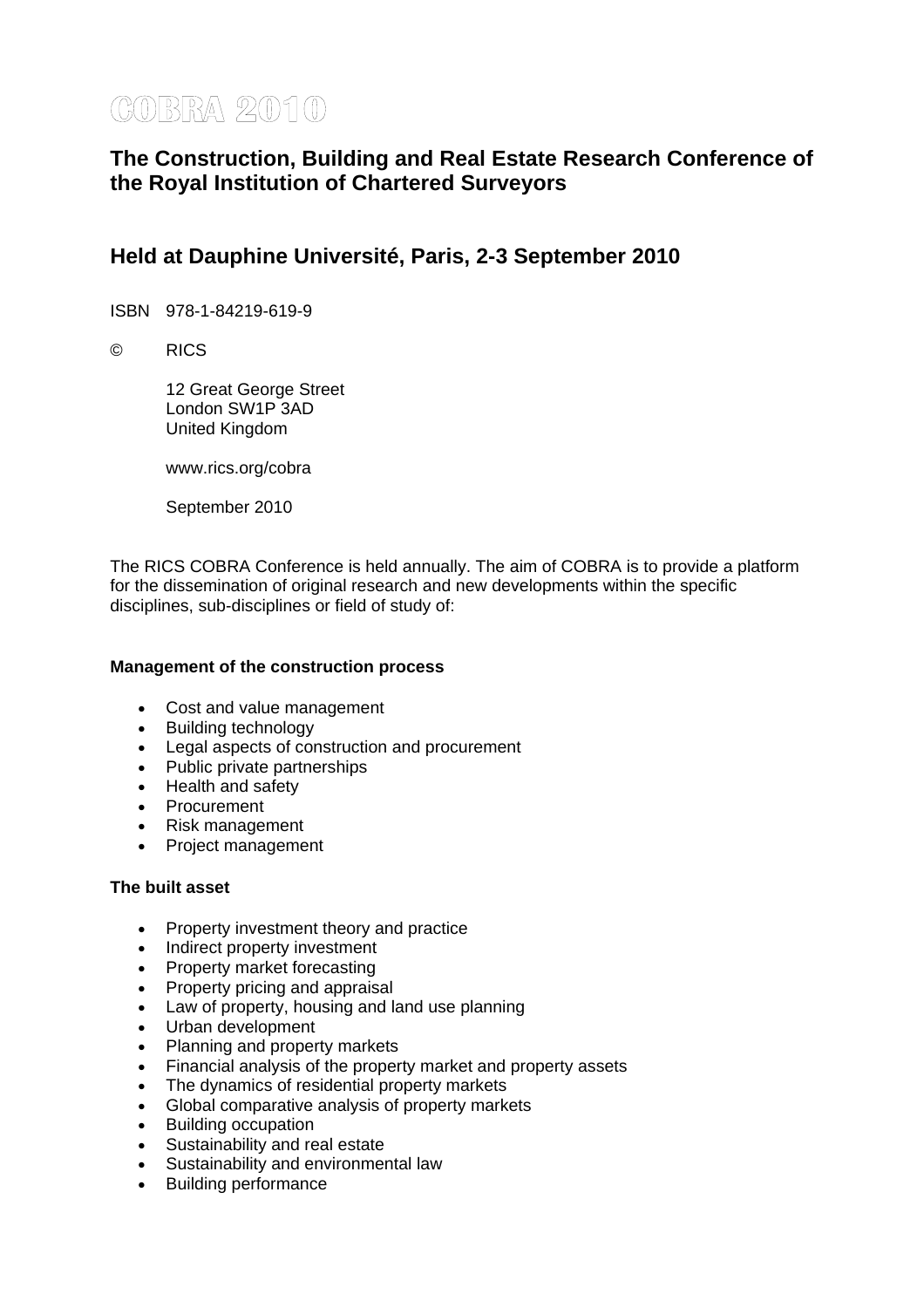#### **The property industry**

- Information technology
- Innovation in education and training
- Human and organisational aspects of the industry
- Alternative dispute resolution and conflict management
- Professional education and training

#### **Peer review process**

All papers submitted to COBRA were subjected to a double-blind (peer review) refereeing process. Referees were drawn from an expert panel, representing respected academics from the construction and building research community. The conference organisers wish to extend their appreciation to the following members of the panel for their work, which is invaluable to the success of COBRA.

| Rifat Akbiyikli<br>Rafid Al Khaddar<br>Ahmed AI Shamma'a<br><b>Tony Auchterlounie</b> | Sakarya University, Turkey<br>Liverpool John Moores University, UK<br>Liverpool John Moores University, UK<br>University of Bolton, UK<br>Kwasi Gyau Baffour Awuah University of Wolverhampton, UK |
|---------------------------------------------------------------------------------------|----------------------------------------------------------------------------------------------------------------------------------------------------------------------------------------------------|
| Kabir Bala                                                                            | Ahmadu Bello University, Nigeria                                                                                                                                                                   |
| Juerg Bernet                                                                          | Danube University Krems, Austria                                                                                                                                                                   |
| John Boon                                                                             | <b>UNITEC, New Zealand</b>                                                                                                                                                                         |
| Douw Boshoff                                                                          | University of Pretoria, South Africa                                                                                                                                                               |
| <b>Richard Burt</b>                                                                   | Auburn University, USA                                                                                                                                                                             |
| Judith Callanan                                                                       | RMIT University, Australia                                                                                                                                                                         |
| <b>Kate Carter</b>                                                                    | Heriot-Watt University, UK                                                                                                                                                                         |
| <b>Keith Cattell</b>                                                                  | University of Cape Town, South Africa                                                                                                                                                              |
| <b>Antoinette Charles</b>                                                             | Glasgow Caledonian University, UK                                                                                                                                                                  |
| Fiona Cheung                                                                          | Queensland University of Technology, Australia                                                                                                                                                     |
| Sai On Cheung                                                                         | City University of Hong Kong                                                                                                                                                                       |
| Samuel Chikafalimani                                                                  | University of Pretoria, South Africa                                                                                                                                                               |
| Ifte Choudhury                                                                        | Texas A and M University, USA                                                                                                                                                                      |
| <b>Chris Cloete</b>                                                                   | University of Pretoria, South Africa                                                                                                                                                               |
| Alan Coday                                                                            | Anglia Ruskin University, UK                                                                                                                                                                       |
| <b>Michael Coffey</b>                                                                 | Anglia Ruskin University, UK                                                                                                                                                                       |
| Nigel Craig                                                                           | Glasgow Caledonian University, UK                                                                                                                                                                  |
| Ayirebi Dansoh                                                                        | KNUST, Ghana                                                                                                                                                                                       |
| <b>Peter Davis</b>                                                                    | Curtin University, Australia                                                                                                                                                                       |
| Peter Defoe                                                                           | Calford Seaden, UK                                                                                                                                                                                 |
| <b>Grace Ding</b>                                                                     | University of Technology Sydney, Australia                                                                                                                                                         |
| Hemanta Doloi                                                                         | University of Melbourne, Australia                                                                                                                                                                 |
| John Dye                                                                              | <b>TPS Consult, UK</b>                                                                                                                                                                             |
| <b>Peter Edwards</b>                                                                  | RMIT, Australia                                                                                                                                                                                    |
| <b>Charles Egbu</b>                                                                   | University of Salford, UK                                                                                                                                                                          |
| Ola Fagbenle                                                                          | Covenant University, Nigeria                                                                                                                                                                       |
| <b>Ben Farrow</b>                                                                     | Auburn University, USA                                                                                                                                                                             |
| Peter Fenn                                                                            | University of Manchester, UK                                                                                                                                                                       |
| <b>Peter Fewings</b>                                                                  | University of the West of England, UK                                                                                                                                                              |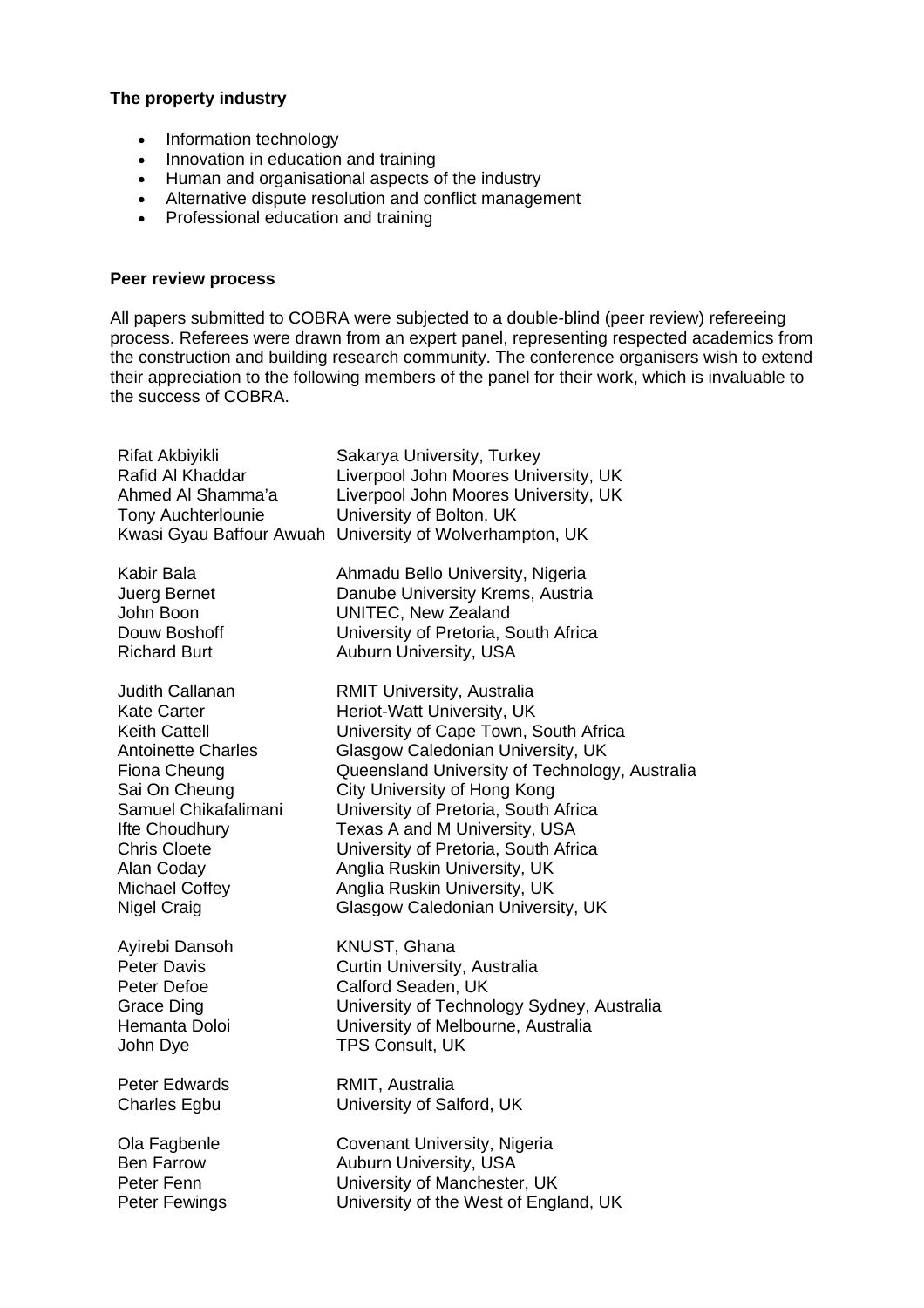Junshan Liu Auburn University, USA Greg Lloyd **University of Ulster, UK** 

Peter Fisher **University of Northumbria, UK** Chris Fortune University of Salford, UK Valerie Francis University of Melbourne, Australia

Rod Gameson University of Wolverhampton, UK Abdulkadir Ganah University of Central Lancashire, UK

Seung Hon Han Yonsei University, South Korea Anthony Hatfield University of Wolverhampton, UK Theo Haupt Cape Peninsula University of Technology, South Africa Dries Hauptfleisch University of the Free State, South Africa Paul Holley **Auburn University, USA** Danie Hoffman University of Pretoria, South Africa Keith Hogg **University of Northumbria, UK** Alan Hore Construction IT Alliance, Ireland Bon-Gang Hwang National University of Singapore

Joseph Igwe University of Lagos, Nigeria Adi Irfan Universiti Kebangsaan Malaysia, Malaysia Javier Irizarry Georgia Institute of Technology, USA Usman Isah University of Manchester, UK

David Jenkins **University of Glamorgan, UK** Godfaurd John University of Central Lancashire, UK Keith Jones University of Greenwich, UK

Dean Kashiwagi **Arizona State University, USA** Nthatisi Khatleli University of Cape Town, South Africa Mohammed Kishk Robert Gordon's University, UK Andrew Knight Nottingham Trent University, UK Scott Kramer Auburn University, USA Esra Kurul Oxford Brookes University, UK

Richard Laing Robert Gordon's University, UK Terence Lam **Anglia Ruskin University, UK** Veerasak Likhitruangsilp Chulalongkorn University, Thailand John Littlewood University of Wales Institute, Cardiff, UK Champika Liyanage University of Central Lancashire, UK S M Lo **City University of Hong Kong** Mok Ken Loong Yonsei University, South Korea Martin Loosemore University of New South Wales, Australia

David Manase Glasgow Caledonian University, UK Donny Mangitung Universitas Tadulako, Malaysia Patrick Manu **University of Wolverhampton, UK** Tinus Maritz University of Pretoria, South Africa Hendrik Marx University of the Free State. South Africa Ludwig Martin Cape Peninsula University of Technology, South Africa Wilfred Matipa **Liverpool John Moores University, UK** Steven McCabe Birmingham City University, UK Annie McCartney University of Glamorgan, UK Andrew McCoy Virginia Tech, USA Enda McKenna Queen's University Belfast, UK Kathy Michell **Example 20 University of Cape Town, South Africa** Roy Morledge Nottingham Trent University, UK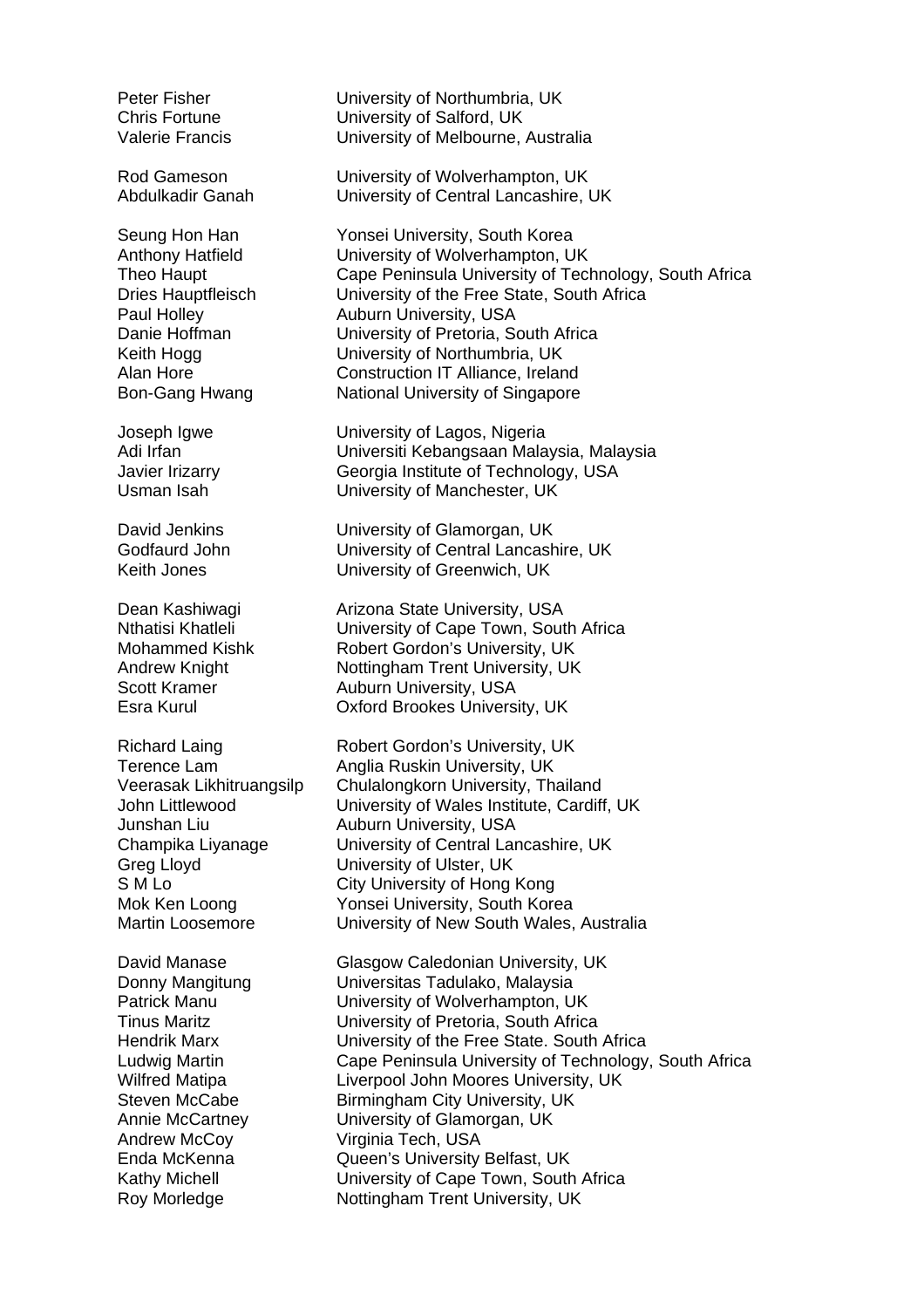Austin Otegbulu

Kathryn Robson RMIT, Australia

Heather Smeaton-Webb MUJV Ltd. UK Bruce Smith **Auburn University, USA** 

Michael Murray University of Strathclyde, UK

Saka Najimu Glasgow Caledonian University, UK Stanley Njuangang University of Central Lancashire, UK

Henry Odeyinka **University of Ulster, UK** Avodeio Ojo **Ministry of National Development, Seychelles** Michael Oladokun University of Uyo, Nigeria Alfred Olatunji Newcastle University, Australia

Beliz Ozorhon Bogazici University, Turkey Obinna Ozumba University of the Witwatersrand, South Africa

Robert Pearl University of KwaZulu, Natal, South Africa Srinath Perera **Northumbria University, UK** Joanna Poon Nottingham Trent University, UK Keith Potts **Example 3** University of Wolverhampton, UK Elena de la Poza Plaza Universidad Politécnica de Valencia, Spain Matthijs Prins **Delft University of Technology**, The Netherlands Hendrik Prinsloo University of Pretoria, South Africa

Richard Reed **Deakin University, Australia**<br> **Prime Contain Prime Contains Contain Contains Contain Contain Contain Contain Contain Contain Contain Contain** University of Glamorgan, UK Herbert Robinson London South Bank University, UK Simon Robson University of Northumbria, UK David Root **University of Cape Town, South Africa** Kathy Roper Georgia Institute of Technology, USA Steve Rowlinson University of Hong Kong, Hong Kong Paul Royston Nottingham Trent University, UK Paul Ryall **Paul Ryall Communisty of Glamorgan, UK** 

Amrit Sagoo Coventry University, UK Alfredo Serpell Pontificia Universidad Católica de Chile, Chile Winston Shakantu **Nelson Mandela Metropolitan University, South Africa** Yvonne Simpson University of Greenwich, UK John Smallwood Nelson Mandela Metropolitan University, South Africa Melanie Smith Leeds Metropolitan University, UK Hedley Smyth University College London, UK John Spillane Queen's University Belfast, UK Suresh Subashini University of Wolverhampton, UK Kenneth Sullivan **Arizona State University, USA** 

Joe Tah Oxford Brookes University, UK Derek Thomson **Heriot-Watt University, UK** Matthew Tucker Liverpool John Moores University, UK

Chika Udeaja Northumbria University, UK

Basie Verster **University of the Free State, South Africa** Francois Viruly University of the Witwatersrand, South Africa

John Wall Waterford Institute of Technology, Ireland Sara Wilkinson Deakin University, Australia Trefor Williams University of Glamorgan, UK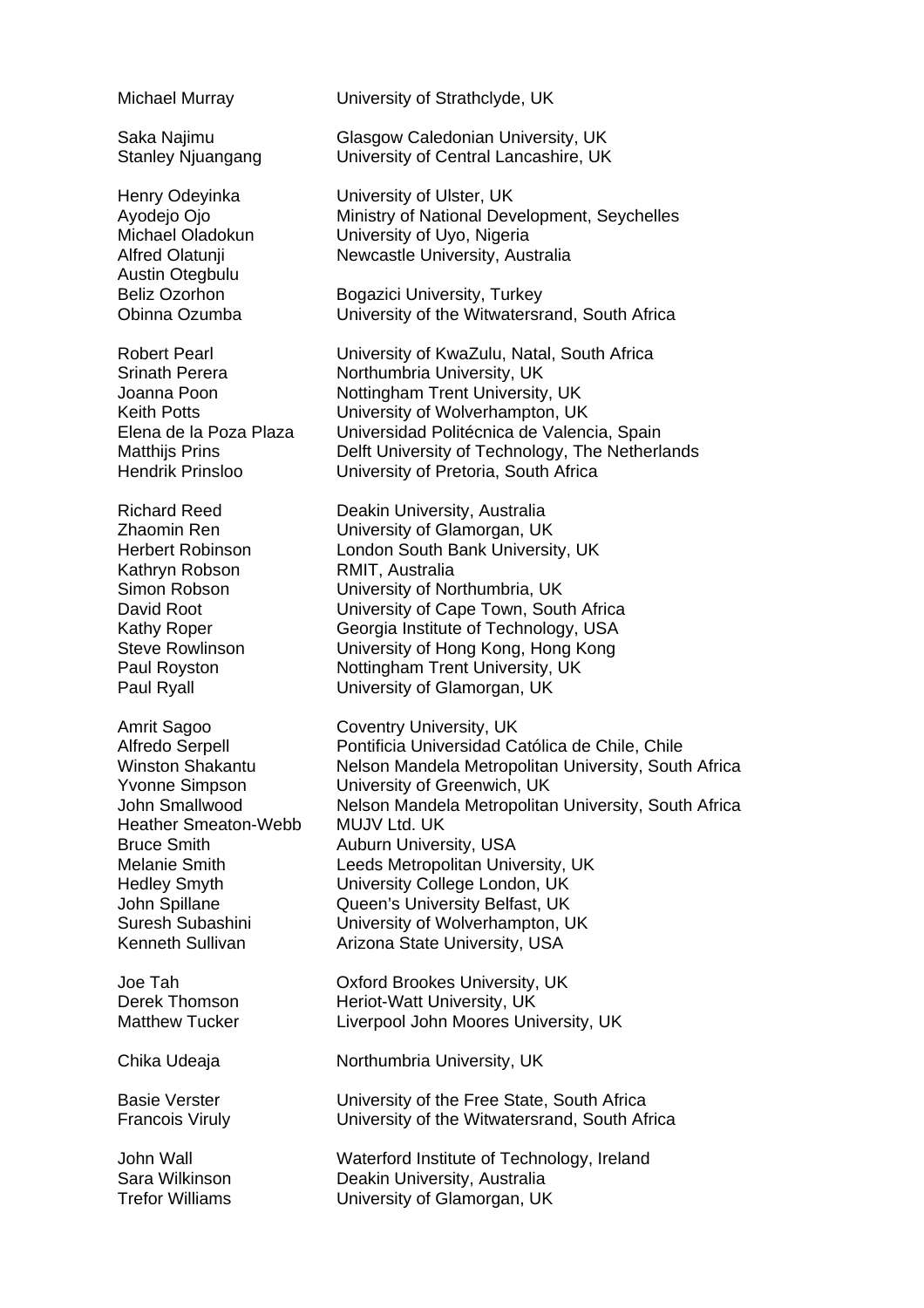| Bimbo Windapo         | University of Cape Town, South Africa         |
|-----------------------|-----------------------------------------------|
| Francis Wong          | Hong Kong Polytechnic University              |
| Ing Liang Wong        | Glasgow Caledonian University, UK             |
| <b>Andrew Wright</b>  | De Montfort University, UK                    |
| Peter Wyatt           | University of Reading, UK                     |
| Junli Yang            | University of Westminster, UK                 |
| Wan Zahari Wan Yusoff | Universiti Tun Hussein Onn Malaysia, Malaysia |
| George Zillante       | University of South Australia                 |
| Benita Zulch          | University of the Free State, South Africa    |
| Sam Zulu              | Leeds Metropolitan University, UK             |

#### **In addition to this, the following specialist panel of peer-review experts assessed papers for the COBRA session arranged by CIB W113**

| London South Bank University, UK<br>University of Salford, UK<br>Imperial College London, UK<br>Technion, Israel<br><b>Istanbul Technical University, Turkey</b>    |
|---------------------------------------------------------------------------------------------------------------------------------------------------------------------|
| University of Sheffield, UK<br>Sheffield Hallam University, UK<br>University of New South Wales, Australia<br>University of Wolverhampton, UK                       |
| National University of Singapore<br>University of Salford, UK<br><b>City University of Hong Kong</b><br>University of Salford, UK                                   |
| Texas A&M University, USA<br>University of Plymouth, UK                                                                                                             |
| University of Helsinki, Finland                                                                                                                                     |
| Bournemouth University, UK<br>Leeds Metropolitan University, UK<br>Northumbria University, UK<br>National University of Singapore                                   |
| University of Reading, UK<br>Anglia Ruskin University, UK                                                                                                           |
| Glasgow Caledonian University, UK                                                                                                                                   |
| Keating Chambers, UK<br>Loughborough University, UK<br><b>Cardiff University</b>                                                                                    |
| University of Ulster, UK<br>TU Delft, The Netherlands<br>University of the West of England, UK<br>University of Salford, UK<br>University of Pretoria, South Africa |
|                                                                                                                                                                     |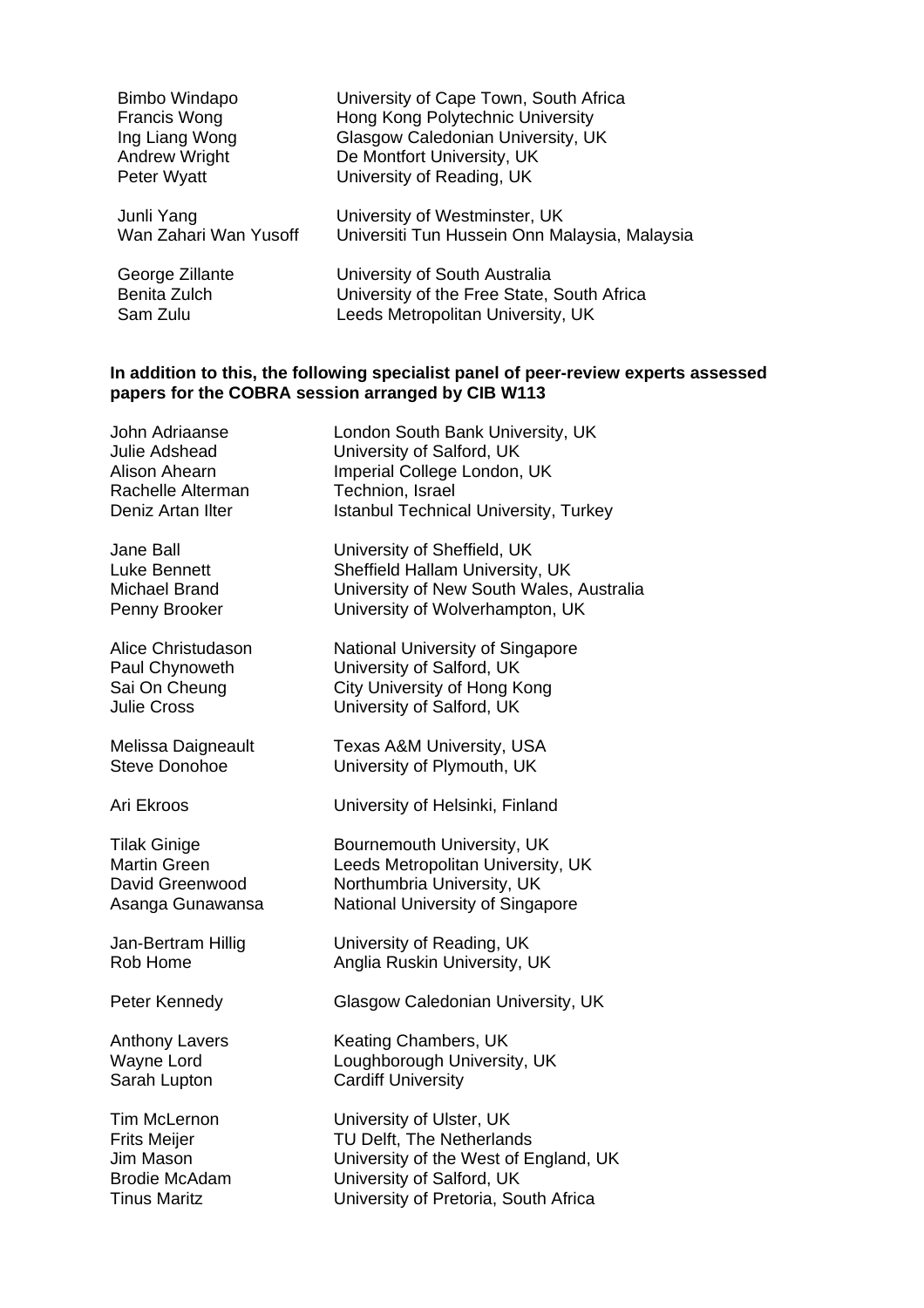| <b>Francis Moor</b>                                       | University of Salford, UK                                                                                     |
|-----------------------------------------------------------|---------------------------------------------------------------------------------------------------------------|
| Issaka Ndekugri                                           | University of Wolverhampton, UK                                                                               |
| John Pointing                                             | Kingston University, UK                                                                                       |
| Razani Abdul Rahim                                        | Universiti Technologi, Malaysia                                                                               |
| Linda Thomas-Mobley<br>Paul Tracey                        | Georgia Tech, USA<br>University of Salford, UK                                                                |
| Yvonne Scannell<br>Cathy Sherry<br>Julian Sidoli del Ceno | Trinity College Dublin, Ireland<br>University of New South Wales, Australia<br>Birmingham City University, UK |
| Keren Tweeddale                                           | London South Bank University, UK                                                                              |
| Henk Visscher                                             | TU Delft, The Netherlands                                                                                     |
| Peter Ward                                                | University of Newcastle, Australia                                                                            |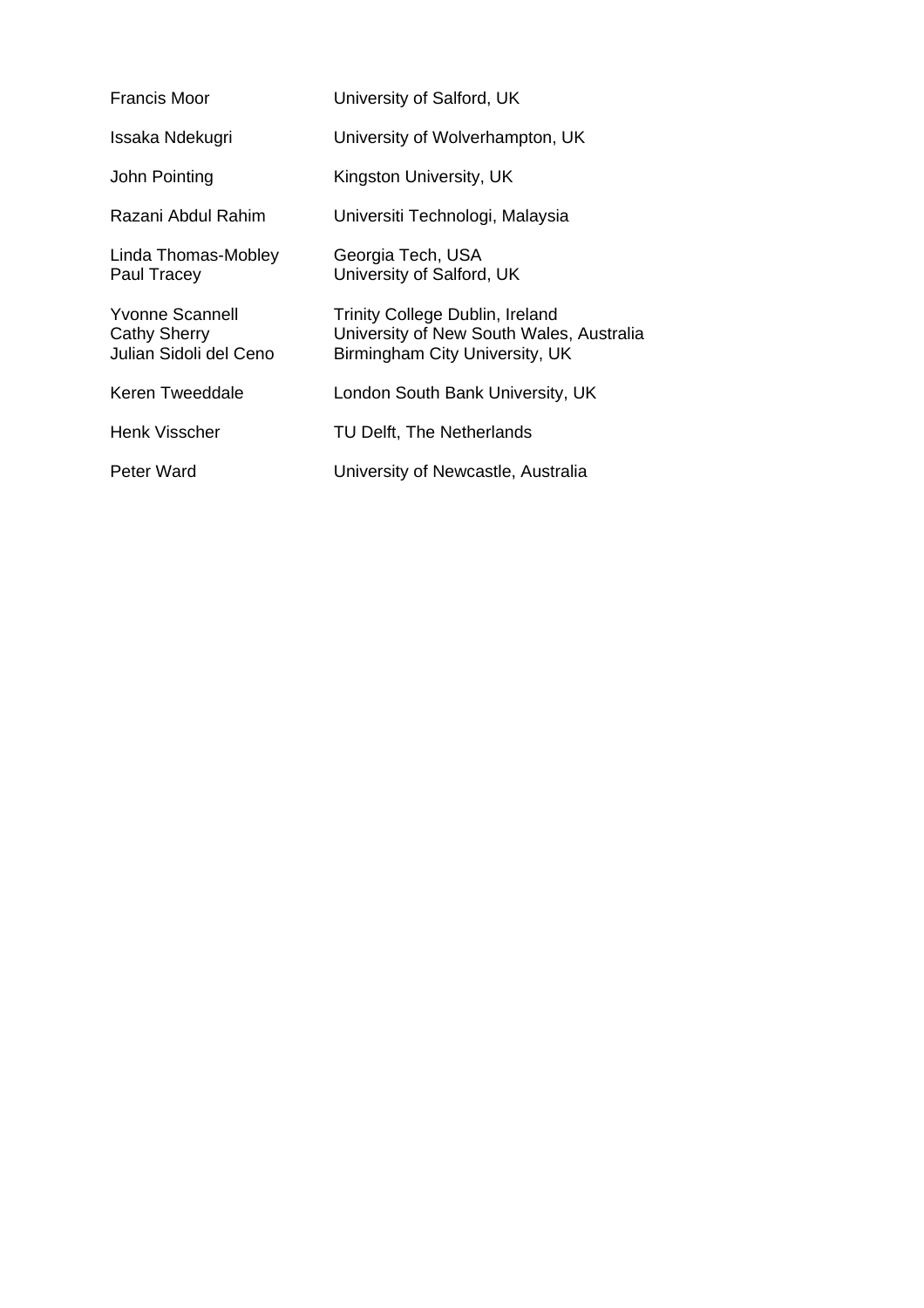# **Judges, child trespassers and occupiers' liability in the built environment**

**Luke Bennett <sup>1</sup>**

 $<sup>1</sup>$  Department of the Built Environment,</sup> Sheffield Hallam University, Sheffield, S1 1WB, United Kingdom

Email: *l.e.bennett@shu.ac.uk*

#### **Abstract:**

This paper analyses how the doctrine of occupiers' liability for the safety of child trespassers has been developed in English Law over the last 100 years by applying Pierre Bourdieu's theorising on the operation of the 'juridical field' (Bourdieu 1987). The analysis traces the evolution across the 'no duty' dictum of *Robert Addie & Sons (Collieries) –v- Dumbreck* (1929)<sup>1</sup>, the 'duty of humanity' advanced in *British Railways Board -v- Herrington* (1972)<sup>2</sup>, the qualified duty of care introduced by the Occupiers Liability Act 1984 following the Law Commission, *Report on Liability for Damage or Injury to Trespassers*, Cmnd 6428 (1976) and the subsequent interpretation of that duty in case law such as *Tomlinson –v- Congleton*  Borough Council (2002)<sup>3</sup> and Mann v Northern Electric Distribution Ltd (2010)<sup>4</sup>. The paper analyses the ways in which the judiciary's operation as an 'interpretive community' (Fish, 1980; 1989) has steered this evolution and the ways in which external, supra-juridical, factors have also influenced how occupiers' liability law has been interpreted and applied. The analysis is based upon a doctrinal and narrative analysis of the key cases, policy and legislative instalments. This analysis includes assessment of how child trespassers have been

 $\overline{a}$ 

 $1$  (1929) AC 358, HL.

 $2$  (1972) AC 877, HL.

<sup>3</sup> (2002) EWCA Civ 309, HL

<sup>4</sup> (2010) EWCA Civ 141, CA.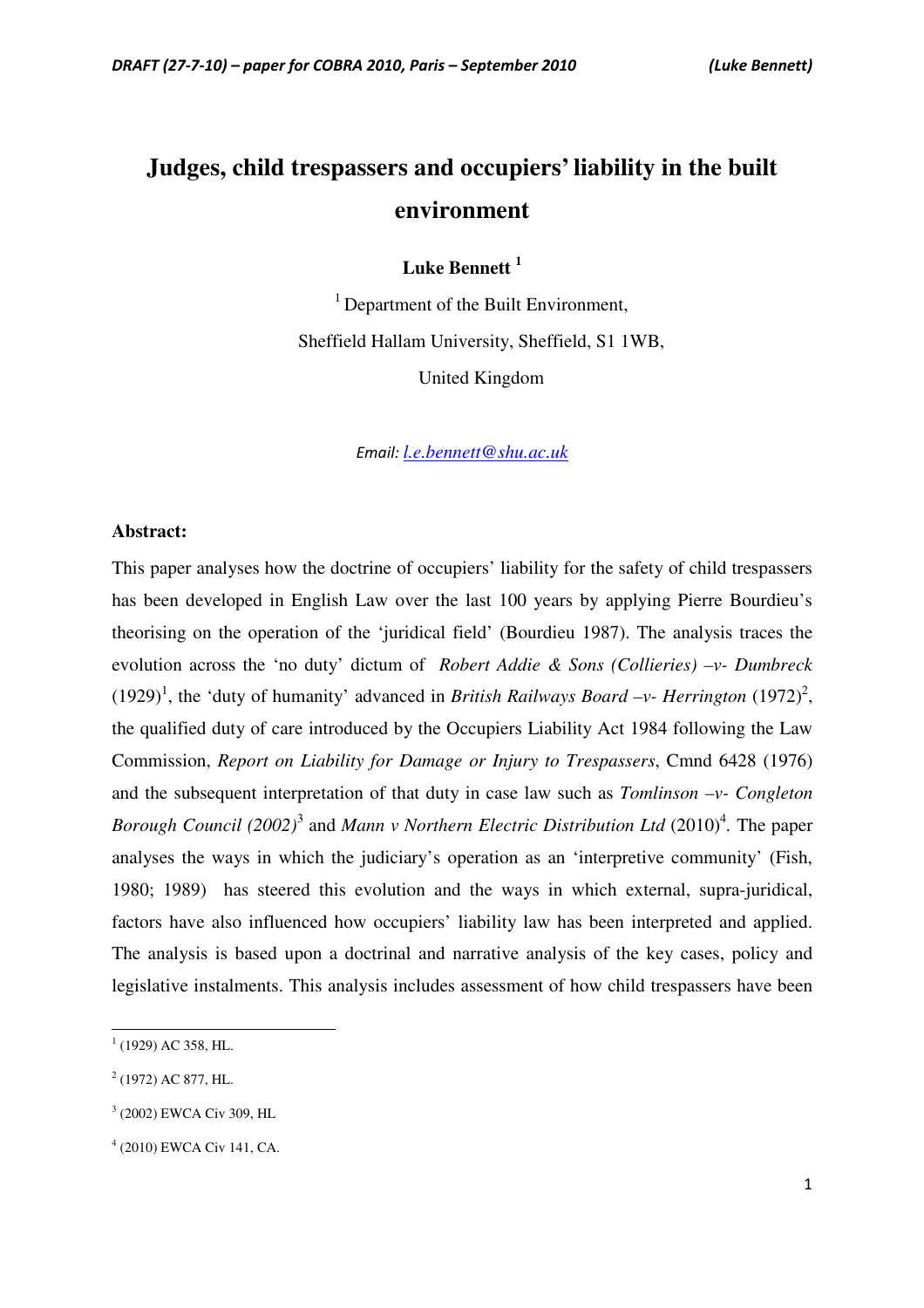depicted and their motivations interpreted by English judges; evaluation of the impact of the 1984 Act; the influence of parallel developments in other common law jurisdictions and the interaction of occupiers' liability law with other 'safety' based legislation. The analysis shows how within the broad policy and legal framework set by legislators, the common law and the 1957 and 1984 Occupiers' Liability Acts, the courts have marked out (and pragmatically adjusted) the limits of the 'reasonable' safety provision required of occupiers for lawful visitors and trespassers.

#### **Keywords**:

*Occupiers' Liability – Trespass – Safety – Estate Management – Interpretive Communities-Pierre Bourdieu – Sociology of Law* 

#### **1. Introduction**

Does an occupier owe any duty to safeguard child trespassers who may come upon his land or structures? This question is easily stated – but has taxed the courts for over 100 years. This paper considers how the appellate courts in the United Kingdom have sought to find an answer to this question.

This study forms part of a wider project seeking to understand how various stakeholders (e.g. occupiers, land agents, trespassers and regulators) each seek stable and workable interpretations on what the law requires of them in this area of law (Bennett  $&$  Crowe 2008; Bennett 2009; Bennett & Gibbeson 2010). For, in this arena, each lay 'interpretive community' (Fish 1980; 1989) starts with the same awareness of the broad principles – that an occupier owes a duty of care towards lawful visitors and something similar to foreseeable trespassers in proximity to foreseeable danger – and then must develop and apply its own pragmatic and approximate interpretation of what that means in practical terms for its community.

To support this wider project this paper seeks to achieve two outcomes. First, to provide a concise summary of the doctrinal evolution of the law in this area. And secondly, to consider how the appellate judiciary have themselves operated as one such 'interpretive community' in developing their own interpretation of how these legal principles should properly be applied in cases before them. This second layer of analysis will draw upon, and seek to empirically illustrate, Pierre Bourdieu's theorising of the operation of the 'juridical field' (Bourdieu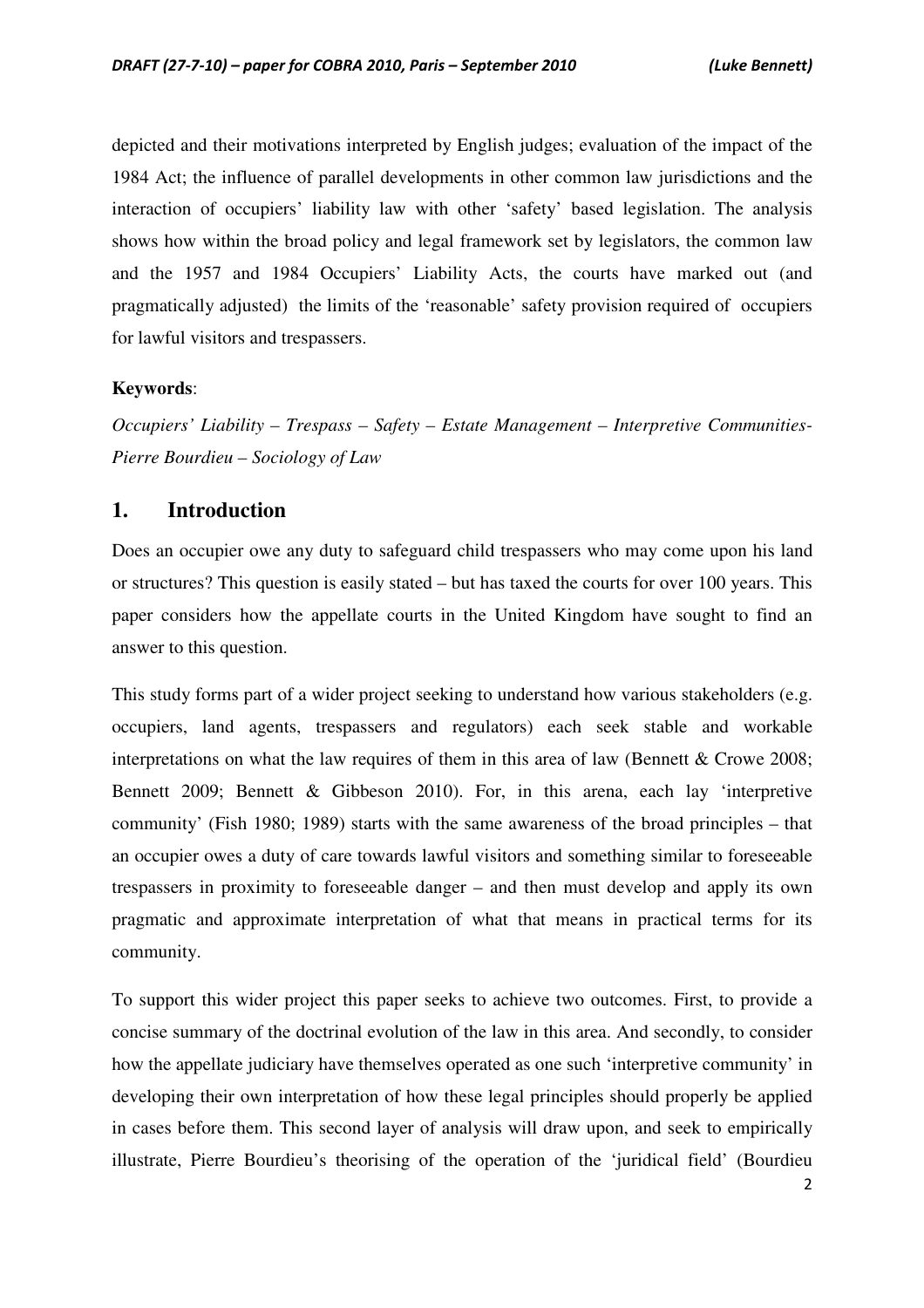1987). In each case the analysis is confined to the 'problem' of child trespass to make the task manageable and because the child trespass has proved a particularly active and emotive part of the wider field of occupier liability for trespassers per se.

This paper's analysis will specifically consider the following questions:

- Has there been a neat linear evolution in the law of occupiers' liability as regards child trespassers over the last 100 years? – and, if so, has this seen unequivocal humanisation of the doctrines, with an ever greater level of duty arising?;
- What has remained *constant* within this judicial discourse? In considering the operation of the appellate judiciary as an interpretive community we need to assess continuities as well as changes; and
- What does this likely mix of change and constancy tell us about the dynamic interplay of law with wider political, social and economic factors such as anxieties about parenting, safety and change within the built environment?

To achieve this 'dual-purpose' analysis this paper sets out a brief summary of the 'trajectory' of this area of law over the last 100 years before then drilling into the specific milestones of this 'story' in greater detail. Following this, the analysis will consider the cross-cutting themes of 'constancy' and 'context' which endure or otherwise interact with this narrative.

Before commencing this journey, a few words on methodology are appropriate. The author is a lawyer by profession, but one with a strong sociological orientation. This paper's primary aim is not to discover what the law is now, or was in the past – but rather to use aspects of legal historical and doctrinal analysis in support of a wider consideration of how the evolution of the doctrine has occurred within the juridical field. For Bourdieu, the juridical field is a "social universe" (816) in which law, lawyers and lawyering achieve an enduring discourse in which individual actors both shape, and are shaped by their community of knowledge and practice. But, importantly, the juridical field is not solely inhabited by law and law principles (that is, the conventional realm of jurisprudence) but instead it is constantly interacting with and existing by means of social, economic, psychological and linguistic practices within and beyond the field.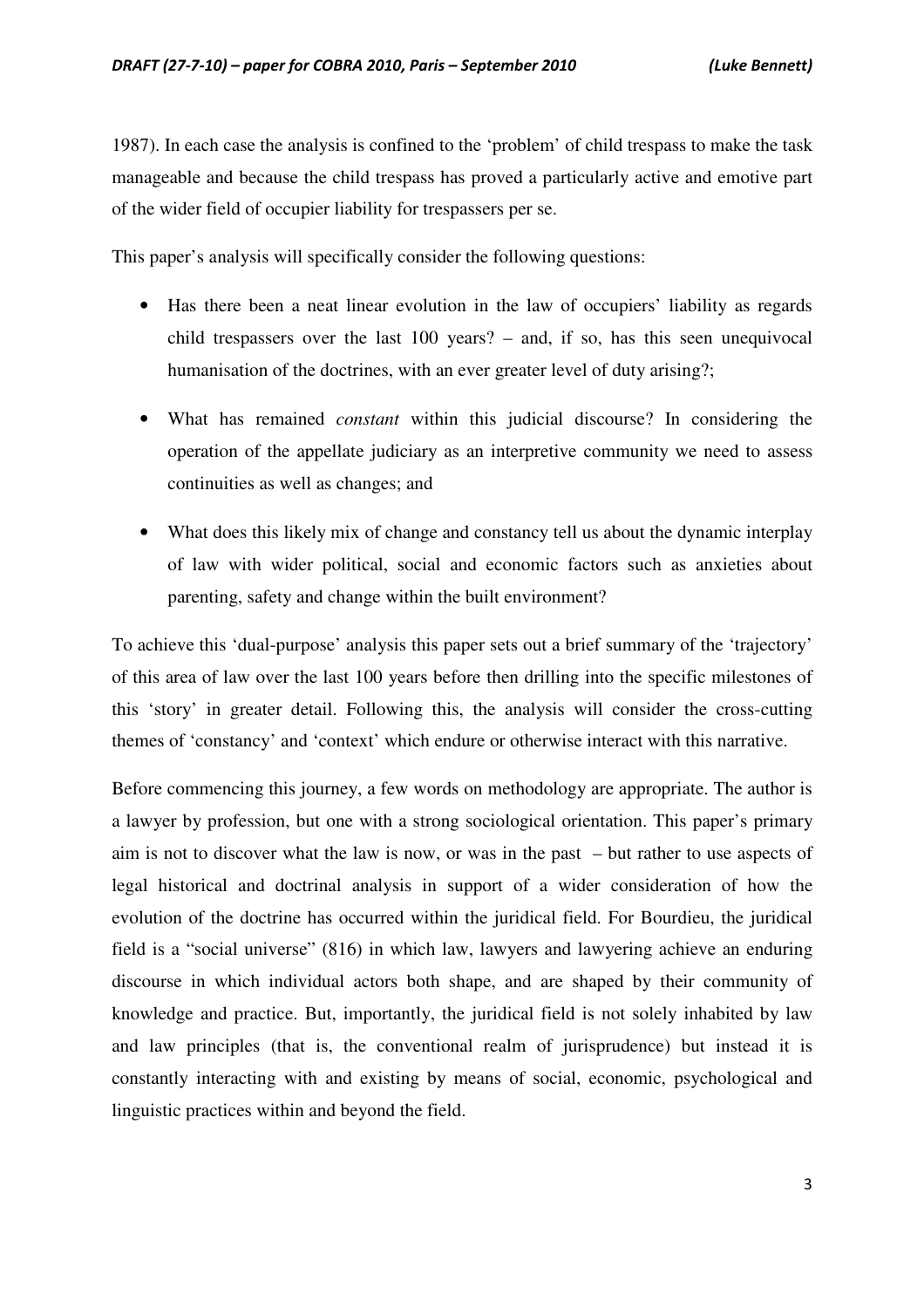This paper is based upon a study of appellate court reported judgments, legal journal articles, law reform reports and wider policy and stakeholder debates. Inevitably Court of Appeal and House of Lords decisions play a significant part in this source material, and it should be plainly stated, and following Simpson (1996), that judicial cognition does not only take place within the appellate courts – the law is interpreted by lawyers advising their clients and by judges in unreported first instance decisions. In these other (harder to access) sources lie the day to day application and well trodden path following behaviours that make up the 'day-today' lived reality of the law (what Bourdieu would style law's *'habitus'*). But this paper seeks to show that *habitus* can also be detected at work within the appellate courts.

## **2. The story in outline**

l

Text-book accounts of the development of legal principles in English Law concerning occupiers' liability towards child trespassers have it that the last 100 years have seen a "humanising" trend, starting from a "draconian"<sup>5</sup> position "derived from the nineteenth century moral judgment that a trespasser was deserving of his plight" (Markesinis & Deakin 1999: 327), a doctrine rooted in an "an over-zealous preoccupation with the sanctity of real property rights, even over that of human life." (OLRC, 1972: 6-7). The 1929 House of Lords judgement in *Addie<sup>6</sup>* is vilified as symptomatic of this attitude – a decision finding no duty owed by a mine owner to a four year old child trespasser fatally crushed by a spoil conveyor on its site, because the common law was held in that case to offer no duty of care to a trespasser. Their Lordships had thus upheld a view that liability (if any) was dependent upon a "technical question of the capacity of the injured: invitee, licensee, trespasser".

In 1957, at the recommendation of the Law Review Committee, the principles of occupiers' liability for lawful visitors were codified in the Occupiers Liability Act 1957, removing a differentiation of levels of duty as between various types of invitee and licensee and replacing these with declaration of a "common duty of care" to be owned by occupiers to all lawful visitors – but the common law was left uncodified as regards (any) duty to trespassers.

<sup>5</sup> Per Lord Diplock in (1972) *British Railways Board –v- Herrington* A.C. 877*,* HL at 931.

<sup>6</sup> *Robert Addie and Sons (Collieries) Limited –v- Dumbreck* (1929) A.C. 358, HL.

<sup>7</sup> Per Lord Hailsham in (1972) *British Railways Board –v- Herrington* A.C. 877, HL at 924.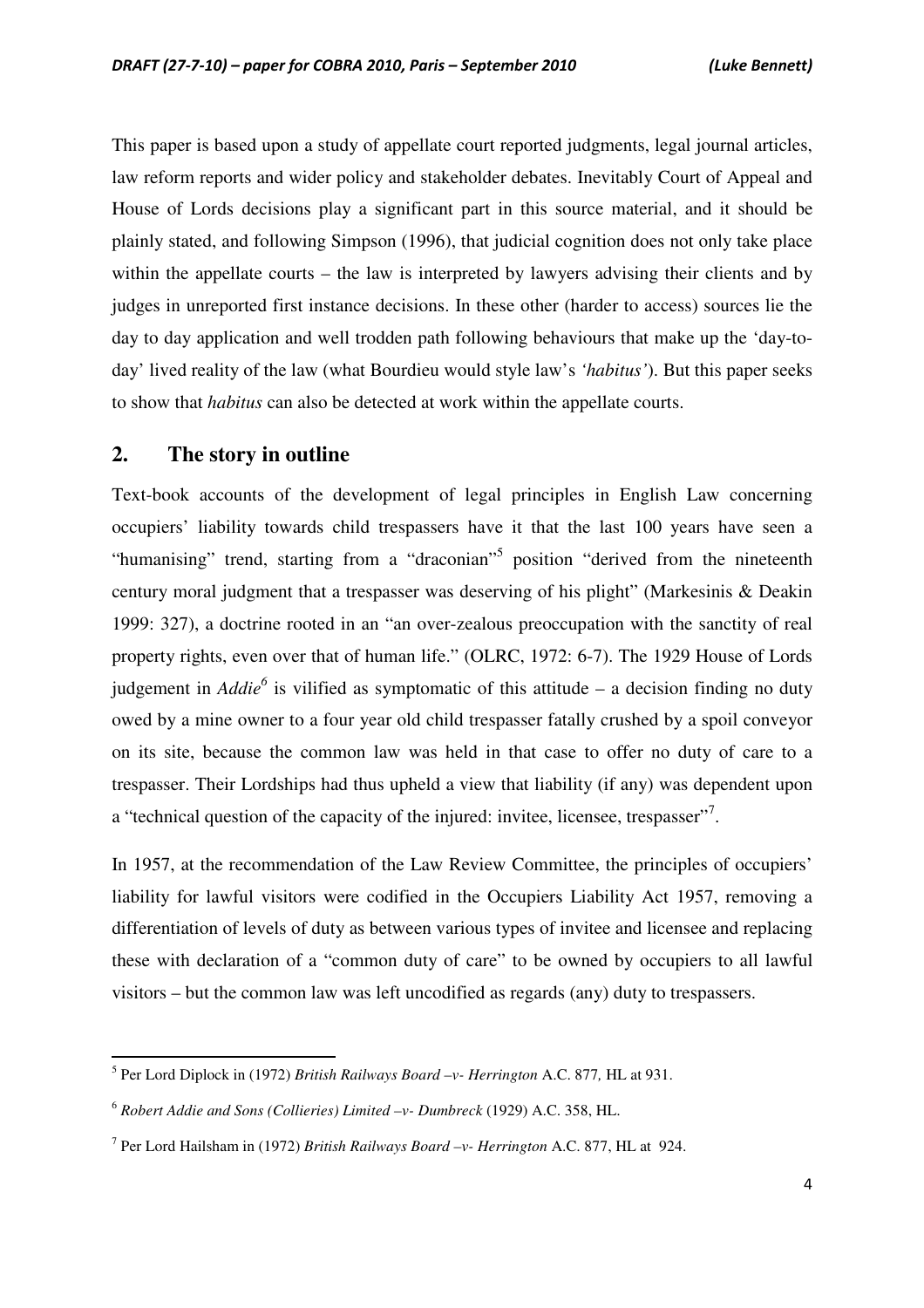In 1972 the House of Lords, in *British Railways Board –v- Herrington<sup>8</sup>* overruled *Addie* and, in a spirit of modernisation, and self-declared "humanisation" of the common law on this question, held that circumstances could arise in which an occupier would owe a "common duty of humanity" to a trespasser. However, due to concerns about how the five Law Lords had variously defined that possibility, the Law Commission was asked to examine the law and submitted its recommendation for codification of the principles of occupiers' liability to trespassers in 1976. In 1984 a modified version of the Law Commission's proposals was enacted, as the Occupiers' Liability Act 1984 setting the current basis for occupier liability towards trespassers and other uninvited visitors (and whether adult or child).

The aim of this paper is not to fundamentally challenge the accuracy of this "story" – but rather to show the relevance of some of the subtleties, continuities and changes that lie beneath the surface.

#### **3. The law at the start of the 20th century**

Prior to *Donoghue* -v- Stevenson (1932)<sup>9</sup> there was no notion of a singular, generic, duty of care applicable to all circumstances. Duties of care were identified on a case by case basis. Therefore, unsurprisingly, questions of whether a duty existed as regards various types of injury suffered by persons visiting premises were regarded as self-contained areas of jurisprudence. In the case of visitors to land, these incidents involved real property and the primary question appeared a property law one: whether an owner should have unfettered entitlement to enjoy his property without interference or duty to others. In this context contemplation of liability to trespassers was indeed viewed from a "property rights" perspective.

In 1902 the harshness of the doctrine – that a trespasser must take the land as they find it and cannot complain about it to the owner - was reaffirmed in *Devlin -v- Jeffray's Trustee*<sup>10</sup>. In this case a six year old child fell into an unfenced clay pit 25 yards from a public road and was drowned. The court held there was no liability for the occupier – as presence of a danger

<sup>8</sup> A.C. 877*,* HL.

 $^9$  AC 562, HL.

 $10$  (1902) 5 F. 130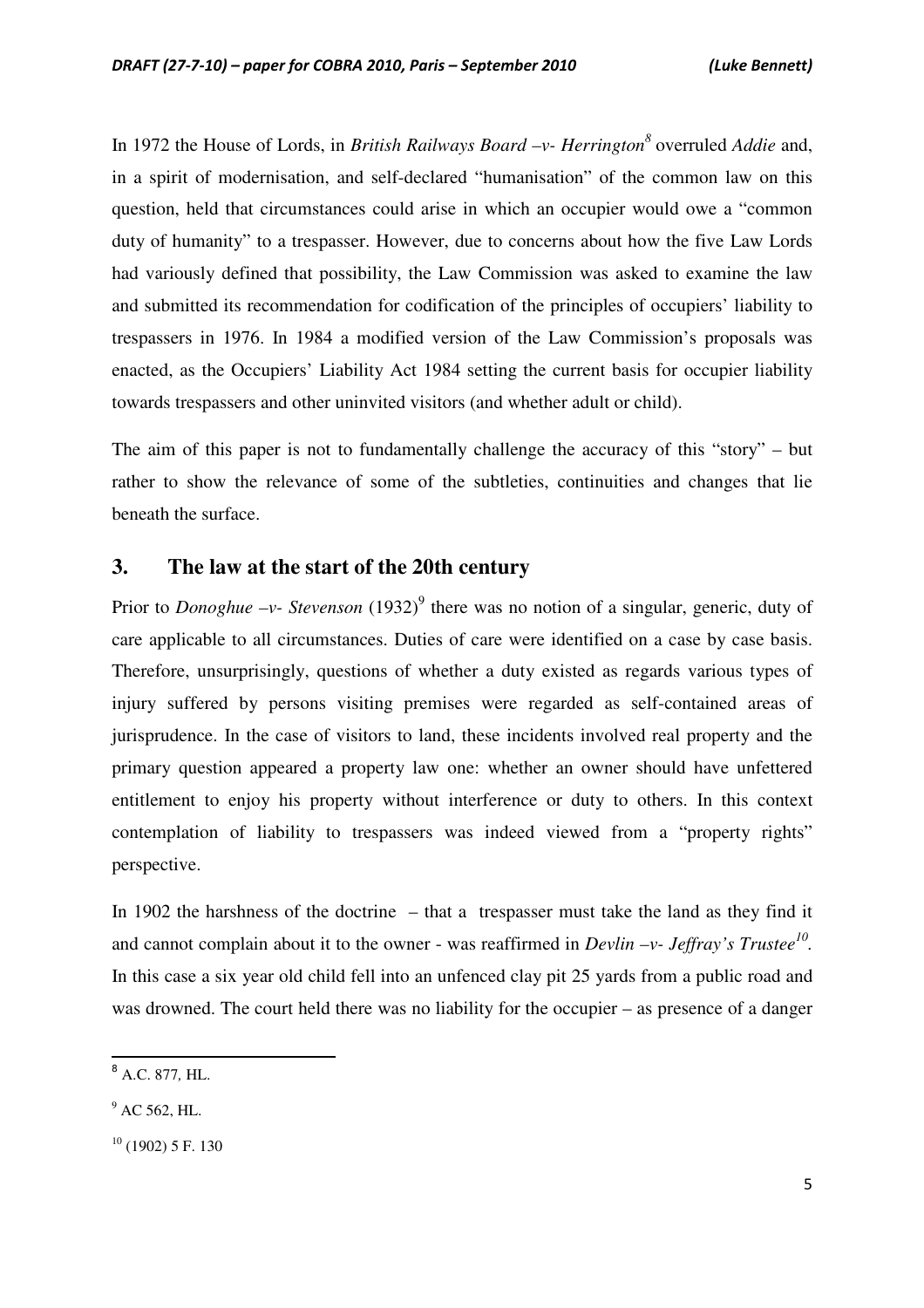was not, in itself, sufficient – there had to be an invitation (or allurement) to come onto the land and suffer that fate.

The doctrine of 'allurement' had developed during the nineteenth century as an attempt to provide some protection for child trespassers, expressing a judicial view of what motivates children to trespass which we will consider further later in this paper. The allurement doctrine held that some features may beguile a child into straying onto someone's land, and that occupiers' must therefore anticipate (in certain circumstances) that the nature of those features may give rise to some form of duty towards a child trespasser (but not to an adult – the allurement doctrine only applied to children).

The first 20 years of the twentieth century saw a plethora of appellate decisions in cases concerning injury or deaths to child trespassers. Many of these cases were Scottish in origin, possibly reflecting the prevalence of jury trials in that jurisdiction in such claims and/or reflecting a perceived need to find opportunity to develop a particularly dour approach to child trespass seen to be characterisitic of Scots law at the time, encapsulated (in many aspects) by Hamilton LJ, who said in *Latham -v- R.Johnston & Nephew Ltd*  $(1913)^{11}$ :

"Children's cases are always troublesome. English law has been very ready to find remedies for their injuries. Scotch law has been less indulgent…it is hard to see how infantile temptations can give rights, however much they may excuse peccadilloes…**"**:

*Addie* was viewed by the judiciary as an opportunity to address a prior drift away from a clear statement of principle. The House of Lord's decision in the Irish case, *Cooke –v- Midland Great Western Railway of Ireland* (1909)<sup>12</sup> had caused concern by appearing to impose a liability upon occupiers for children known to play upon (or in the vicinity of) industrial machinery (in this case a railway turntable). Liability had been imposed on the railway company on the basis that it had granted an implied licence to the boy injured whilst playing on that equipment because it had failed to effectively exclude the boy and his friends from that location. Subsequent cases (like *Latham*) had sought to distinguish *Cooke* on its facts.

<sup>&</sup>lt;sup>11</sup> 1 KBD 398, CA at 413

<sup>&</sup>lt;sup>12</sup> A.C. 229, HL.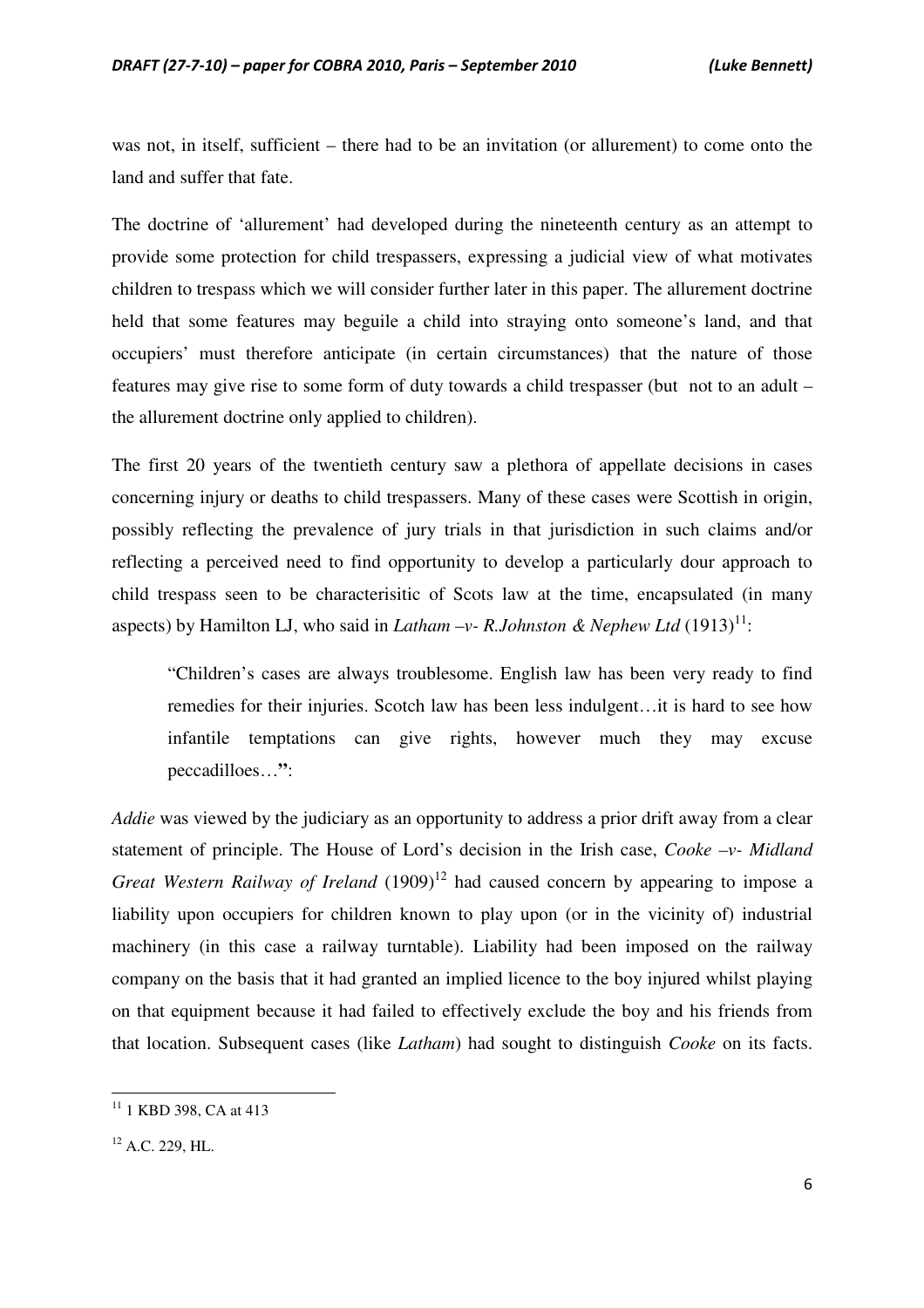The Law Lords needed to be strong in their ruling if the feared effect of *Cooke* was to be resisted. Accordingly, in *Addie* Lord Hailsham declared (at 365):

"Towards the trespasser the occupier has no duty to take reasonable care for his protection or even to protect him from concealed danger."

*Addie* was not, however, followed in *Excelsior Wire Rope Co Ltd -v- Callan* (1930)<sup>13</sup>, in which the House of Lords found the operator of a haulage conveyor liable for fatal injury caused to a five year old child trespasser playing upon that equipment. Subsequent commentators have struggled to see the factual differences that their Lordships claimed justified departure from *Addie.* However, *Excelsior* did not overrule *Addie*, and it was *Addie* that came to be regarded as encapsulating the general rule. Accordingly cases in the inter-war years tended to deny liability – finding the cause of danger to be evident, not an allurement and thereby something that a trespasser should take "at his own risk"<sup>14</sup>.

#### **4. The move towards 'humanisation'**

In 1952 the Law Reform Committee (a precursor to the Law Commission) was asked to examine occupiers' liability law, and to propose codification if it considered that appropriate, which it did. However, as regards liability towards trespassers the Committee declared themselves happy with the existing common law rule, although, as Heuston (1955: 271) noted, a minority of the Committee appear to have favoured a relaxation of the doctrine re: child trespassers but did not hold out for this.

Whilst the resulting (for England & Wales) Occupiers' Liability Act 1957 therefore applied codification only to lawful visitors, the codification undertaken in Scotland (the Occupiers' Liability (Scotland) Act 1960) made no distinction between invited and uninvited visitors, instead imposing a duty towards all persons entering premises, that duty being "such care as in all the circumstances as is reasonable" (Section 2(1)). Whilst the Act<sup>15</sup> appeared to have intended (unlike the 1957 Act) only to have codified the *standard* of care – rather than altered

 $^{13}$  AC 404, HL.

<sup>14</sup> Per Murphy LJ in *McLaughlin –v- Antrim Electricity Supply Co.* (1941) NI 23, CA; see also *Morley –v-Staffordshire County Council* (1939) 4 All ER 92, CA.

<sup>&</sup>lt;sup>15</sup> See specifically, Section  $1(2)$ .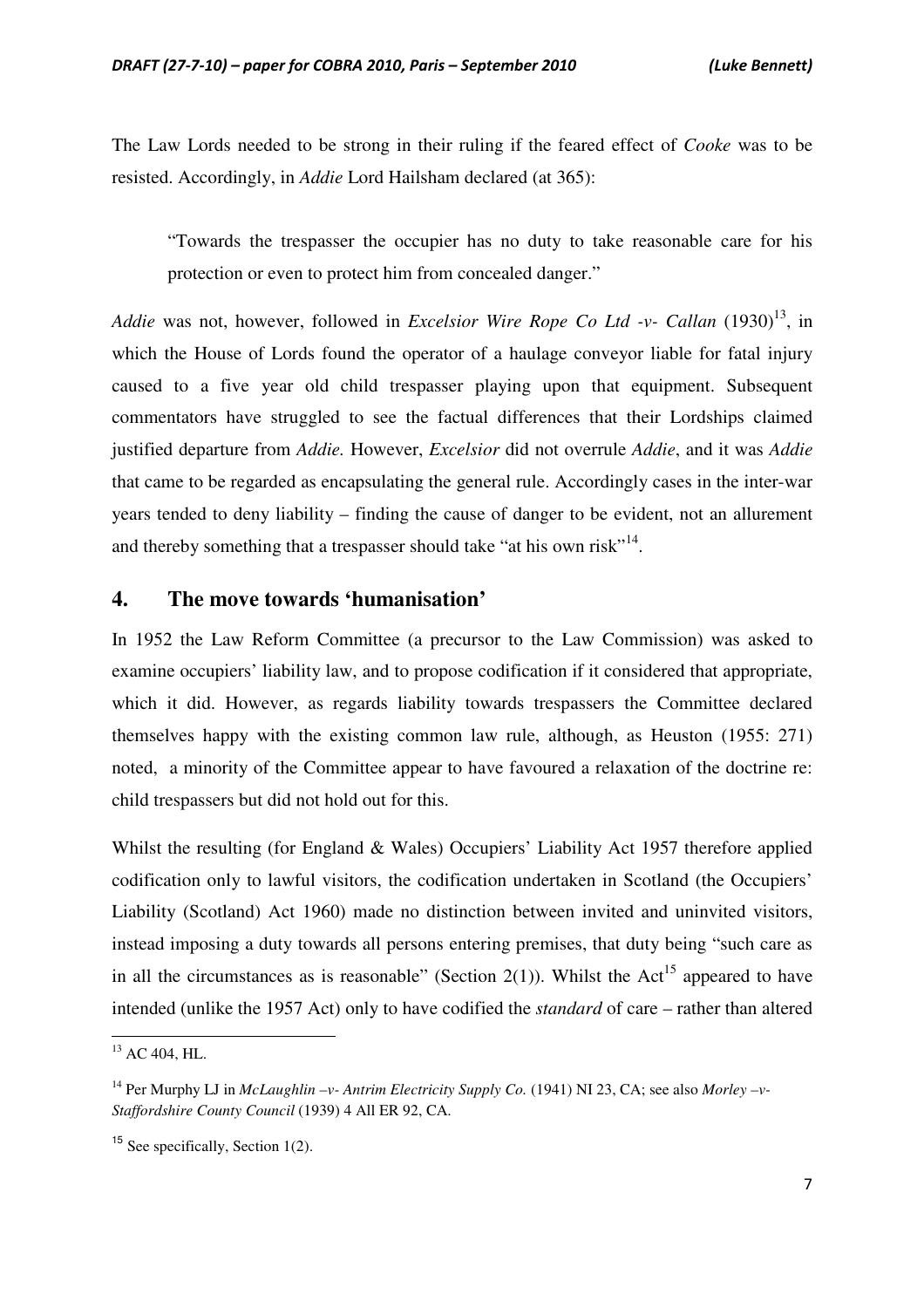common law rules for the identification of who had the benefit of these duties, the 1960 Act was subsequently called in aid by judges pressing for reform of the liability situation regarding trespassers in England, as we will see below. It appears that the 1960 Act did not trouble the House of Lords' traditionalist approach to a trespasser injury claim in *McGlone – v*- *British Railways Board* (1966) <sup>16</sup>in which Lord Reid – despite the wide duty imposed by the 1960 Act – decided that the circumstances of the case showed that the occupier had fulfilled his statutory duty to act reasonably "if he erects an obstacle which a boy must take some trouble to overcome before he can reach the dangerous apparatus."

Elsewhere, attempts were made during the 1960s to revisit the base principles, for example Denning MR's attempts to restate the law around principles of foreseeability in *Videan –v-British Transport Commission*  $(1963)^{17}$ : such that if the presence of the trespasser was foreseeable then a duty of care would be owed. Attempts had also been made (rather unsuccessfully) to develop a distinction between 'active' and 'static' liability – that a difference in duty or standard of care might lie in examining whether the occupier was 'simply' occupying land or 'actively' carrying out some operation upon it, an early example being *Davis -v- St Mary's Demolition & Excavation Co* (1954)<sup>18</sup>.

But it was *Herrington* that finally saw *Addie* assailed. We will discuss in more detail below how the judiciary (in both the Court of Appeal<sup>19</sup> and the House of Lords<sup>20</sup>) mobilised rhetoric and other juristic devices to achieve this effect. Suffice to state here that the appellate judges in *Herrington* declared the *Addie* principles to be inhumane and that occupiers' liability needed to be brought into line with general negligence, to align it with Lord Atkin's axiomatic formulation in *Donoghue –v- Stevenson*  $(1932)^{21}$  that:

 $\overline{a}$ 

 $16$  SC (HL) 1, 15

 $17$  2 QB 650, CA, 666.

<sup>18</sup> 1 WLR 592, QBD per Ormerod J.

<sup>19</sup> *Herrington –v- British Railways Board* (1971) 2 Q.B. 107, CA.

<sup>20</sup> *British Railways Board –v- Herrington* (1972) A.C. 877, HL.

 $21$  AC 562, HL at 580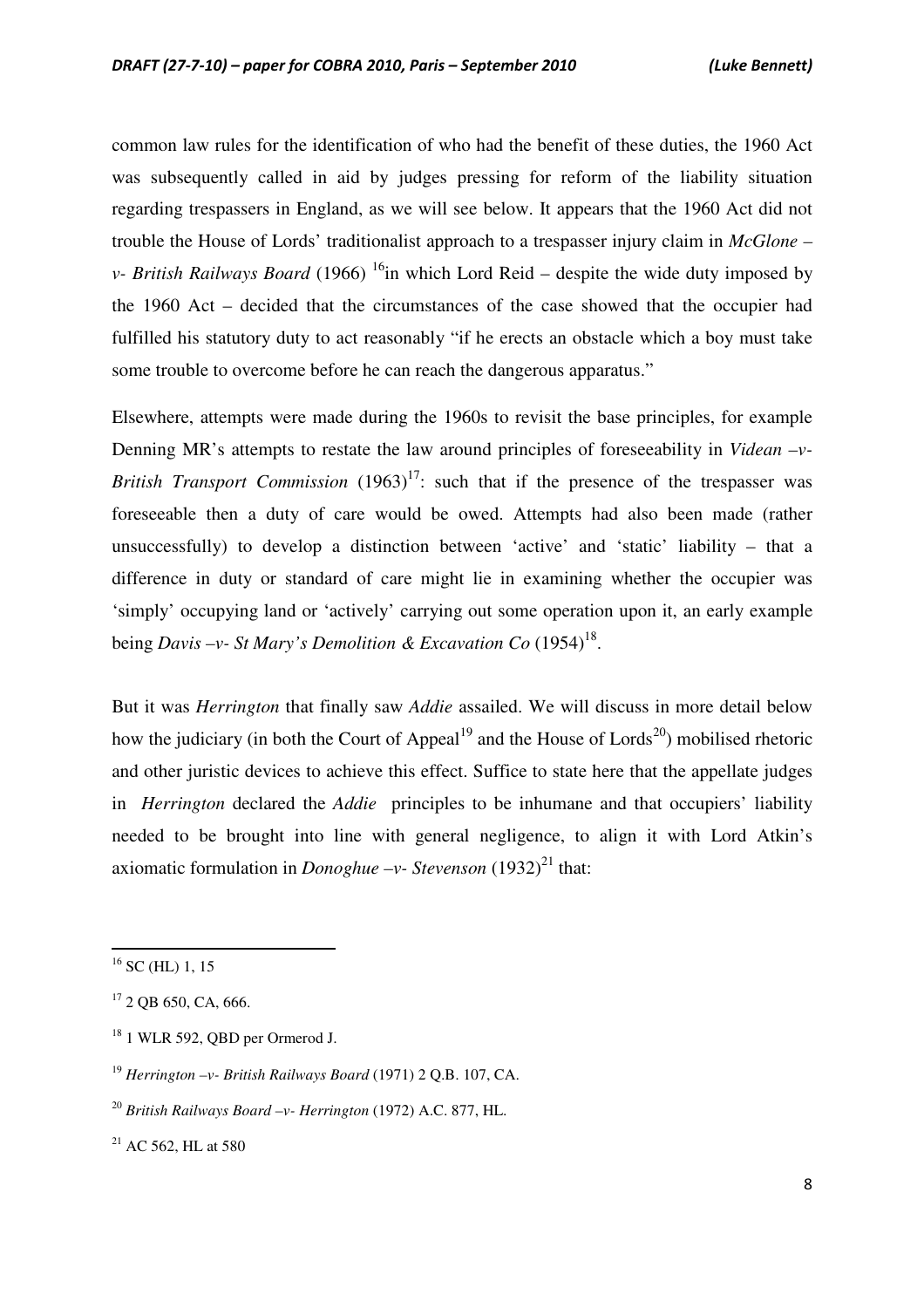"You must take reasonable care to avoid acts or omissions which you can reasonably foresee would be likely to injure your neighbour."

and that whilst trespassers should not be owed a full duty of care, a "duty of common humanity" should apply, commensurate with the needs of a civilised society.

#### **5. The problems with humanisation**

In April 1972 the Law Commission were asked to consider the occupiers' liability to trespassers in the light of the House of Lord's decision in *Herrington* , reflecting concern that that judgement had failed to set down "a clear principle applicable to the generality of cases" (Law Commission 1976: 3). As the Law Commission noted, the five Law Lords had each formulated different tests by which the duty could arise towards trespassers. Whilst each broadly contemplated the need for some actual or constructive awareness of the trespasser and their proximity to danger *Herrington* did not give a clear tool by which the "special circumstances' might be spotted in other future cases. Particular concern was focused upon the operability of the "humanity" test, a test which appeared, at least in Lord Morris of Borthy-Gest's formulation to equate to taking "such steps as common sense or common humanity would dictate<sup>"22</sup>. The Law Commission noted that Lord Denning MR in the Court of Appeal in *Pannett –v- McGuinness & Co*  $(1972)^{23}$  had truncated the Lordship's ruminations with characteristic short shrift: *"The long and the short of it is that you have to take into account all the circumstances of the case and see then whether the occupier ought to have done more than he did".* Yet in *Herrington*, four of the Law Lords had said (each in their own way) that the duty towards trespassers needed to be calibrated so as to achieve:

"a compromise between the demands of humanity and the necessity to avoid placing undue burdens on occupiers".

In short, to be readily applicable (perhaps with a lay audience in mind) the Law Commission considered that a codification – a formula – was needed.

<sup>22</sup> *British Railways Board –v- Herrington* (1972) AC 877 at 899.

<sup>&</sup>lt;sup>23</sup> 2 QB 599 at 606-7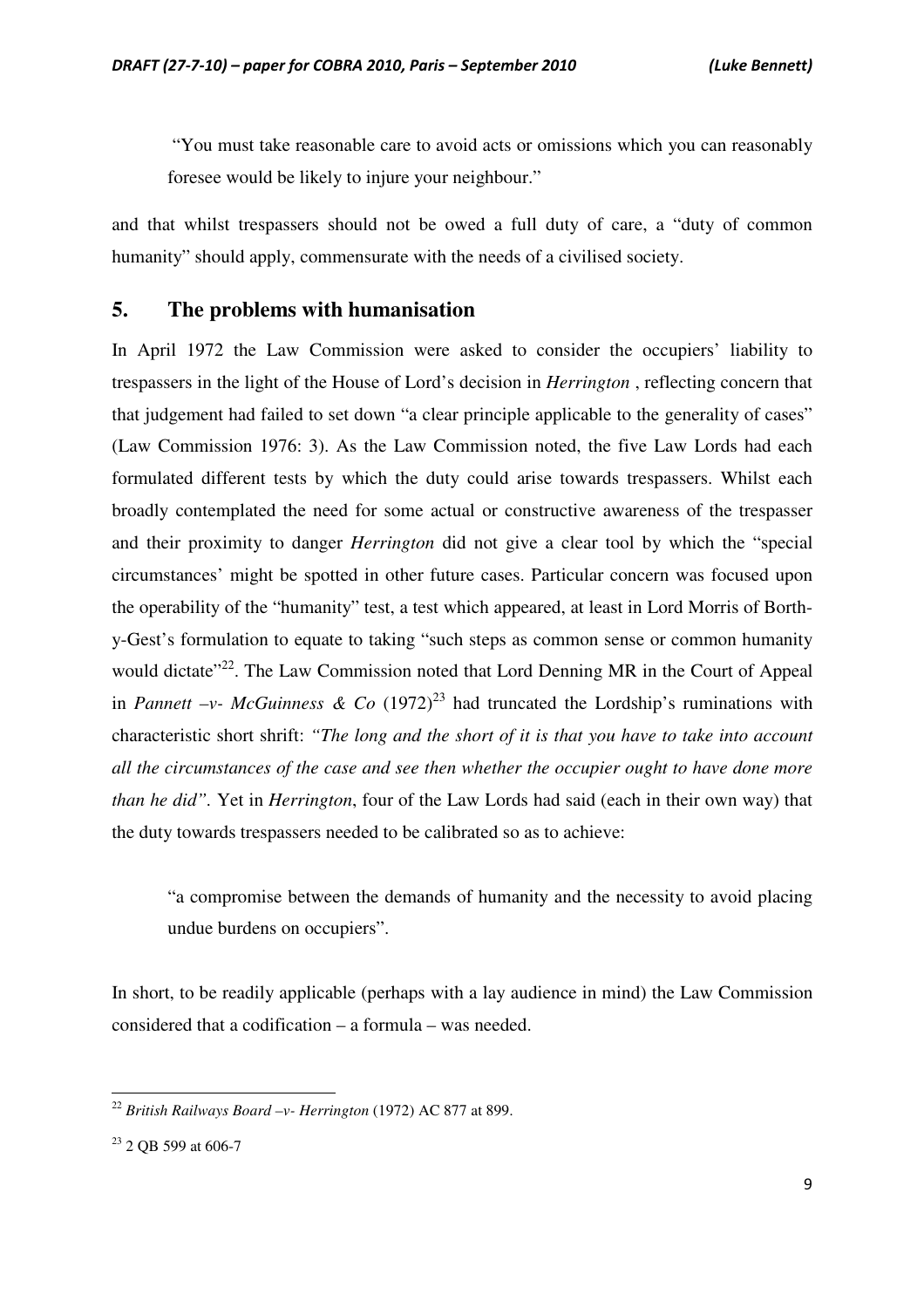Thus the Law Commission considered that *Herrington* would leave uncertainty – because the variant rationalisations and the early signs of abbreviation and selective invocation failed to enunciate a clear guide to what appeared to have been intended as two separate questions, namely:

1) what are the special circumstances in which a duty towards trespassers should be said to arise - and specifically what level of knowledge and/or foreseeability of (i) danger and (ii) trespass is required?; and

2) how should the degree of care (i.e. "common humanity") be determined? – specifically how should it be distinguished from the "reasonable care" due to lawful visitors?

In 1984 the Occupies' Liability Act was enacted for England & Wales, implementing many (but not all) of the Law Commission's recommendations on occupiers' liability for trespassers. The Act declared that the test to determine when a duty arose comprised (Section 1(3)) a three point test, namely that the occupier:

(1) is aware of the danger or has reasonable grounds to believe that it exists;

(2) is aware or has reasonable grounds to believe that the trespasser is or may come into the vicinity of the danger; and

(3) the risk is one against which, in all the circumstances of the case, the occupier may reasonably be expected to offer the trespasser some protection.

And the standard of care was provided for as (Section 1(4)) a duty to:

"take such care as is reasonable in all the circumstances of the case to see that [the trespasser] does not suffer injury on the premises by reason of the danger concerned."

However, "the danger concerned" is only that defined by Section  $1(1)(b)$ , namely:

"danger due to the state of the premises or to things done or omitted to be done on them."

and it is this element of the codification that has proved to be the main avenue by which a distinct cooling in the judicial mood regarding recovery for injury suffered by trespassers has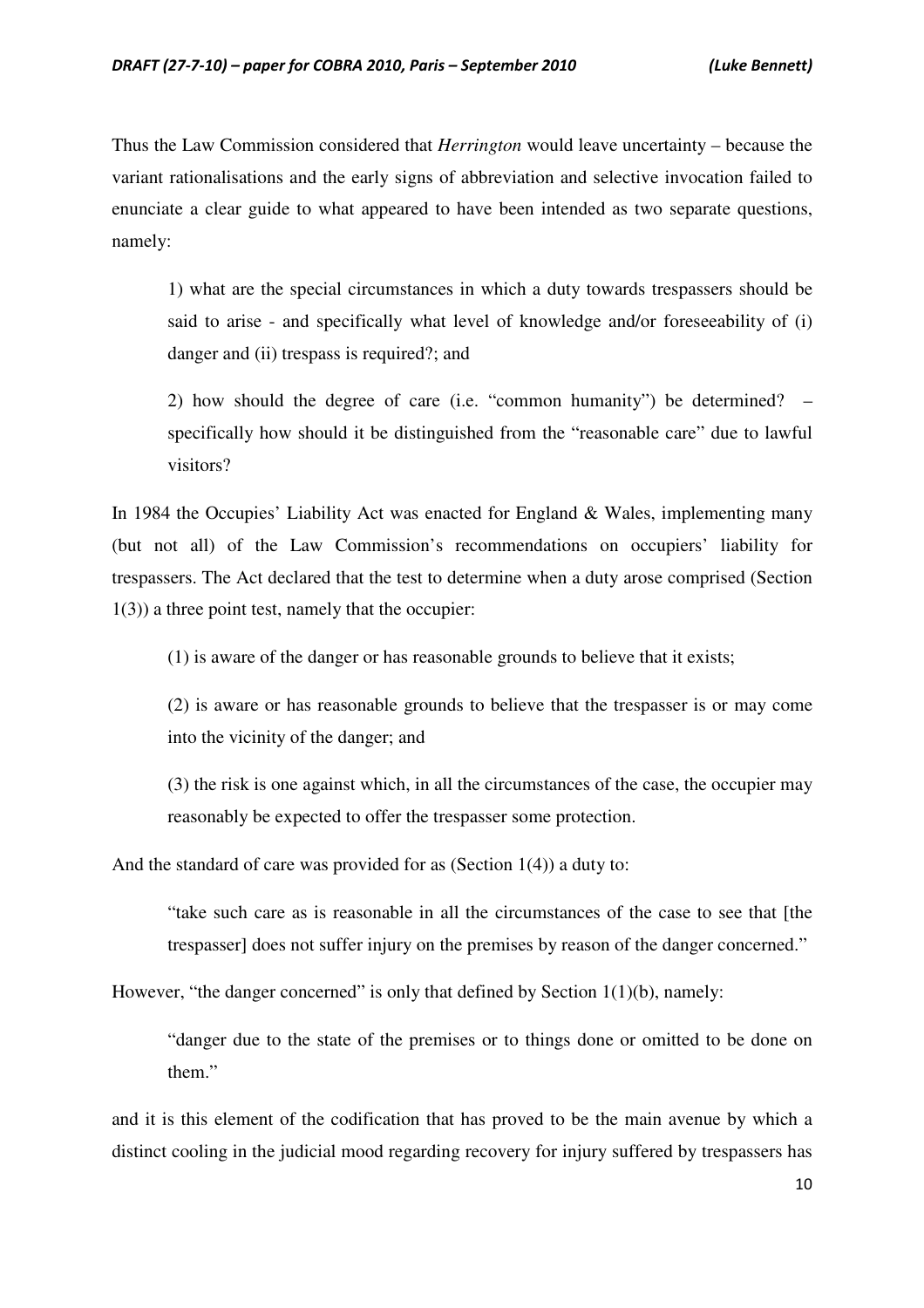emerged over the last decade, a trend reaching its zenith in the powerful House of Lords decision *Tomlinson –v- Congleton Borough Council<sup>24</sup>* . *Tomlinson* shows the ascendancy of a powerful judicial discourse in which aspects of risk are seen as good (or at least unavoidable), the virtues of 'personal responsibility' are extolled and the view expressed that limits must be set by judges to the (perceived) growth of a compensation culture. Furthermore, that resources are finite, and that just because evidence shows that more could have been spent and/or done to increase trespasser's safety does not mean that there was thus a liability to take those steps. We will consider aspects of this discourse further below, here we will look at how the ambit set by Section 1(1)(b) has been used in order to defeat recent claims.

In *Donoghue –v- Folkestone Properties Ltd*  $(2003)^{25}$ , a case involving severe injuries suffered by an adult diving into a dock, the claim was rejected by the Court of Appeal on the basis that the "danger" on the premises arose from the claimant's actions and misjudgement rather than the state or condition of the premises. Lord Hoffman then adopted this reasoning in *Tomlinson* (another unauthorised diving case).

This line of argument also recurred in *Keown -v- Coventry Healthcare NHS Trust*  $(2006)^{26}$ . In this case an 11 year old child suffered brain injury when he fell 30 ft whilst climbing the exterior of a fire escape. It was held that the occupier had no liability as there was nothing wrong with the fire escape – it was the claimant's deviant use of it that created the danger – and that danger was foreseeable to an 11 year old.

The same effect was achieved in *Baldaccino -v -West Wittering Estate PLC*  $(2008)^{27}$ . Here use of navigation beacon by boys as a diving platform was unauthorized – thus the boys were trespassers. The claimant, a 14 year old boy, had been paralysed by diving from a navigation buoy into shallow water after tide had receded. The court held there was nothing inherently dangerous in the buoy or the sandy floor or the seawater, thus nothing dangerous in the premises and even if there had been, a warning notice would have achieved nothing – the danger was obvious.

<sup>24</sup> *Tomlinson –v- Congleton Borough Council* (2002) EWCA Civ 309, HL.

<sup>25</sup> QB 1008, CA.

<sup>&</sup>lt;sup>26</sup> 1 WLR 953, CA.

<sup>&</sup>lt;sup>27</sup> EWHC 3386 (Ob).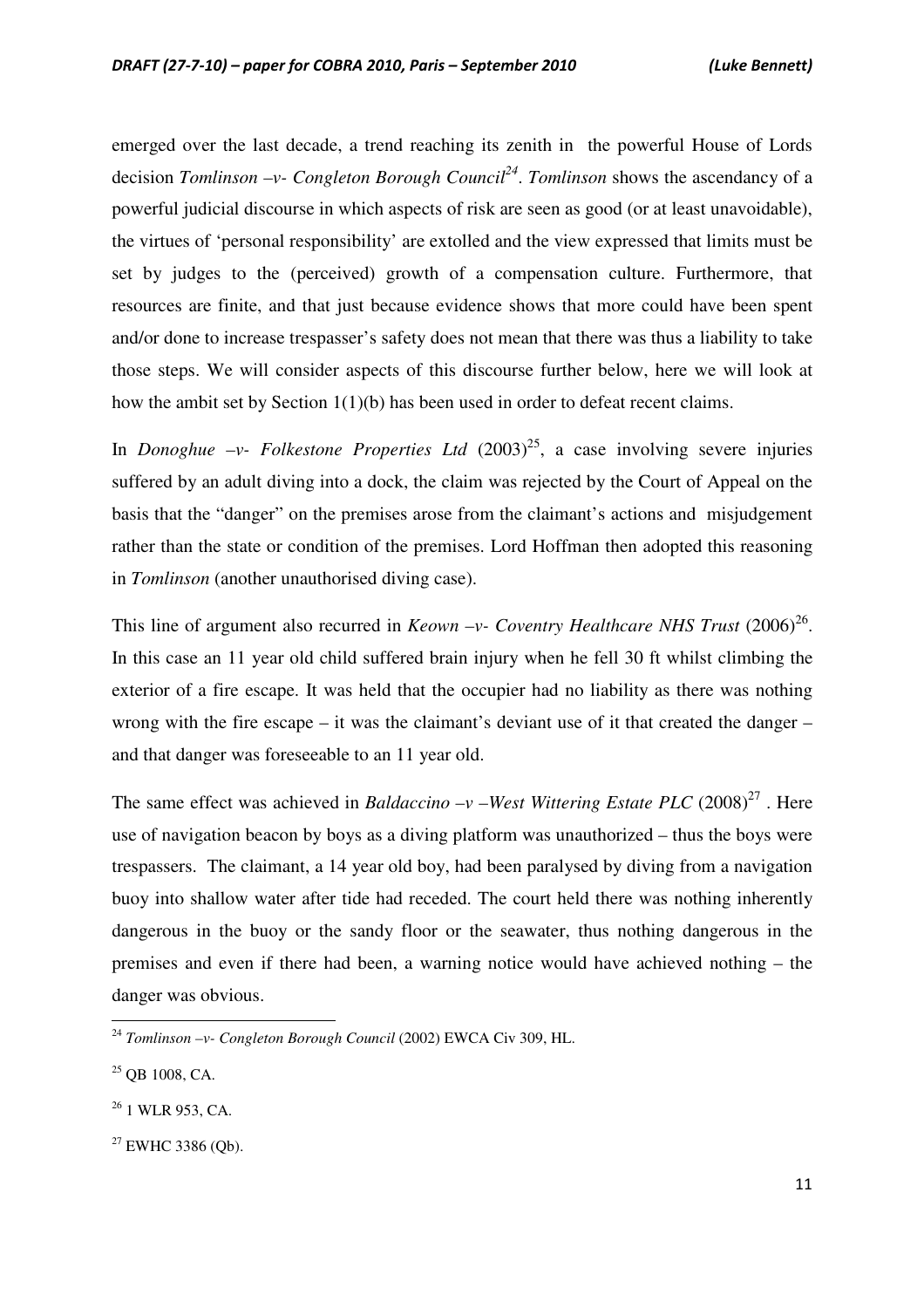Likewise in *Simonds –v- Isle of Wight*  $(2003)^{28}$  a 5 year old was injured jumping off a swing whilst running back across a sports field from his parent to rejoin a school group. The High Court held that the trial judge had erred in finding there was a duty to fence off swings to prevent their unauthorized use during a school sports day: playing fields could not be made hazard free, and the danger of swings was self evident. Indeed, the hazard was the child's use of the swing, not the physical existence of the swing.

Consistent with Section 1(4) the standard of care is limited to that which is reasonable in the circumstances. Ascertaining what that reasonable standard requires is not an easy task – but recent cases show that statutory requirements and the practical limitations of eliminating risk entirely will come into play, and there is no duty upon occupiers to point out the obvious thus:

In *Mann –v- Northern Electric Distribution Ltd* (2010)<sup>29</sup> Wilson LJ gave leading judgement and forensically reviewed the factual evidence about how the claimant, who aged 15, had managed to climb into the substation and reach a place at which he was then electrocuted. The claim was based around breach of statutory duty: a duty to fence substations under the Electricity Supply Regulations 1988. The Court of Appeal found no liability by drawing upon the dictum of Asquith LJ in *Edwards –v- National Coal Board*  $(1949)^{30}$  that the Regulations' requirement of "reasonable practicability" in its degree of fencing provision involved a balancing of risk against costs and other sacrifice, declared that the claimant's prowess in overcoming the defences that had been provided was not reasonably foreseeable and noting that "no amount of security measures will keep out a sufficiently determined trespasser" (para 18).

These recent cases also promulgate a notion of the 'blameless accident', as in *Bourne Leisure Ltd t/a British Holidays –v- Marsden*  $(2009)^{31}$ . In this case a 2 year old child wandered away from parents at holiday park and was later found drowned in an on-site lake. The parents claimed against the holiday park operator (under 1957 Act) that it had failed to adequately

 $28$  EWHC 2303 (Ob)

<sup>29</sup> EWCA Civ 141, CA.

<sup>&</sup>lt;sup>30</sup> 1 K.B. 704, CA at 712.

<sup>&</sup>lt;sup>31</sup> EWCA Civ 671, CA.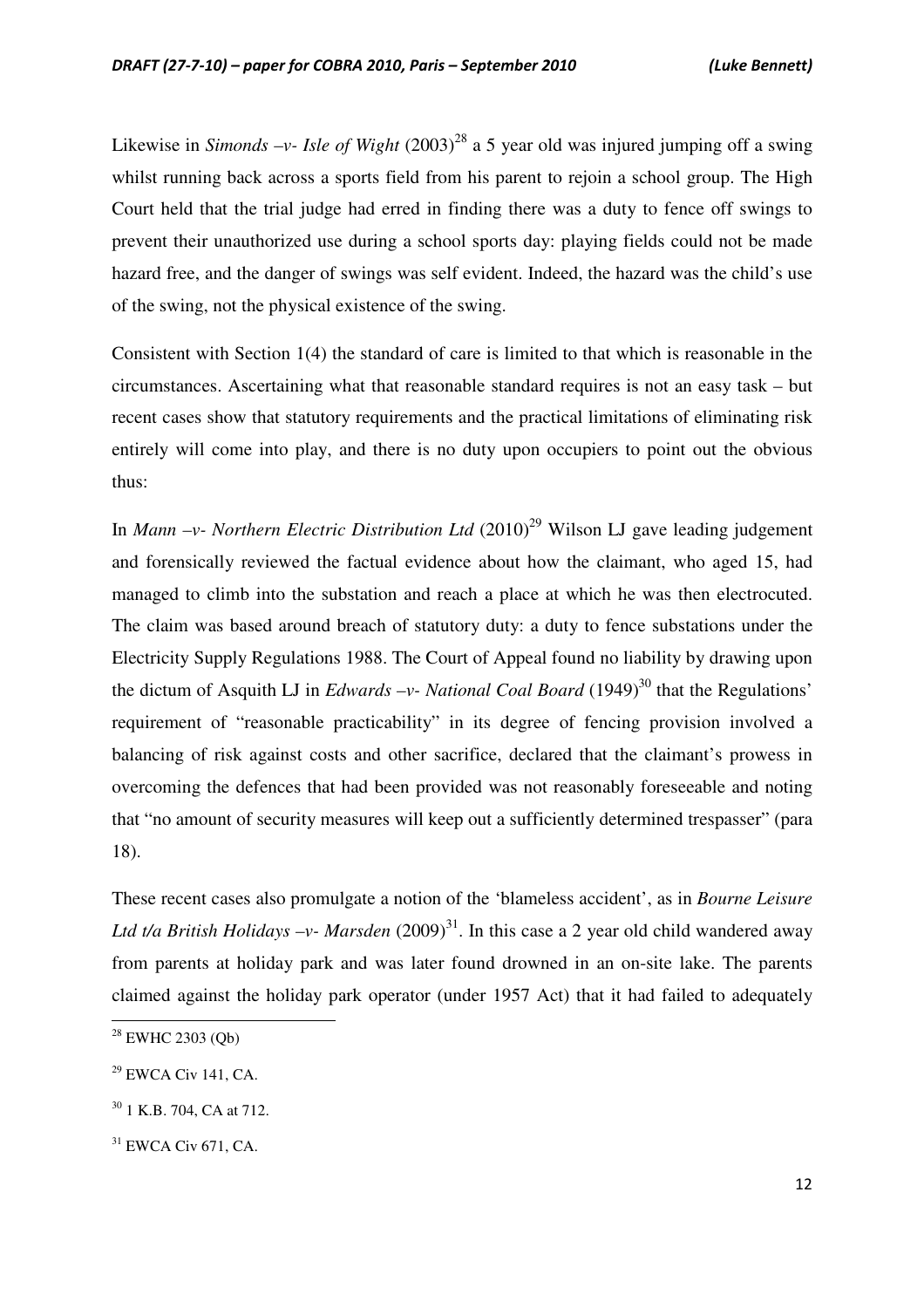warn the parents and or prevent a drowning in the lake. Moses LJ (who gave the leading judgment) displayed the modern approach by looking for any guidance identifying the park operators as being at fault (and finding none), noted the obvious nature of the hazard posed by the on-site lakes and likelihood that further warning notices or briefings would have been unlikely to have had any effect.

## **6. Context: interpreting the changes**

What can this succession of cases tell us about the influence of physical changes in the built environment and changes in social attitudes upon the evolution of this area of law over the last 100 years?

#### **6.1 Changes in the built environment**

As noted by Lord Wilberforce in *Herrington<sup>32</sup>* the law in this area tends to develop around issues – often physical things - that emerge and need addressing. Viewed in this light, and for an example, a distinct jurisprudence on railway-line fencing can be identified. The railways industrialised long narrow tracts of the countryside from the mid-nineteenth century onwards, later the hazards (electrical and mechanical) of tram systems had to be adjudicated on and so forth. The occupiers' liability cases of the industrial era (of which *Addie* is a classic example) were wrestling with the spatial consequences of industrialisation. New machines now sat in fields, exposed to the curious. Standard patterns of housing development in mining and other activity-specific location were huddled for obvious convenience adjacent to the mills and railways to which they provided worker accommodation (as was the case in *Addie*). The child trespassers lived locally and played locally.

However from the 1920s onwards, as planning legislation started to promote zoning of development industry started to be separated from residential settlements. The new factories were increasingly located in homogenous 'industrial estates' (Darley 2003; Stratton & Trinder 2000: 5). This did not remove the problems of child trespass to industrial premises – but steadily it reduced its relative importance, as reflected in the nature of the premises trespassed upon in the cases surveyed above. In the post 1945 cases we also see the rise of

<sup>32</sup> *British Railways Board –v- Herrington* (1972) A.C. 877 at 930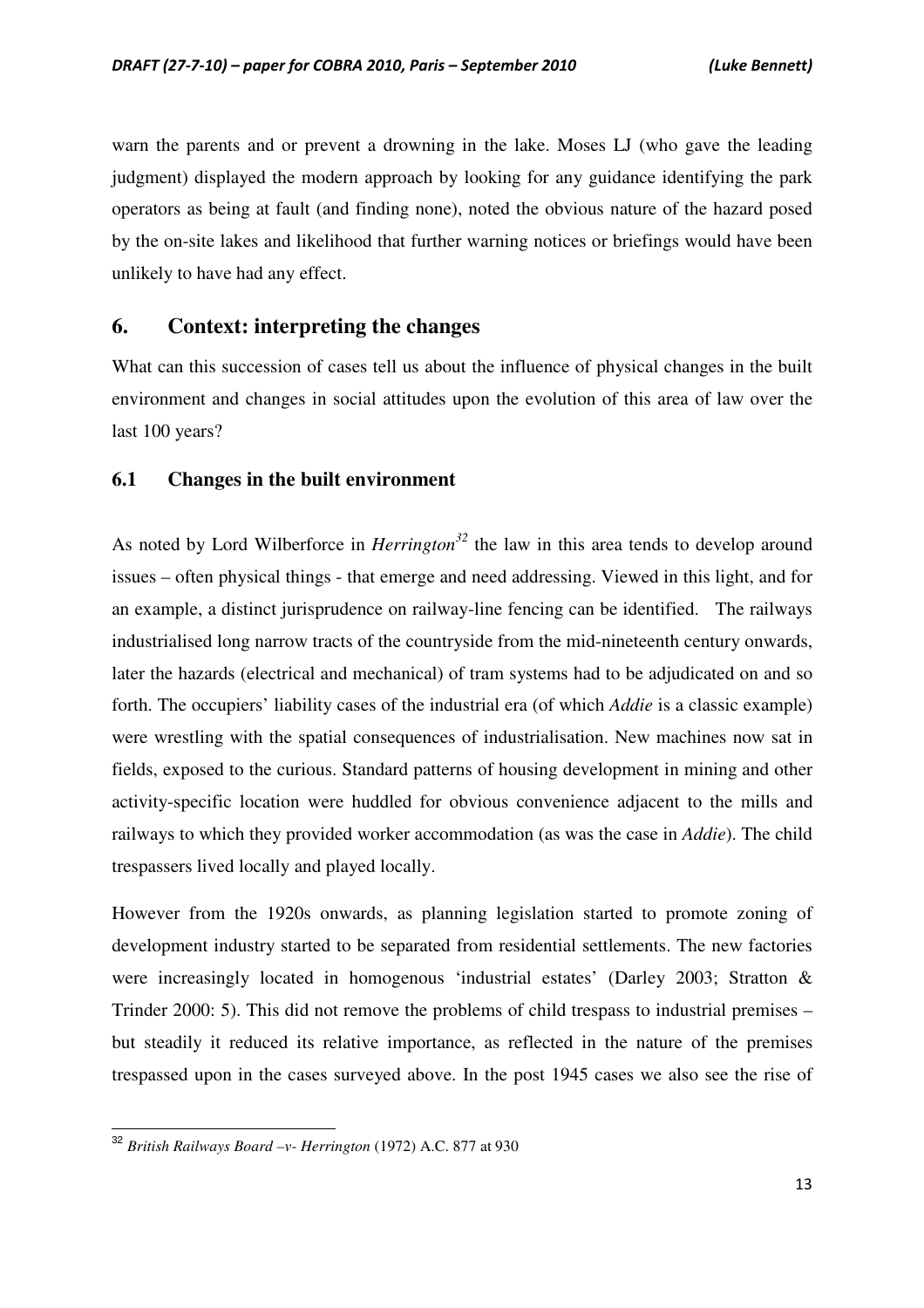bomb sites<sup>33</sup>, urban clearance<sup>34</sup> and landfill sites<sup>35</sup>. In the early twenty first century the child trespasser appears to mainly haunt hospitals, schools, beaches and lakes rather than factories and mines. Trespass to transport and power infrastructure can, however, be regarded as a constant across the whole study period.

The point here is that child trespass is now less about machinery and locality, and play patterns have changed. The places where (judges at least) would expect to find children has changed since Lord Atkinson's assertion that:

 "...every person must be taken to know...that public streets, roads and public places may not unlikely be frequented by children of tender years and boys of this character" in *Cooke* (1909)<sup>36</sup>.

Clearly it is easy to make sweeping generalisations about such socio-economic changes: but the judges have appeared happy to do so. Take for example Lord Pearson's call to arms in *Herrington* invoking a particular image of change in the built environment to justify the repositioning of the law thus:

"With the increase of the population and the larger proportion living in cities and towns and the extensive substitution of blocks of flats for rows of houses with gardens or back yards and quiet streets, there is less playing space for children and so a greater temptation to trespass. Also with the progress of technology there are more and greater dangers for them to encounter by reason of the increased use of, for instance, electricity, gas, fast-moving vehicle, heavy machinery and poisonous chemicals. There is considerably more need that there used to be for occupiers to take reasonable steps with a view to deterring persons, especially children from trespassing in places that are dangerous for them." $37$ 

<sup>33</sup> *Davis –v- St. Mary's Demolition & Excavation Co* (1954) 1 W.L.R. 592, QBD

<sup>34</sup> *Harris –v- Birkenhead Corporation* (1975) 1 W.L.R. 1345, CA.

<sup>35</sup> *Penny –v- Northampton Borough Council* (1974) 20 July, The Times, CA..

<sup>36</sup> A.C. 229, HL at 237

<sup>37</sup> Lord Pearson, *British Railways Board –v- Herrington* (1972) A.C. 877, HL at 927.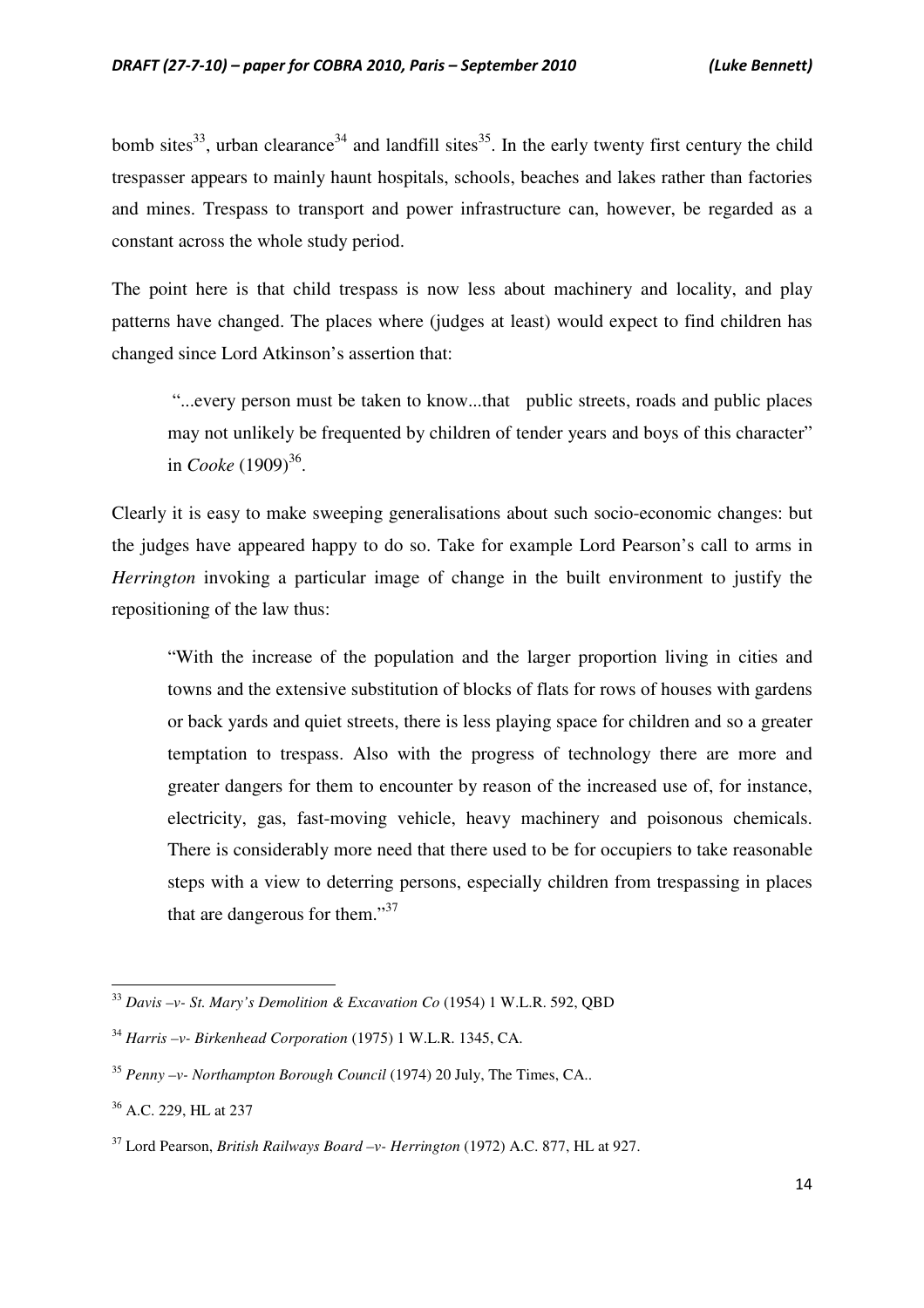Lord Pearson's anxieties appear characteristic of the '*population bomb'* (Eurlich 1968) concerns that emerged in the 1960s, a similar anxiety apparently being abroad in relation to the crowding out of the countryside, here the Duke of Edinburgh speaking at the National Playing Fields Association's annual conference in 1963:

"We are on the threshold of the age of leisure, and the problem is no longer academic. There are stark and immediate problems facing us. The queues for playing fields are getting longer; the pressure on general sports and recreation clubs of all sorts is increasing. Swimming pools and sailing clubs are getting crowded, and recreational users of water are beginning to run into each other." (quoted in Dower 2001: 35)

From the 1960s onwards the focus of lawmaking in creation and control of the built environment also changed its emphasis. The Welfare State and the consumer society (we somehow never quite reached the "age of leisure") brought with them new premises, services and activities – each to be embodied within new structures, and this was reflected in the 1963 Offices, Shops and Railways Premises Act and its imposition of safety standards upon these places, extending the remit of health & safety legislation beyond the realm of the Factories Acts. Then the framework legislation created by the Robens Committee<sup>38</sup> and embodied in the Health & Safety at Work etc Act 1974, imposed both a generic statutory duty of safety managers of all business premises to all visitors (Section 4) but also an array of general and activity specific secondary legislation requiring and controlling the assessment and management of place safety.

#### **6.2 Changes in the role of the judiciary**

 $\overline{a}$ 

The 1960s also saw a change in the way that the judiciary came to see their role. In 1966 the House of Lords had declared that it could, if changed circumstances warranted it, overrule its prior decisions – and the *Herrington* decision was an early example of the use of that power. The role of the judiciary as active law makers (rather than just law-diviners) was becoming increasingly accepted – both by academic commentators on the '*Politics of the Judiciary'* (Griffiths 1977) but also the senior judges themselves, such as Lord Reid (1972):

<sup>38</sup> *Safety and Heath at Work: Report of the Committee 1970-72*, London: HMSO Cmnd 5034 (Chairman: Lord Robens).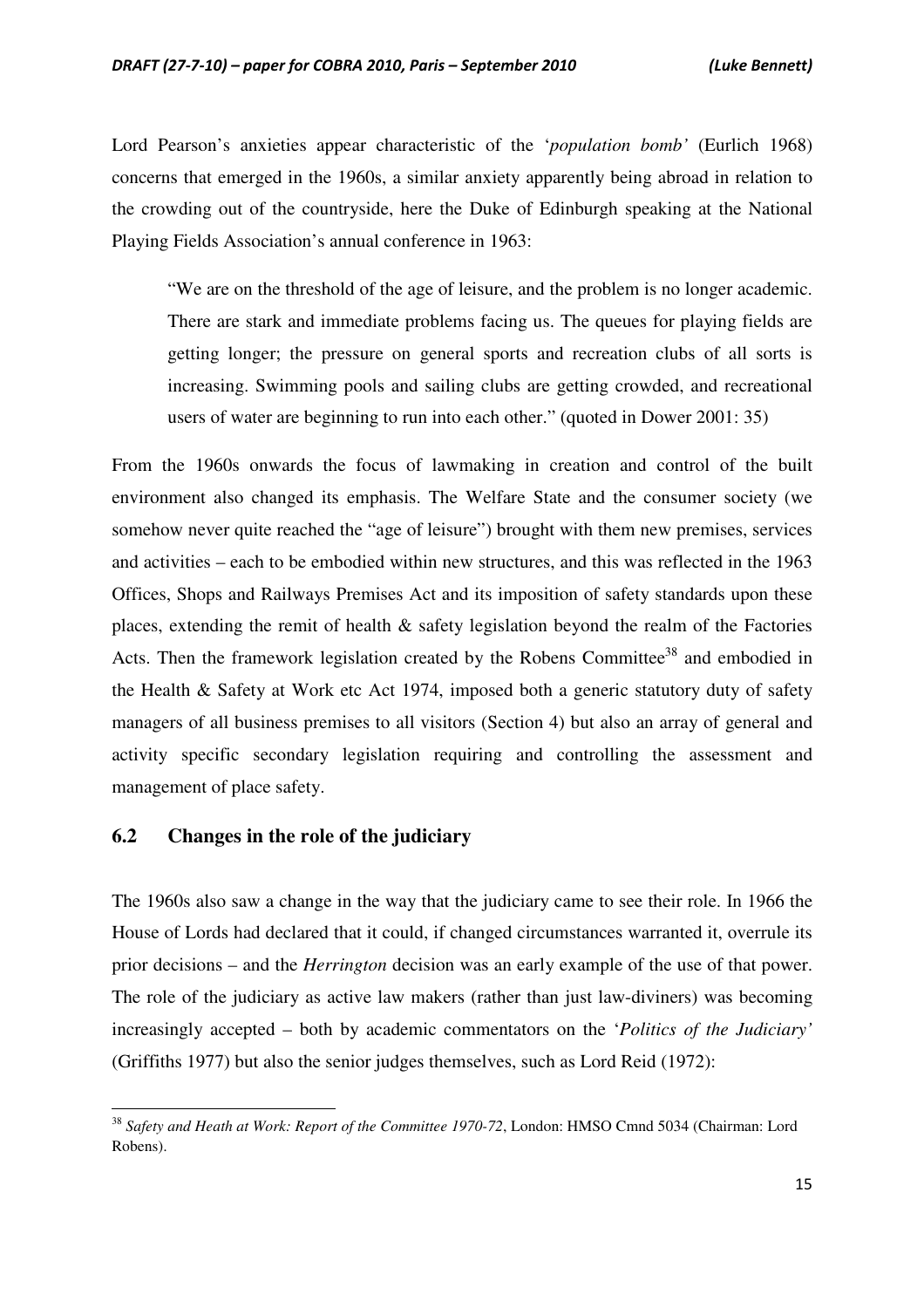"Those with a taste for fairy tales seem to have thought that in some Aladdin's cave there is hidden the Common Law in all its splendour and that on a judge's appointment there descends on him knowledge of the magic words 'open sesame'. Bad decisions are given when the judge has muddled the password and the wrong door opens. But we do not believe in fairy tales anymore".

In the industrial unrest of the 1970s, the energy crises, political turmoil, and economic uncertainty the judiciary started to become more attuned to the public policy implications of their appellate findings of law. We will consider below how those concerns were reflected in the judicial rhetoric underlying the 'leading cases' summarised above.

#### **6.3 Changing attitudes to parental responsibility**

The case reports give us insight into how the judges have regarded parental responsibility at various instances across the last 100 years. These insights are available in passing comments, no doubt intended as statements of what seemed obvious at the time. Tracking the evolution of these statements appears to show the retreat from the widespread practice of leaving children (even those of what would now be pre-school age) to wander and play alone in their locality.

For example in *Cummings -v- Darngavil Coal Co Ltd*  $(1903)^{39}$  Lord Young tells us that parents think the risk low to let their children wander unaccompanied, whilst in the Court of Appeal in *Addie* the Lord President (at 556) tells us that letting four year old child roam alone in poor neighbourhoods is not contributory negligence on their or their parents part, for it is normal in such areas (but in the same case, Lord Blackburn's dissenting judgement asserts that the child's parent should have supervised his child better)*.* 

The apparent belief in the prevalence of the 'wandering poor child' appears to have persisted into the early 1950s, for Lewis wrote in 1954 that:

"the law tacitly takes account of the fact that among the poorer classes even very young children are usually under the charge of nobody of responsible years when they go abroad, and that this, taken by itself, will not deprive them of a remedy" (Lewis: 716)

<sup>39</sup> 5 F. 513.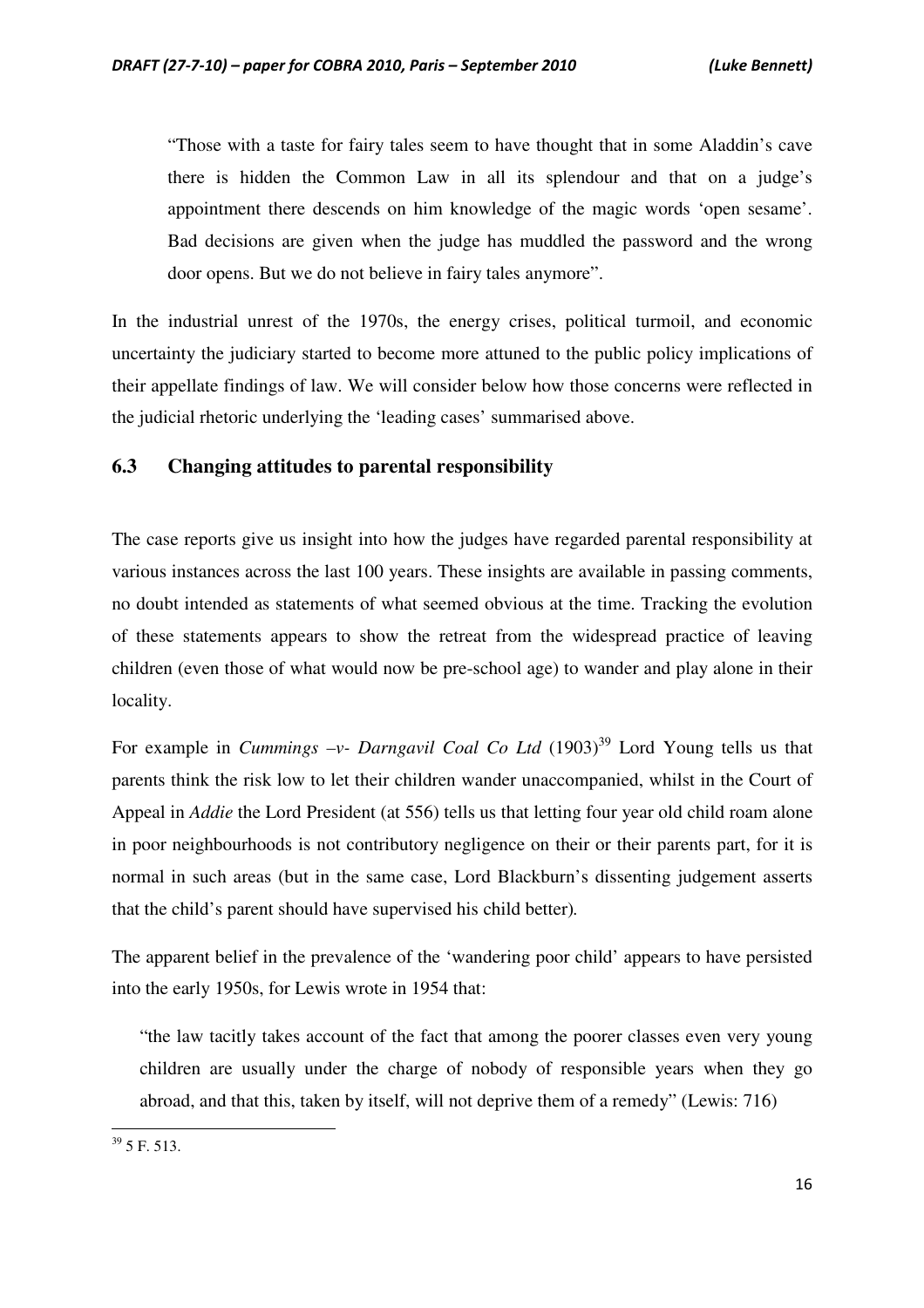The judicial mood does appear to have changed soon after though, perhaps in reflection of widespread post-war anxieties about 'maternal deprivation' and so-called 'latch-key children' caused by the parental distraction of the war (Kynaston 2008: 113) and a wave of juvenile delinquency attributed to this in the early 1950's. By the time of *Bates –v- Stone Parish Council* (1954)<sup>40</sup> Birkett LJ could write:

"I am bound to express my own deep regret that the infant plaintiff should have been allowed to go to the recreation ground at all, accompanied only by another small boy of some six years of age. A boy of six could not be expected to be a proper or a competent guardian, and to a child of three and a half most things in this world take on an aspect of danger if he is not protected against them. To reach the recreation ground from the plaintiffs' home required the two little boys to cross two public highways with all the dangers of modern traffic, and that fact by itself, I should have thought, would have been enough for a careful and thoughtful parent to forbid a small boy to go unless he were in watchful and careful hands. Yet the fact remains that the infant plaintiff was allowed to go in the care of a boy of six, and it was the alleged negligence of the defendants that was alone in question."

Devlin J in *Phipps –v- Rochester Corp* (1955)<sup>41</sup> – in which a boy of five, out blackberry picking with his sister aged seven, fell into a sewer pipeline trench on a site awaiting housing development - conducted a thorough review of the 'parental responsibility' cases. In his judgement he moved away from the fiction of liability not arising because of an implicit condition requiring the child only to be present if supervised and instead shifts to a foreseeability basis and tries to account for the 'older' view of the wandering child, by suggesting that in determining whether he has a duty the occupier "may have to take into account the social habits of the neighbourhood"<sup>42</sup>. However, he expresses general conclusion in favour of parental responsibility being greater than that falling upon occupiers as regards child trespassers:

<sup>40</sup> 1 W.L.R. 1249, CA at 43.

<sup>41</sup> QBD 450, QBD.

<sup>42</sup> QBD 450, QBD, at 472.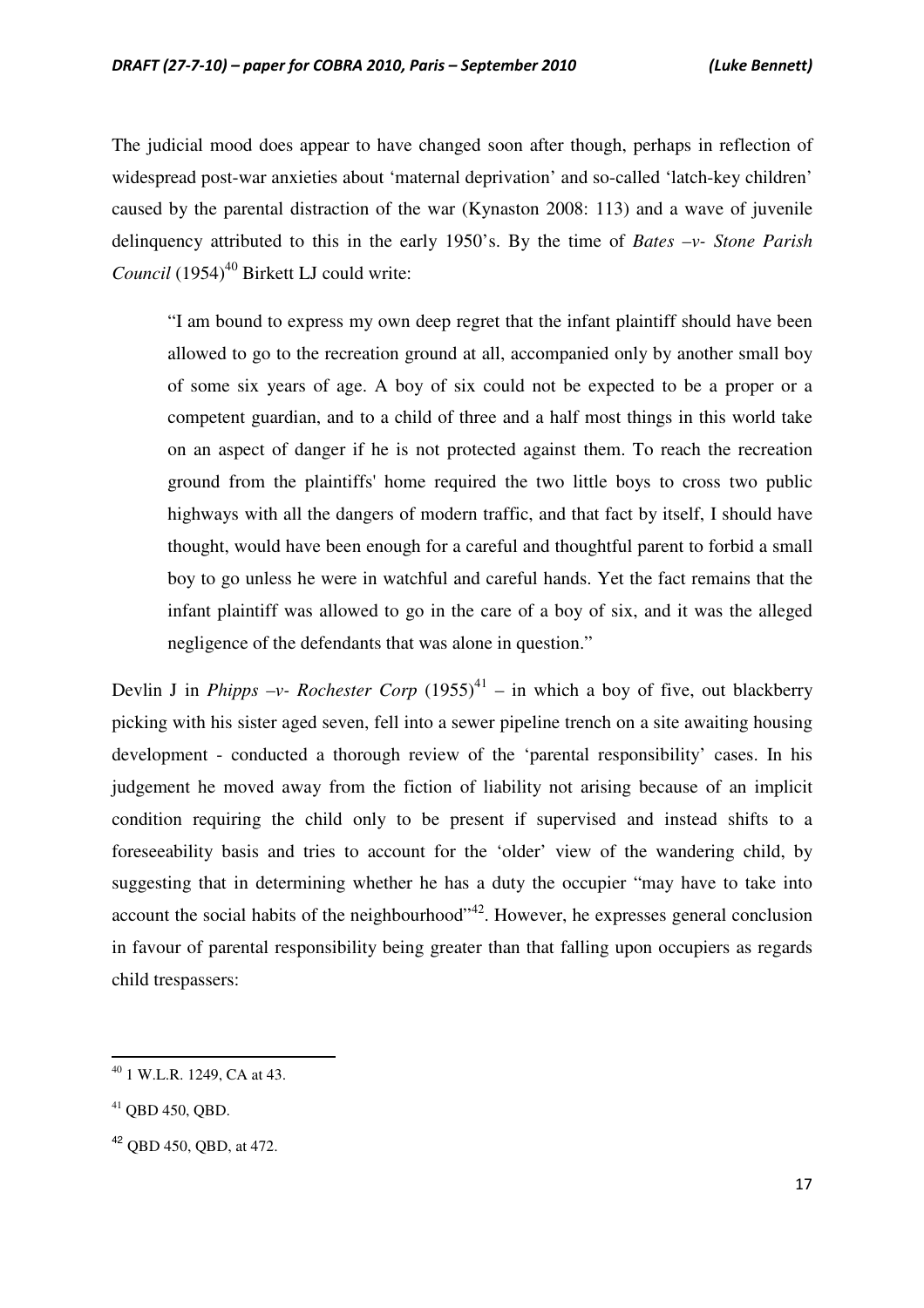"But the responsibility for the safety of little children must rest primarily upon the parents [either to ensure their children don't wander, or to check out the suitability of where they might be to wander] It would not be socially desirable if parents were, as a matter of course, able to shift the burden of looking after their children from their own shoulders to those who happen to have accessible land"<sup>43</sup>

Devlin's rationalization of why it wasn't foreseeable that a child of five would be sent out to play alone at the site, shows us how in considering liability (at this time on the basis that an occupier would owe a duty to a "child of tender years" if there was an allurement or an hidden danger there) each of an occupier, a parent and ultimately a judge must "read" the locality – and make judgements about whether it was overcrowded, the site was the only local green space, whether the child's house had a garden in which it could play and what perils existed in the locality.

In 2009, in *Bourne Leisure*<sup>44</sup>, Moses LJ drew on Devlin J's analysis in *Phipps* – reasserting the view duty to public is discharged if dangers are obvious to an adult – because little children can be assumed to be supervised. Moses (who gave the leading judgment) sought to move the debate away from a binary blame game of parent versus occupier, and regretted (at paragraph 16) that child accident cases sometimes become "bedevilled with the quest for attaching blame to either the parent or the occupier". In his opinion the 'innocence' of the occupier is not, dependent upon proving the 'fault' of the parents. Stanley Burnton LJ concurred, with the contemporary juridical view that "Accidents may and do happen to young children without anyone being at fault."(paragraph 25).

## **7. Constancies**

#### **7.1 Why constancies matter**

Bourdieu's work advocates the study of the subtle structural generative processes that underlie fields of practice like the law, scientific and religious interpretive communities. Therefore understanding how their meaning making practices – their discourse – adapt over

<sup>43</sup> QBD 450, QBD, at 472.

<sup>44</sup> *Bourne Leisure Ltd t/a British Holidays –v- Marsden* (2009) EWCA Civ 671, CA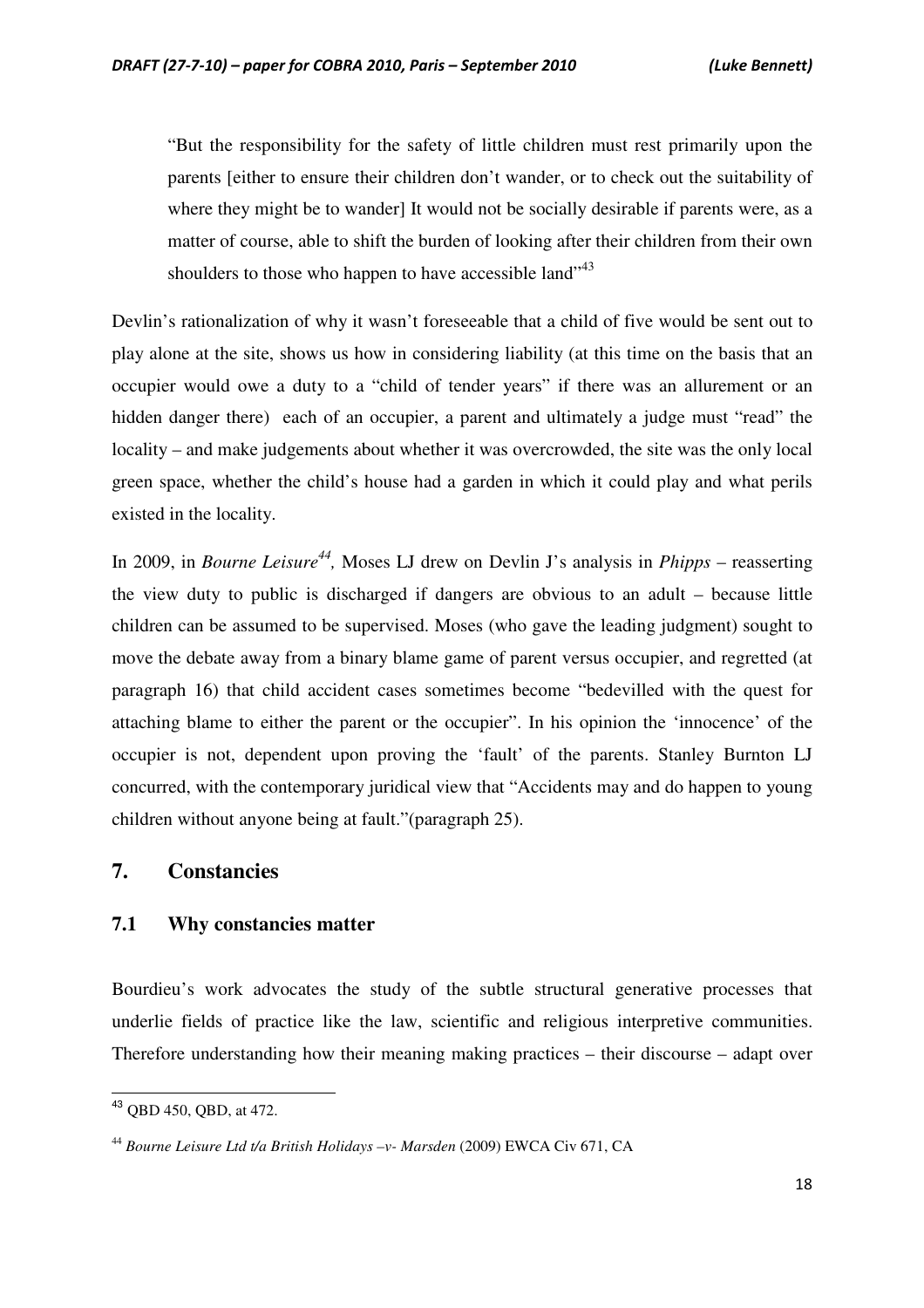time requires a study of constancy as much as a description of change. Here Braudel's (2001: xiv) dictum that historians should look beyond the "surface disturbances" of events can be applied to our doctrinal analysis – as a need to enquire into what was remaining constant beneath these doctrinal changes.

### 7.2 The balancing act

As Lord Reid noted in *Herrington*, managing child trespassers is a thorny issue, particularly if presented as a straight choice between parents and occupiers. The law is required to achieve a balancing act – and:

 "Legal principles cannot solve the problem. How far occupiers are required by law to take steps to safeguard such children must be a matter of public policy"<sup>45</sup>.

As Lord Reid noted, alongside his increasingly pessimistic view on the prospects of parents being able to control their children<sup>46</sup>, putting responsibility for protecting them upon premises occupiers –would "in most cases impose on occupiers an impossible financial burden", This anxiety about costs or other impositions upon occupiers has haunted the cases throughout the study period. That anxiety can be found in concerns about the potential ramifications of the *Cooke* judgement in 1909<sup>48</sup>, and in *Edwards-v-Railway Executive* (1952)<sup>49</sup> where Lord Goddard feared:

"had they to provide watchmen to guard every place on the railways of the Southern Region where children may and do get on to embankments and lines, railway fares would be a great deal higher than they are already."

<sup>49</sup> AC 737 HL at 747.

<sup>45</sup> *British Railways Board –v- Herrington* (1972) A.C. 877, HL at 897.

<sup>&</sup>lt;sup>46</sup> At 897 Lord Reid had expressed the view that supervision of children was only "practicable at one time for a limited number of well-to-do parents but that number is now small."

<sup>47</sup> *British Railways Board –v- Herrington* (1972) A.C. 877, HL at 897.

<sup>48</sup> E.g. Hamilton LJ in *Latham* (1913) CoA at 421; Bankes LJ in *Hardy –v- Central London Railway Co* (1920) 3 KB 459 at 467.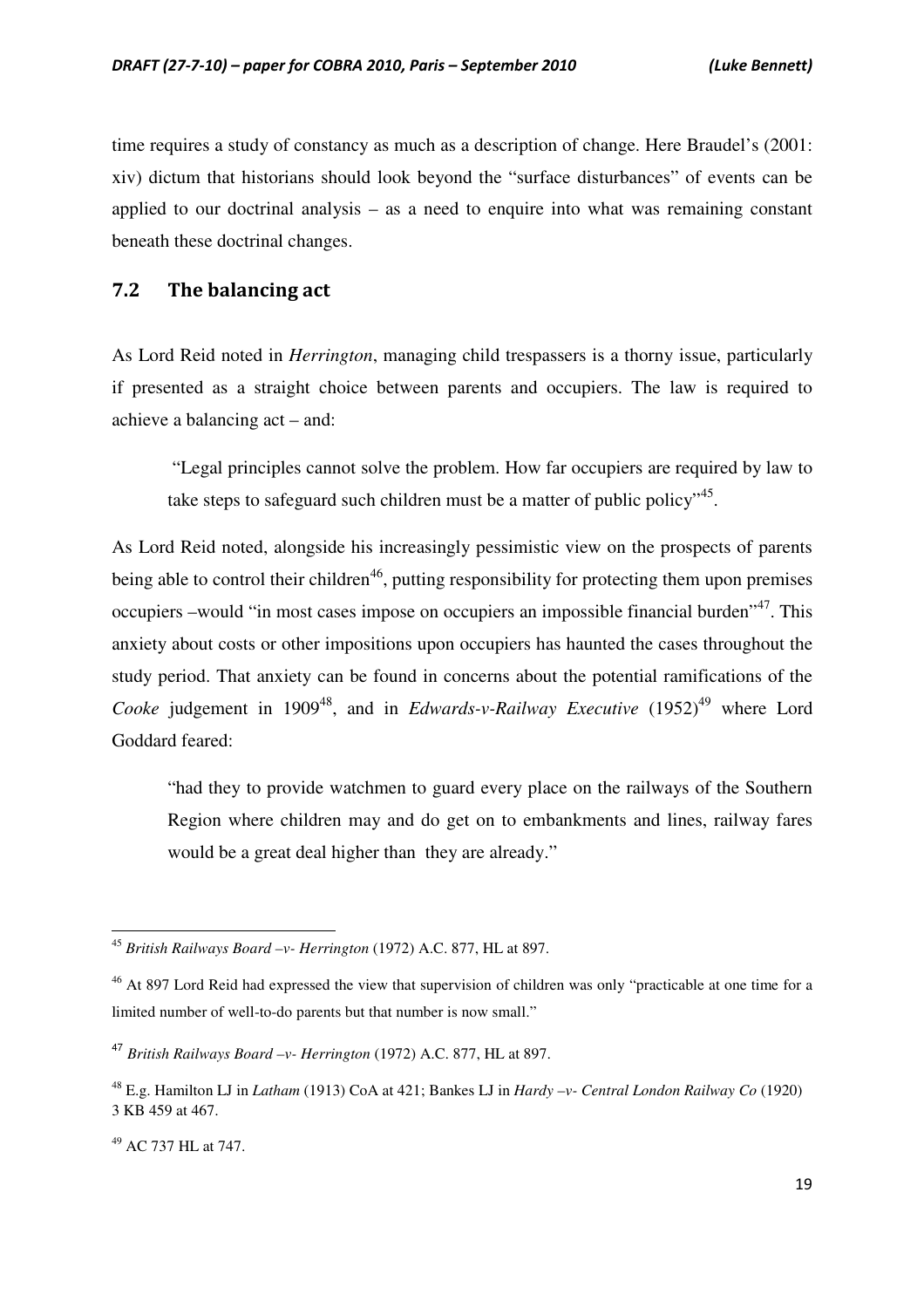In response advocates of reform have over the years pointed back to those fearing such consequences – pointing out that the feared consequences have never materialised. Here Edmund Davies LJ in the Court of Appeal ruling in *Herrington<sup>50</sup>* :

 "the reports are scattered with expressions of fear as to the probable outcome of imposing *any* sort of duty of care in relation to trespassers – that to do so would unjustifiably restrict occupiers' enjoyment of their property; that the parents of child trespassers would in consequence be encouraged to neglect performing the duty of control which is properly theirs; that even burglars would be invested with a cause of action if they came to harm in their criminal invasion of another's property: in short, that the occupation of property would be rendered intolerably burdensome. The alarmist has indeed been busy in the law. But he has not deterred the Scots from devising a rule which meets the situation admirable. Ten years have passed since their Act of Parliament reached the statute book, yet there has been no plague of writs on behalf of injured trespassers, nor has there been any reason for suspecting that the activities of railway or other authorities have been gravely disrupted in Scotland"

But a concern to avoid wider consequences or the diversion of resources remains a key motivating factor in judicial caution, for example Longmore LJ in *Keown<sup>51</sup>* (2006) considers the policy implications (expressed as a "tentative (obiter) view"):

"…it would not be reasonable to expect an NHS Trust to offer protection from such a risk. If it had to offer protection from the risk of falling from a normal fire escape, it would presumably have to offer the same protection from falling down drain pipes, balconies, roofs…windows and even trees in the grounds. This seems to me to be going too far."

In defence of his view Longmore LJ gives two justifications. First, that NHS resources are better used in treating patients, and secondly, that there will be a fortification effect (which Longmore LJ notes had indeed happened already at the hospital in question) and local people will lose the amenity benefit of short cuts and harmless play in the grounds:

<sup>50</sup> *Herrington –v- British Railways Board* (1971) 2 Q.B. 107, CA at 127.

<sup>51</sup> *Keown –v- Coventry Healthcare NHS Trust* (2006) 1 W.L.R. 953, CA at 959.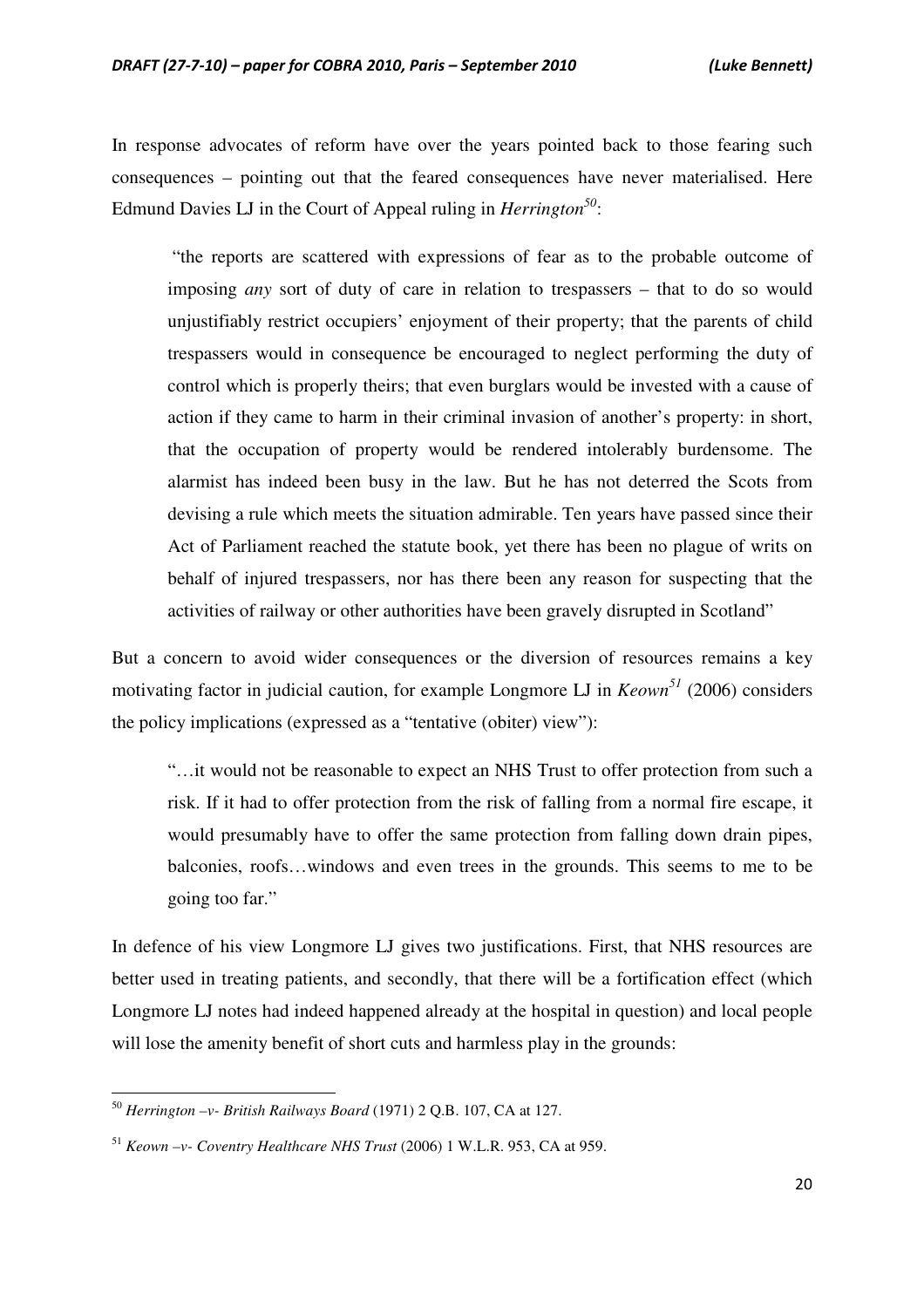"It is not reasonable to expect that this should happen to avoid the occasional injury, however sad when injury occurs." <sup>52</sup>

Lewison J (in support of Longmore LJ) picks up this point: "If the trial judge was right, then occupiers of buildings up and down the country will have to 'child proof' their buildings in case children try to climb them."<sup>53</sup>

A specific concern about the effect upon access has also underlain these cases across the study period, thus this concern was raised by Lord Collins in *Cooke*  $(1909)^{54}$ : that liability risk may deter landowners from admitting the public "to enjoy the amenities of their private domains" and Farwell LJ in *Latham* (1912)<sup>55</sup>:

"It is impossible to hold the defendants liable unless we are prepared to say that they are bound to employ a groundkeeper to look after the safety of their licensees, and the result of such a finding would be disastrous, for it would drive all landowners to discontinue the kindly treatment so largely extended to children and others all over the country."

Farwell LJ's concern was reiterated in *Bates –v- Stone Parish Council (1954)<sup>56</sup>* (a case involving a playground injury) where Romer LJ adding that provoking the closure of playgrounds would propel children back into playing in the streets, places now considerably more perilous than playground chutes and swings.

Gross J in *Simonds*  $(2003)^{57}$  – also a playground safety case - provides a contemporary echo of this specific concern, stating that there is:

 "a danger with decisions such as this. The upshot would not be that swings are fenced off, it is far more likely that sports days and other simple pleasurable

<sup>52</sup> *Keown –v- Coventry Healthcare NHS Trust* (2006) 1 W.L.R. 953, CA at 959.

<sup>53</sup> *Keown –v- Coventry Healthcare NHS Trust* (2006) 1 W.L.R. 953, CA at 960.

<sup>54</sup> *Cooke –v- Midland Great Western Railway of Ireland (1909) A.C. 229, HL* at 241.

<sup>55</sup> *Latham –v- R. Johnston & Nephew (1913) 1 K.B. 398 CA a*t 408.

<sup>56</sup> 1 W.L.R. 1249, CA at 49.

<sup>57</sup> EWHC 2303 (QB) at Paragraph 13.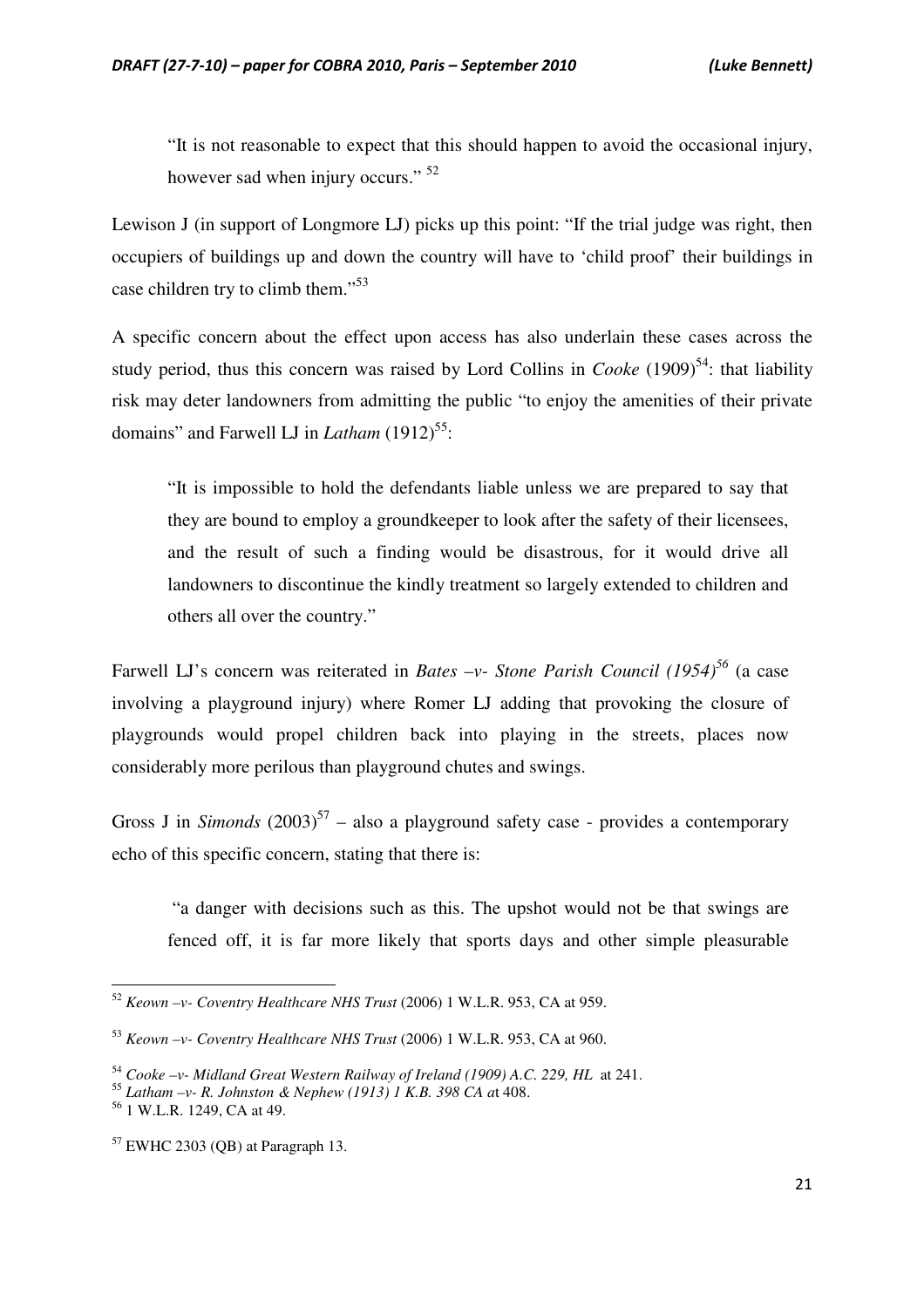sporting events would not be held if word got round that a school could be liable in a case such as this. Such events would become uninsurable or only insurable at prohibitive cost."

The language of risk assessment is also not an entirely recent invention in this jurisprudence for, in addition to the implicit cost/benefit reasoning of the access and resource implication concerns of the early twentieth centrury cases mentioned above, reference to risk calculation of sorts is present in Lord Young's description of parental reasoning about allowing their child to wander: *Cummings –v- Darngavil Coal Co Ltd*  $(1903)^{58}$  5 F. 513:

"We know quite well that children get off public roads, and that their parents do not trouble themselves, and simply let the children go, knowing, no doubt, that the risk which the children incur is so slight as to make it hardly worth while to interfere with the children."

However, it is in the recent cases (influenced no-doubt by risk assessment concepts derived from occupational health and safety, the economic analysis of law and human rights discourse) we find, for example Lord Hoffman in *Tomlinson*, talking of: "The balance of risk, gravity of injury, cost and social value" (paras  $34 - 37$ ) and human rights (his heading "free will": paras  $44 - 50$ ). We see also in Hoffman's judgement an advocacy of personal responsibility and the positive power of a measure of risk in daily life. This accords with a powerful lobby active within the senior judiciary, 'captains of industry', government and pressure groups seeking to advocate a pro-risk, pro-entrepreneur and antiover regulation and anti-safety obsessed position, as detailed by Bennett & Crowe (2008) and expressed in a number of formative policy papers in recent years.

#### **7.3 Images of child trespassers**

One might expect the judiciary to have demonised child trespassers. But the depiction of the child trespasser is restrained, and at times quite benign, throughout the study period. On the whole the child trespasser is not presented as a sinister 'other', a threat to social order. This in

<sup>58</sup> 5 F. 513.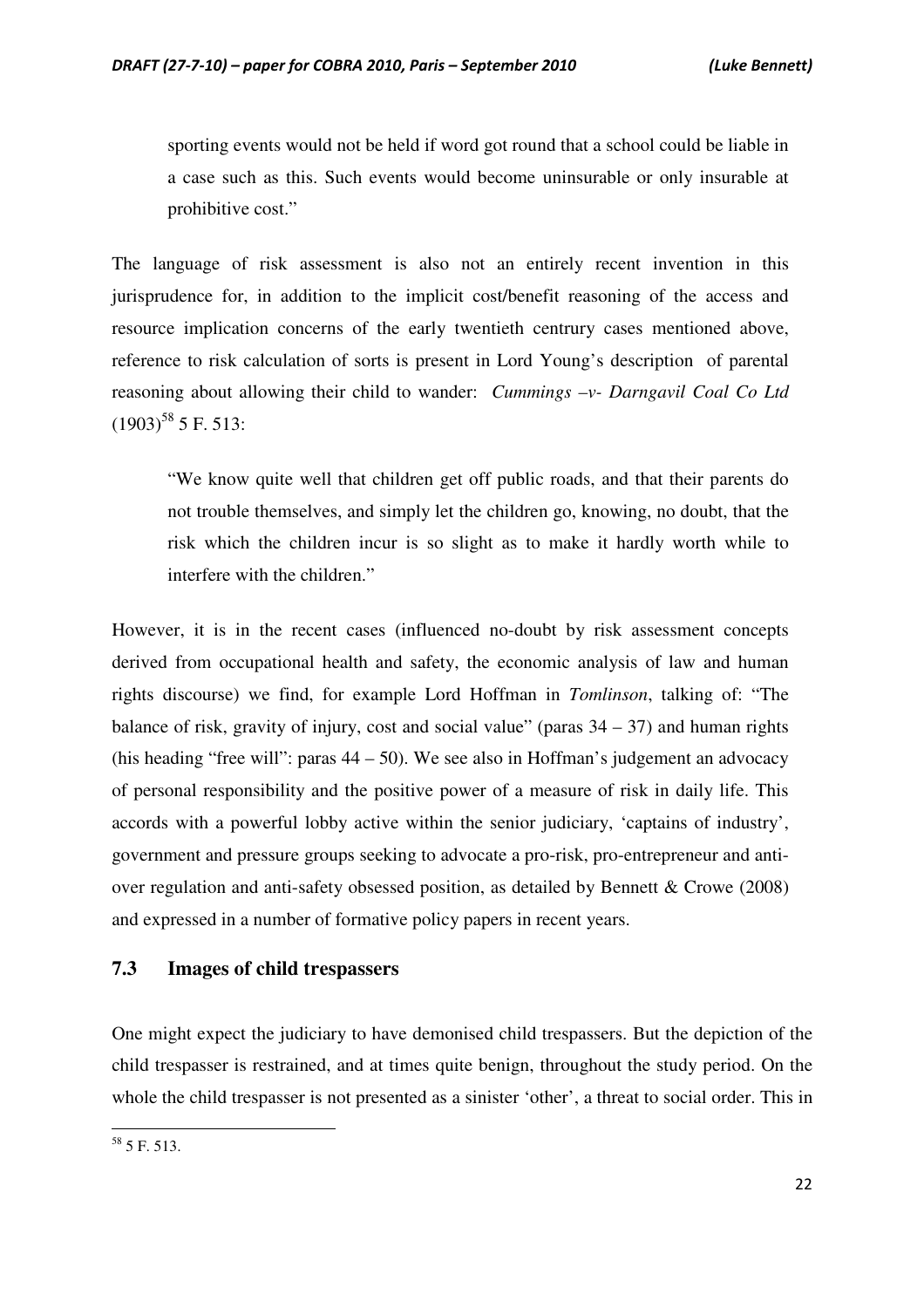part may derive from the fact that these reports concern situations in which such children have suffered injury, but still there is something notable in the judge's apparent keenness to differentiate child trespassers as "meritorious"<sup>59</sup> or "trivial and amiable."<sup>60</sup> Care is often taken by the judges to emphasise that there are many types of trespasser and a child trespasser one of the least blameworthy, thus in *Herrington* Lord Morris:

"The term "trespasser" is a comprehensive word: it covers the wicked and the innocent: the burglar, the arrogant invader of another's land, the walker blithely unaware that he is stepping where he has no right to walk, or the wandering child – all may be dubbed trespassers."

This differentiation assists those in *Herrington* who wish to argue in favour of a duty of care towards child trespassers without invoking another recurrent fear in these cases: that to soften the line would lead to householders having a duty of care towards burglars<sup>61</sup>.

The judicial characterisation of child trespassers is also worthy of study in terms of what it reveals of judges attitudes to the behaviour of children, and the source of the urge to trespass as a child. Without exception those judges who reveal a view on this matter subscribe to what might be called the 'boys will be boys' school of thought. Implicit within this rule of thumb theorising is a belief that something innate drives boys to trespass, it is not something that can be reasoned out of a child. It is a variant of the doctrine of allurement, that children will be drawn, automaton-like, towards certain structures. Whilst the language used to express this theory changes somewhat across the study period, the sentiment remains throughout.

The first traced outing of this view is found in Lord Denman's judgment in *Lynch -v- Nurdin*  $(1841)^{62}$  where the child "merely indulged the natural instinct of a child amusing himself with the empty cart and deserted horse." In *Latham* (1912) we see the view that "a child can get

<sup>59</sup> Per Diplock in *British Railways Board –v- Herrington* (1972) A.C. 877 HL at 936.

<sup>60</sup> Per Sands in *Dumbreck –v- Robert Addie & Sons (Collieries) Ltd* (1928) S.C. 547, Court of Session at 557.

<sup>61</sup> For example, Salmon LJ in *Herrington –v- British Railways Board* (1971) 2 Q.B. 107 CA at 120.

 $62$  1 OB 29.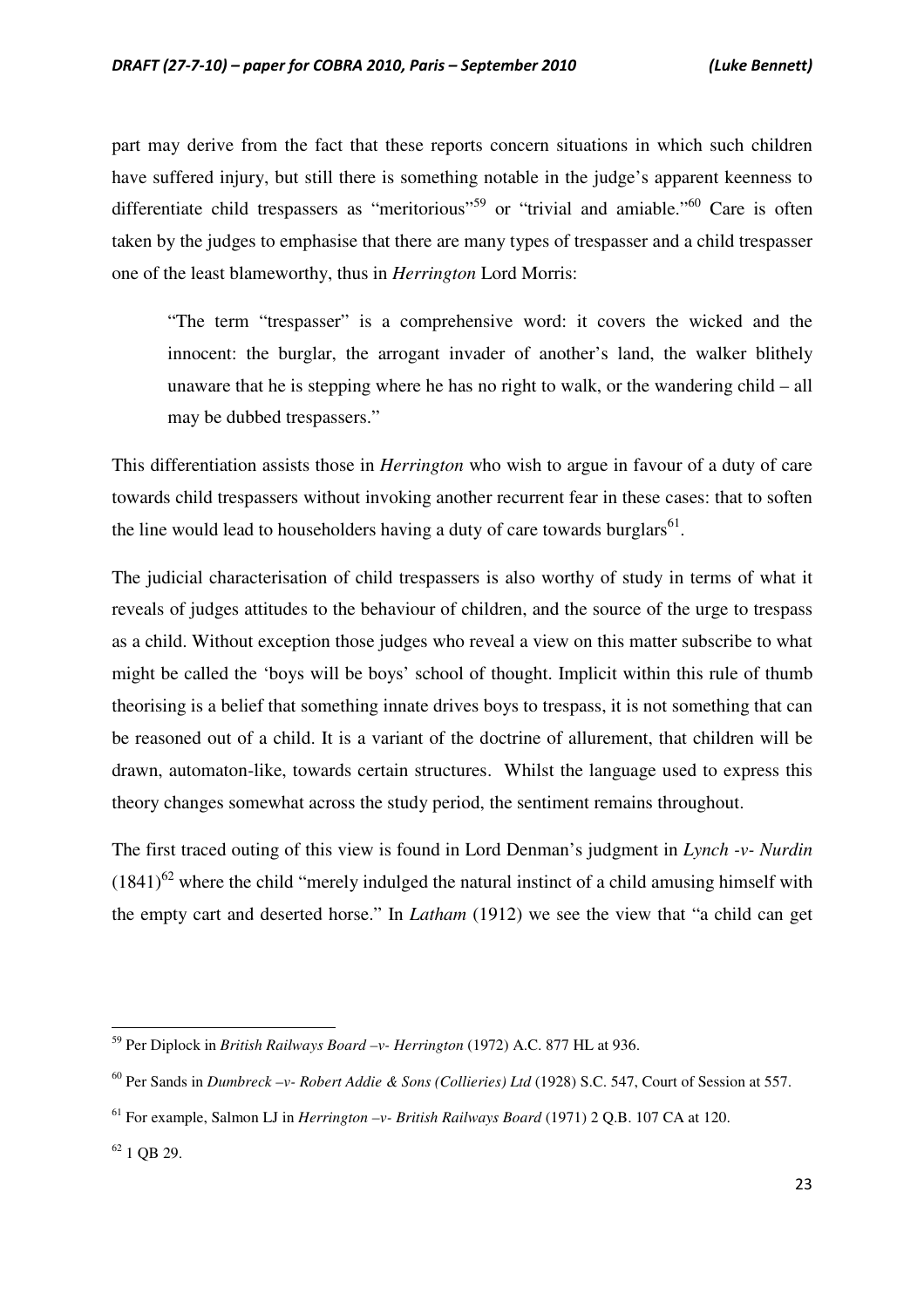into mischief and hurt itself with anything if it is young enough"<sup>63</sup> and in *Devlin* the view of Lord M'Laren:

 "…that every person must be taken to know that young children and boys are of a very inquisitive and frequently mischievous disposition, and are likely to meddle with whatever happens to come within their reach."<sup>64</sup>

Then there are cases in which fencing or other protective measures are pictured as having some magical and irresistible challenge and that:

 "it is perhaps fortunate that there is no rule of law imposing on proprietors the impossible task of fencing their lands so as to keep out schoolboys, for the more difficult the fence was made the greater would be the temptation to overcome the obstacle."<sup>65</sup>

But these are not Edwardian vestiges - such views linger into present day jurisprudence, for in the Court of Appeal hearing of *Herrington* Salmon LJ expressed the view that "an exceptionally agile and resourceful little boy may be able to get over or through almost any fence, if determined to do so"<sup>66</sup> and an equivalent view was expressed by Wilson LJ in *Mann*  (2009): "No amount of security measures will keep out a sufficiently determined trespasser" (para 18).

The role of such constructions of the child trespasser and his motives appear to operate to desensitise – to take the (injured or deceased) trespasser out of the blame calculation – that is not to say that blame may not sometimes be attached (as it was, for example in *Young –v-Kent County Council* (2005)<sup>67</sup>, but it removes the need for the judges to dwell on motive and the chosen aspect of the trespass.

#### **7.4 Rhetorical techniques**

<sup>63</sup> Hamilton LJ in *Latham –v- R.Johnston & Nephew Ltd (*1912) 1 KBD 398 at 413.

<sup>64</sup> *Devlin –v- Jeffray's Trustees* (1902) 5 F. 130 at 134.

<sup>65</sup> Lord Atkinson in *Cooke* (1909) HL at 237.

<sup>66</sup> *Herrington –v- British Railways Board* (1971) 2 Q.B. 107, CA at 123.

<sup>67</sup> EWHC 1342 (Qb).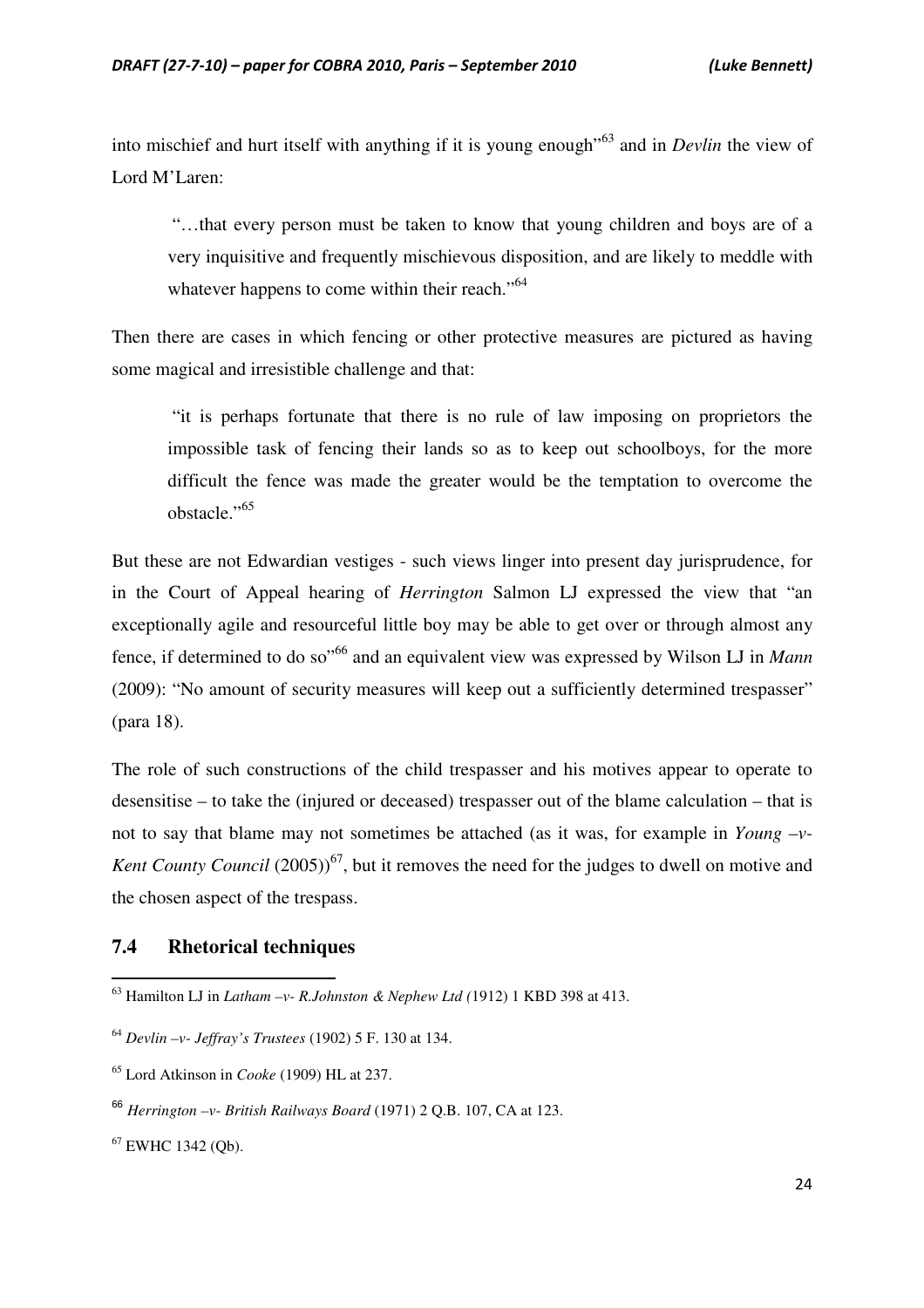We can now turn to consider the use of recurrent rhetorical devices within child trespasser cases. Once again, the aim is to show how constancy runs across the seemingly divergent cases (and thus reveal the operation of certain fixed points of reference within the judicial intepretive community). Reference here is to rhetoric in the neutral sense used by Aristotle – to identify forms and augmentations of argumentation – rather than in the perjorative sense of the term inherited via Plato (Postner 2009: 331-332).

A time honoured judicial rhetorical technique is to invoke 'common sense' when arguing for a departure from the line given by precedent. Twining & Miers have shown how Lord Atkin's formulation of the duty of care in *Donoghue v Stevenson* (1932)<sup>68</sup> is based only upon two cases (with many in opposition) and rhetorical appeals to 'common sense', reasoning that is "permissible, inconclusive and not very cogent." (1999: 365 note) yet Lord Atkins' formulation (not least because of its simplicity and explicit moral linkage to Judeo-Christian precepts) has provided the foundational conceptual hub around which the tort of negligence has revolved ever since.

Equivalent appeals to common sense are invoked in *Herrington<sup>69</sup>* – for example Lord Wilberforce's assertion that – "no greater than we ought to expect from the common law, which always leaves a residue to be completed by common sense" and Lord Morris' assertion<sup>70</sup> that "any well-disposed but fair-minded member of the public" would think the defendant owed a duty towards the child in *Herrington*. He further supports his emotive line of argumentation by characterising the injured child as "a legal outcast" in the defendant's characterisation of the applicable  $law^{71}$ .

Another rhetorical strategy at work in *Herrington* is what we might call 'summoning a sense of alien-ness' about the existing law. Thus in the Court of Appeal, Salmon  $LI^{72}$  speaking of

<sup>&</sup>lt;sup>68</sup> AC 562.

<sup>69</sup> *British Railways Board –v- Herrington* (1972) A.C. 877 HL at 919.

<sup>70</sup> *British Railways Board –v- Herrington* (1972) A.C. 877 HL at 901.

<sup>71</sup> *British Railways Board –v- Herrington* (1972) A.C. 877 HL at 902.

<sup>72</sup> *Herrington –v- British Railways Board* (1971) 2 Q.B. 107, CA at 118.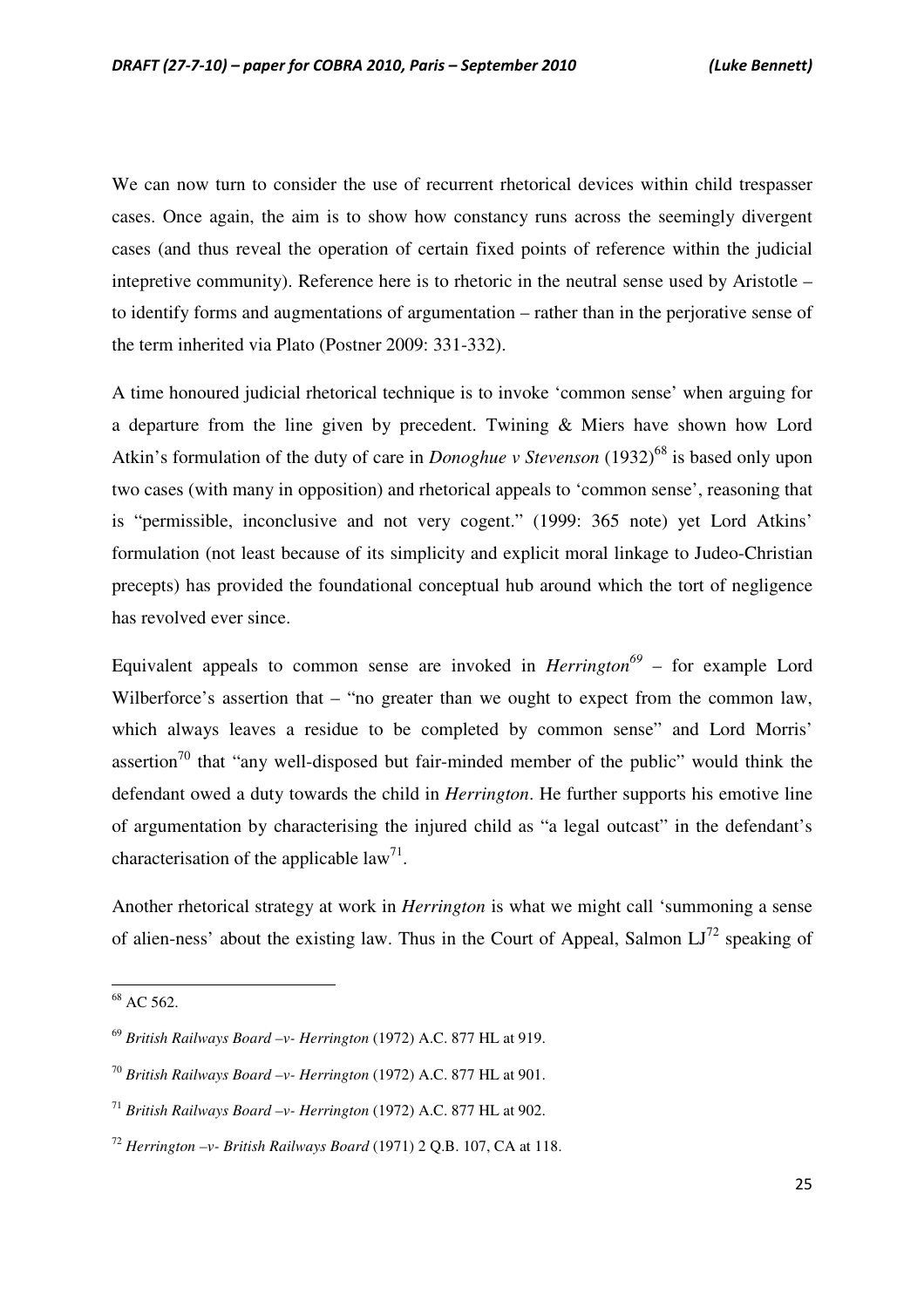*Addie* – "a case which I confess I am unable to read, 40 years on, *without a sense of shock."*  (emphasis added). Salmon LJ then follows through with the following damning assertion that the doctrine of trespassers taking all risk of their entry:

 "…may have been all very well when rights of property, particularly in land, were regarded as perhaps more sacrosanct than any other human right. This view was widely held in the nineteenth century and, perhaps, even at the beginning of the present century, *influenced by the minds of those who were then no longer young*" (emphasis added) $^{73}$ 

Finally Salmon  $LI^{74}$  heaps further invective upon the status quo:

"It is difficult to see why today this doctrine should not be *buried* with the *artificial doctrine* based on *fictitious* permission springing from a *supposed* allurement which was *invented* by the courts in an *attempt* to mitigate the harshness and injustice caused by the *ancient legal dogma* relating to infant trespassers" (emphasis added)

But the modernisers in *Herrington* were also happy to draw support from long standing authority where that suited their purpose, thus Lord Morris in the House of Lords judgement<sup>75</sup> deftly resurrects the early nineteenth century spring-gun cases to show there has 'always' been a duty of common humanity underlying occupiers' responsibilities towards trespassers.

In *Tomlinson,* Lord Hutton's judgement in the House of Lords is keen to show parallels back to the early 20<sup>th</sup> century cases. To achieve this he has to perform opposite of the 'alien-ness' effect. Thus he refers to these old cases cherishingly, making light of their aged appearance, for even though:

 $\overline{a}$ 

<sup>73</sup> *Herrington –v- British Railways Board* (1971) 2 Q.B. 107, CA at 120. There is reasonable ground to speculate that Salmon LJ was actually no younger than the nineteenth century judges he was criticising: according to http://thepeerage.com/p23173.htm (accessed 1 July 2010) he was born in December 1903, making him 66 years of age when the Court of Appeal heard *Herrington* in 1970.

<sup>74</sup> *Herrington –v- British Railways Board* (1971) 2 Q.B. 107, CA at 120.

<sup>75</sup> *British Railways Board –v- Herrington* (1972) A.C. 877, HL at 904.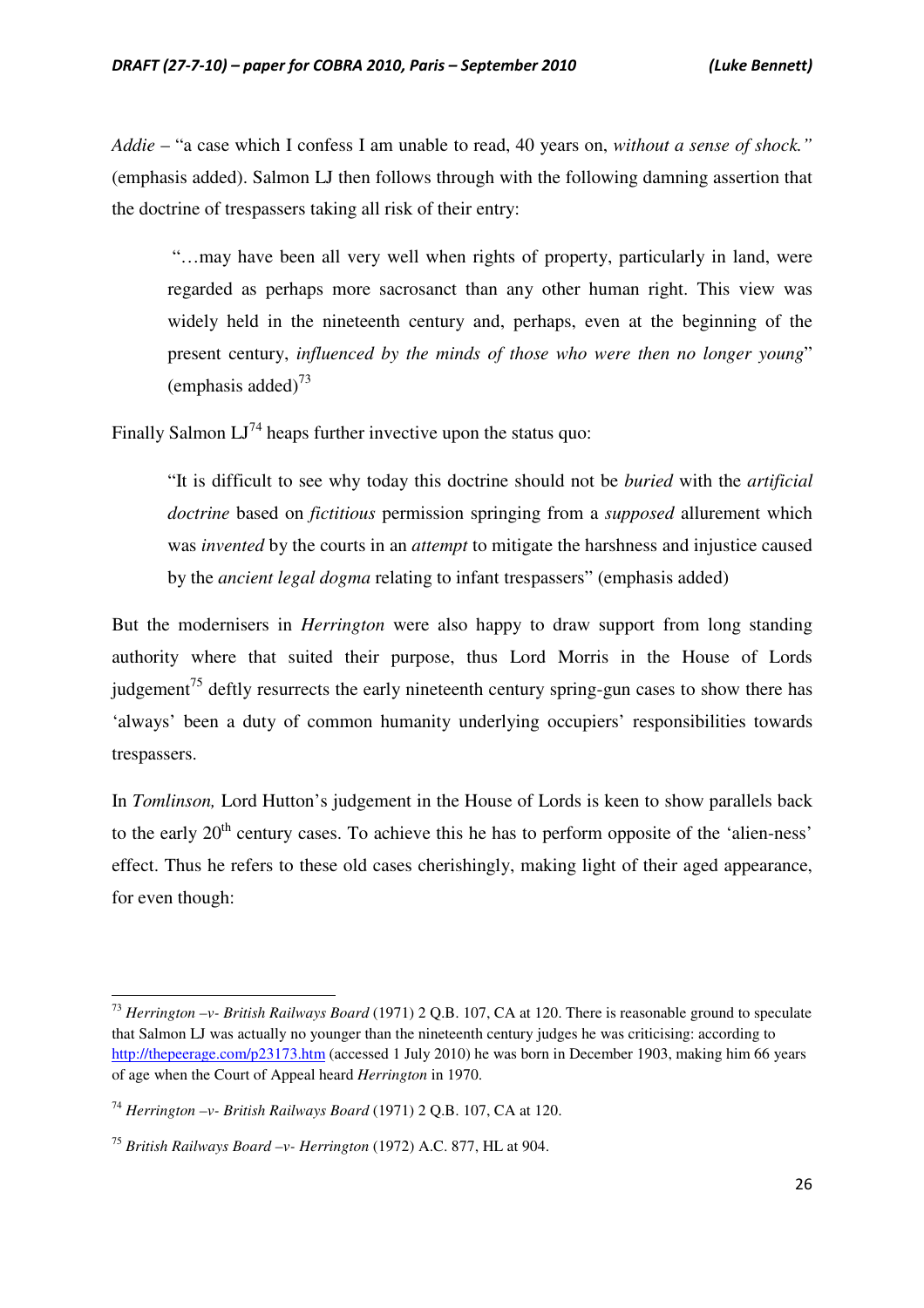"couched in old fashioned language…they still express a principle that is still valid today, namely that it is contrary to common sense, and therefore not sound law, to expect an occupier to provide protection against an obvious danger on his land arising from a natural feature..."<sup>76</sup>

Furthermore, in stating<sup>77</sup> that "that there are certain risks which the law, in accordance with the dictates of common sense, does not give protection – such risks are *'just one of the results of the world as we find it'*<sup>78</sup>", Hutton specifically resurrects and incorporates Lord Dunedin's fatalistic view, in *Hastie –v Edinburgh Magistrates* (1907)<sup>79</sup>.

Personal biography is deployed by Lord Diplock in his *Herrington* judgement to add to the 'alien-ness' of *Addie*. Diplock claims in his judgement that *Addie's* case was decided in the year he started reading for the bar and that "even at that time it offended against what Lord Atkin, only three years later, was to call "a general public sentiment of moral wrongdoing for which the offender must pay<sup>"80</sup>, he then goes on to align himself personally with a that sense of disppointment:

"I well recall the disappointment with which it was received by those who thought that previous cases in this house had shown the common law as moving towards a less draconian treatment of those who trespassed innocently upon other people's land" <sup>81</sup>

But this reminiscence appears to be hollow rhetoric, for Diplock had prior opportunity to express such enduring disagreement with the *Addie* decision and, in particular, revealed none of this apparent dissatisfaction with the common law position in 1954 when he provided a minority report dissenting from the Law Reform Committee's Third Report<sup>82</sup>

<sup>79</sup> SC 1102.

 $\overline{a}$ 

<sup>80</sup> *Donoghue –v- Stevenson* (1932) A.C. 562 HL at 580.

<sup>81</sup> *British Railways Board –v- Herrington* (1972) A.C. 877, HL at 931.

<sup>76</sup> *Tomlinson –v- Congleton Borough Council* (2002) 1 A.C. 46, HL at 88.

<sup>77</sup> *Tomlinson –v- Congleton Borough Council* (2002) 1 A.C. 46, HL at 88. (emphasis added to show Lord Dunedin's quote.

<sup>78</sup> Lord Dunedin *Hastie –v Edinburgh Magistrates (1907) SC 1102* at 1106

<sup>82</sup> 1953-54 [Cmd. 9305] *Law Reform Committee. Third Report (occupiers' liability to invitees, licensees and trespassers).*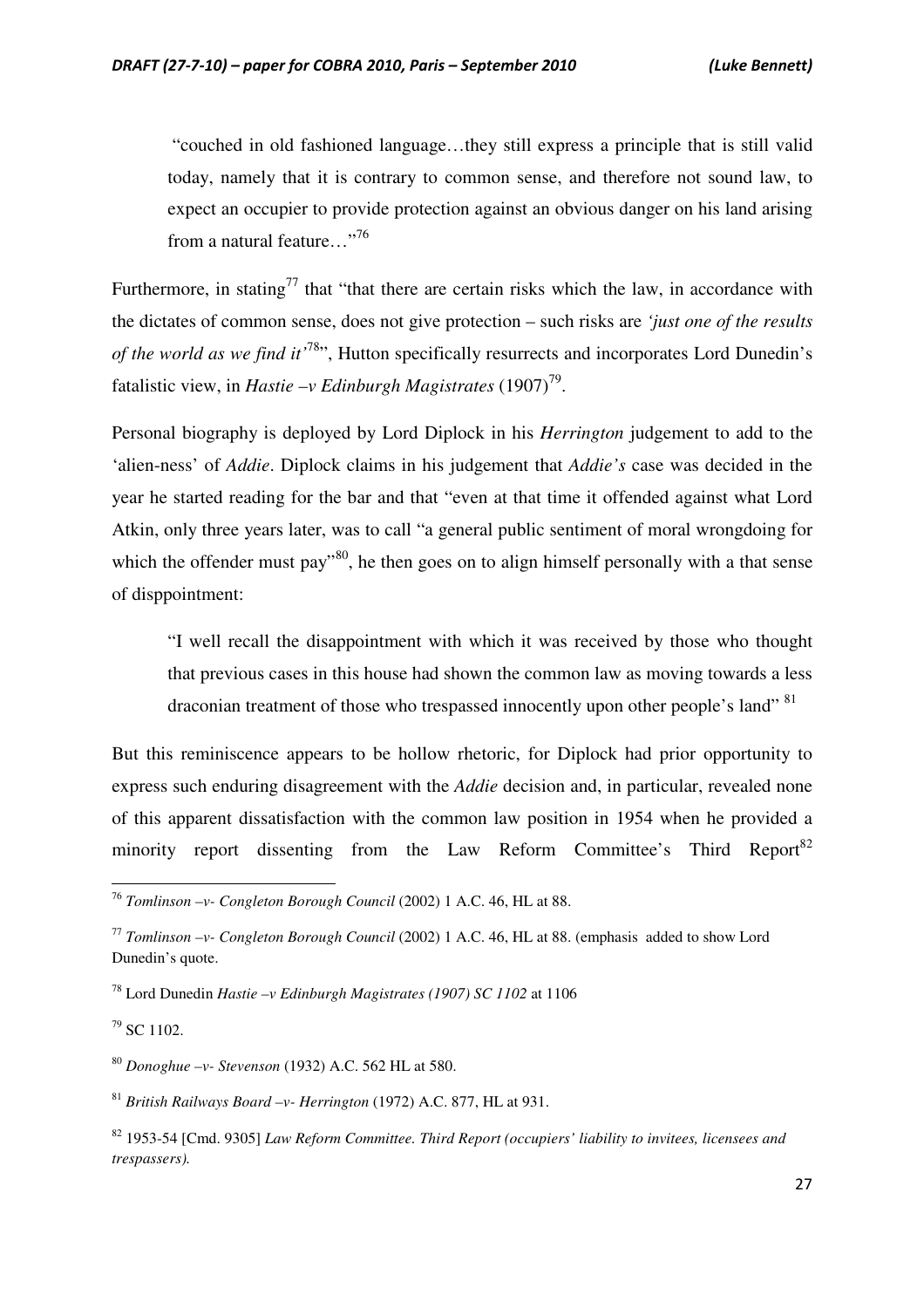recommendation in favour of statutory consolidation of occupiers' liability principles towards lawful visitors. In his minority report Diplock stated that he feared that codification would lack the subtlety and predictability of a case by case approach. Furthermore he said nothing to challenge the Committee's conclusion that the common law position on occupiers' liability towards trespassers did not need statutory reform (and at the time the only way in which *Addie* could have been circumvented).

In considering judicial discourse we need also to consider how metaphor and other figurative devices may give us insight into the operation of the interpretive community here. The extent to which meaning can be imputed to selection of figures of speech is perhaps open to debate – however the incongruous eruption of rural and/or classical imagery within judicial reasoning about child trespassers appear to be something other than random occurrence. In the study cases we find instances of elaborate deduction involving variously whether or not firing a gun in a field might hit a tramp<sup>83</sup>, imaginary children teasing a peaceful donkey or cow into kicking<sup>84</sup>, "apple trees, streams, and other infantile joy"<sup>85</sup> and a hypothetical farmer afflicted by trespassers:

"...tearing up his primroses and bluebells, or picking his mushrooms or stealing his turkeys, or for the purpose of taking country walks in the course of which they will tread down his grass and leave gates open and watch their dogs chasing the farmer's cattle and sheep."86

And, once again, use of these tropes follows through to the present day jurisprudence, for in *Tomlinson* Lord Hoffman appears momentarily to fall into reverie when describing the Bereton Heath Country Park's:

 "paths now [running] through woods of silver birch and in summer bright yellow brimstone butterflies flutter in grassy meadows"<sup>87</sup>.

<sup>83</sup> Cross LJ in *Herrington –v- British Railways Board* (1971) 2 Q.B. 107, at 138.

<sup>84</sup> Farwell LJ in *Latham –v- R.Johnston & Nephew Ltd* (1912) 1 KBD 398, CA at 407.

<sup>85</sup> Scrutton LJ in *Hardy –v- Central London Railway Co.* (1920) 3 KB 459, CA.

<sup>86</sup> Lord Pearson in *British Railways Board –v- Herrington* (1972) A.C. 877 HL at 925.

<sup>87</sup> *Tomlinson –v- Congleton Borough Council* (2002) 1 A.C. 46, HL at 72.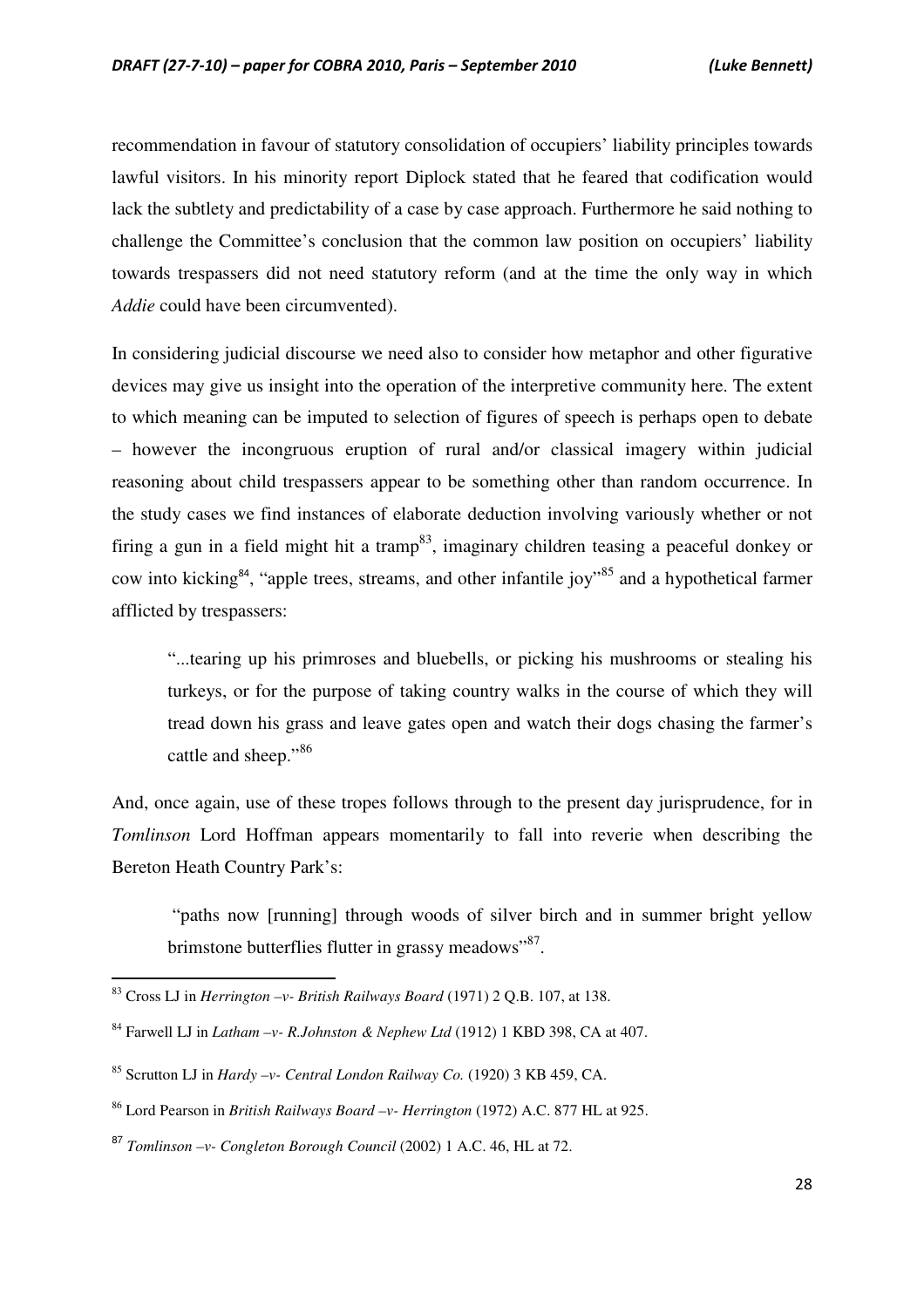Interestingly this resort to the poetic does not appear to be intended as an aid to ruling in favour of the claimant (i.e. by painting a picture of the site of the accident as an allurement), for Hoffman then goes on to *deny* liability.

Hoffman then appears to be slip into an Arcadian moment as a display of wordsmithery, for he then summons a Dionysian image describing the persistence of more ad hoc recreational uses at this now restored quarry site, thus: "But the traditions established in the previous anarchic state of nature were hard to eradicate."<sup>88</sup> He then completes the descent into a wanton display of classical learning by<sup>89</sup> attacking Ward LJ's use of metaphor in the Court of Appeal's adverse ruling, a metaphor likening the Mere's water as "a Siren's call strong enough to turn men's minds". Hoffman regards this as 'gross hyperbole' but can't himself resist the temptation to show his (greater) familiarity with Greek mythology by seeking to demonstrate in some detail why the Siren analogy is unworkable. Hoffman's metaphoric reverie eventually redeems his digressions by revealing his wider point – that the danger lies in how the claimant came to use the water rather than that the Mere was in itself in a dangerous condition (and thus a "danger due to state of the premises" in the meaning of the 1984 Act).

All that can perhaps be said of this digression and imagery is that it was display behaviour, aimed at showcasing Lord Hoffman's erudition and classical education (and thus for Bourdieu 1987: 812) an example of the creation of "symbolic capital" – through the display of a traditional symbol of erudition.

#### **7.5 The spiral towards rigid rationalism**

Finally, we can consider what the trajectory of the law in this area over the study period reveals about the operation of the 'juridical field'.

In 1955 Heuston described occupiers' liability as:

l

"…a field of 'lawyers'' law", which although untouched by statute, has acquired a bad reputation. The broad and simple principles established by our great Victorian

<sup>88</sup> *Tomlinson –v- Congleton Borough Council* (2002) 1 A.C. 46, HL at 77

<sup>89</sup> *Tomlinson –v- Congleton Borough Council* (2002) 1 A.C. 46, HL at 80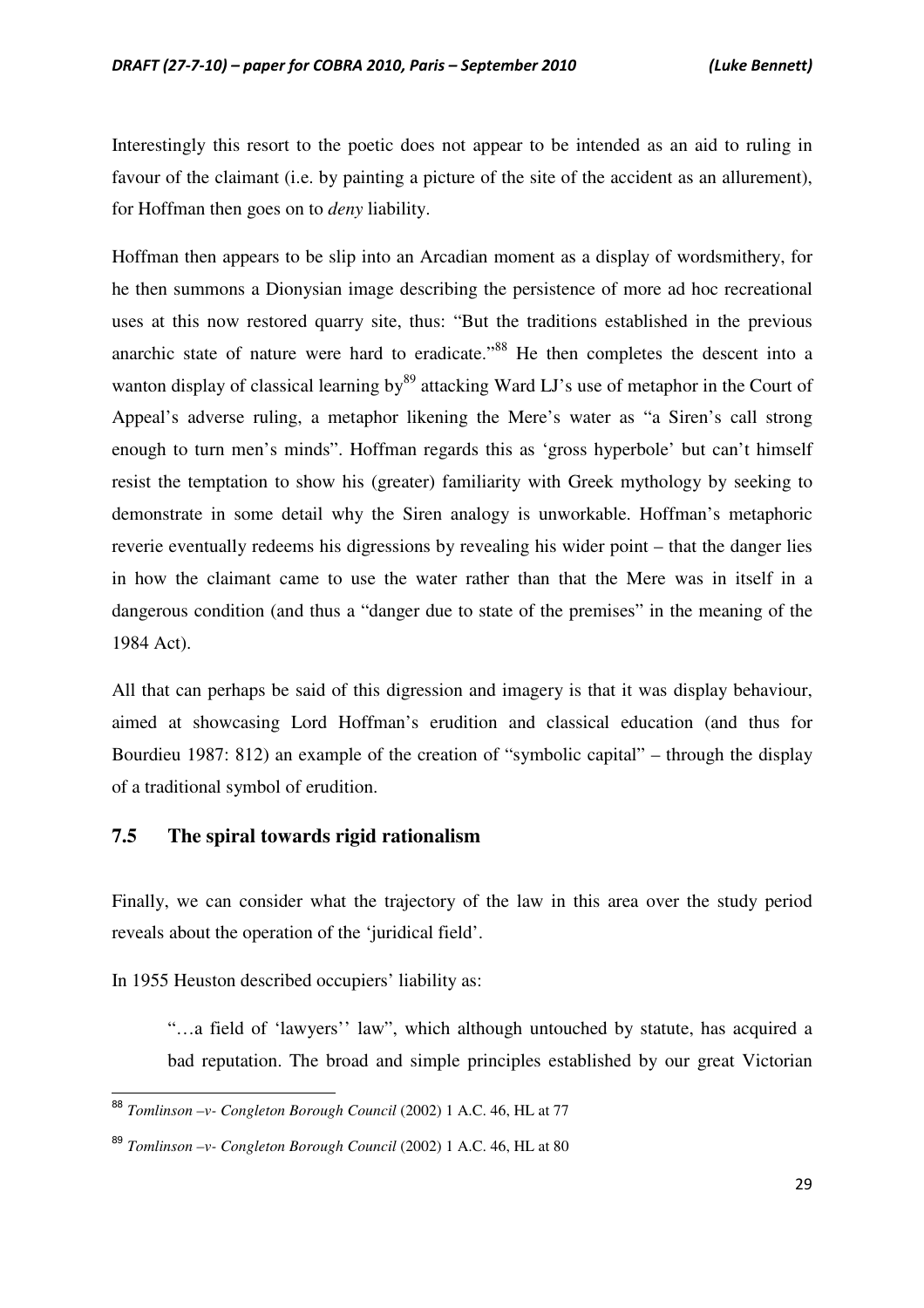judges have been obscured by over-refinement and subtlety…when English law makes a mistake it is usually due to an excess rather than to a lack of rationality" (1955: 271).

Two points can be extracted here. First, that Heuston appears to be taking some apparent pride in the fact that that this area of the common law had avoided statutory intervention, for he carries on to describes the prospect of statutory codification as both drastic and "likely to make many people cringe" (271). This suggests a purism amongst the judiciary in their decision taking (and law making) abilities – something echoed in the tone and content of Lord Diplock's minority report appended to the Law Reform Committee's 1953 report.

The second point is that Heuston is suggesting that the very processes that make the common law successful can, if left to run too long or too deep, make the law *too* rational. This may sound a strange assertion, but it finds echo in diverse places, for Law Commission's Working Paper No. 52 (1973)<sup>90</sup> recommended statutory consolidation because the common law principles had via *Herrington* become "over-refined", whilst the Law Commission's rebuff to the judicial assertion that they are the best people to resolve the post *Herrington* doctrinal confusion was that statements of the law to give a "reasonably certain guide to the law *before* cases are actually decided"<sup>91</sup> (emphasis added). Here the Law Commission was focussing on the need for the law to be 'available', in a practical sense, for easy interpretation and application by those whose behaviour it may seek to influence – in short, occupiers.

Bourdieu is very relevant here, for he observes that the rationalising tendencies of academic and appellate level jurisprudence may at times become too rarefied, and that then the survival of the authority of the juridical field requires that judges (or other law makers) adapt law and keep it (in a sense) unperfected: In Bourdieu's words, what has to happen is "adaptation to reality of a system which would risk closing itself into rigid rationalism if it were left to the theorists alone" (824). This adjustment is necessary because law *has* to remain workable at the pragmatic level – it needs to be seen as 'useful' to the "requirements and the *urgency* of

<sup>90</sup> *"Liability for damage or injury to trespassers and related questions of occupiers' liability"* – at page 26.

<sup>91</sup> The Law Commission (LAW COM. No. 75) (Cmnd. 6428) (1976) *Report on liability for damage or injury to trespassers and related questions of occupiers' liability*, page 6.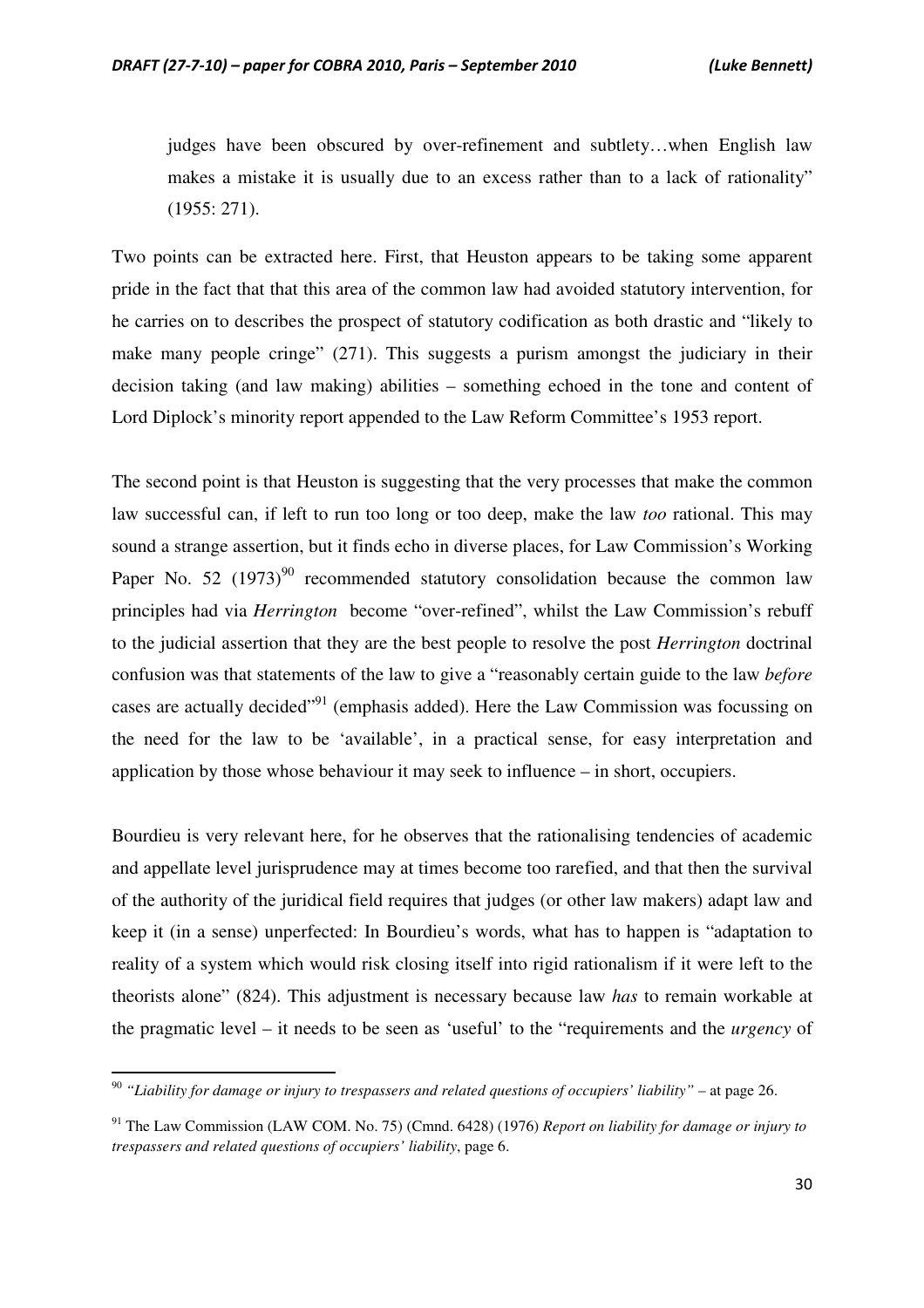practice" (824) (emphasis in the original) – otherwise the field may collapse (or at least be weakened). Thus such changes, such adaptation, along with the apparent signs of conflict between various groupings within the legal professions when such adjustment takes place, should not be seen as a sign of weakness or pathology within the law. Instead such processes ultimately preserve the power and practical efficacy of the law.

### **8. Conclusions**

The aim of this paper has been to examine the operation of meaning making, change and constancy processes within the appellate judiciary in relation to the sensitive issue of the occupiers' liability towards child trespassers in the United Kingdom over the last 100 years.

A process of doctrinal change has been mapped out – but undercurrents of constancy have also been identified. Recurrent tropes and rhetorical devices have been illustrated embodied within the succession of 'leading cases'. An attempt has also been made to situate this understanding of change and constancy within the "shaping influence of the social, economic, psychological and linguistic practices which, while never being explicitly recorded or acknowledged, underlie the law's explicit functioning" (Terdiman in his introduction to Bourdieu 1987: 2).

Bourdieu's conceptualisation of the 'juridical field' is complex (because that 'thing' itself is complex). In applying Bourdieu's theories the author's aim has not been to unmask an ideological conspiracy at the heart of the doctrinal evolution of the law in this area – but rather to *illustrate* Bourdieu's abstract theoretical ideas by showing how a mix of historical, spatial, psychological and linguistic interactions underlie what might, at conventional glance, appear a fairly clear cut linear jurisprudential progression between different and distinct doctrinal paradigms and cultural epochs. In lingering tropes and forms of argumentation, a sense of what is and is not legally *pertinent*, tendencies towards formalisation and codification and the ability of the field to moderate its' own tendencies where this becomes necessary, we glimpse the deep structures of this field. For, as Terdiman (Bourdieu 1987: 807) notes, it is these deep and enduring structures within the juridical field that determine *what* and *how* the law will decide in any specific instance.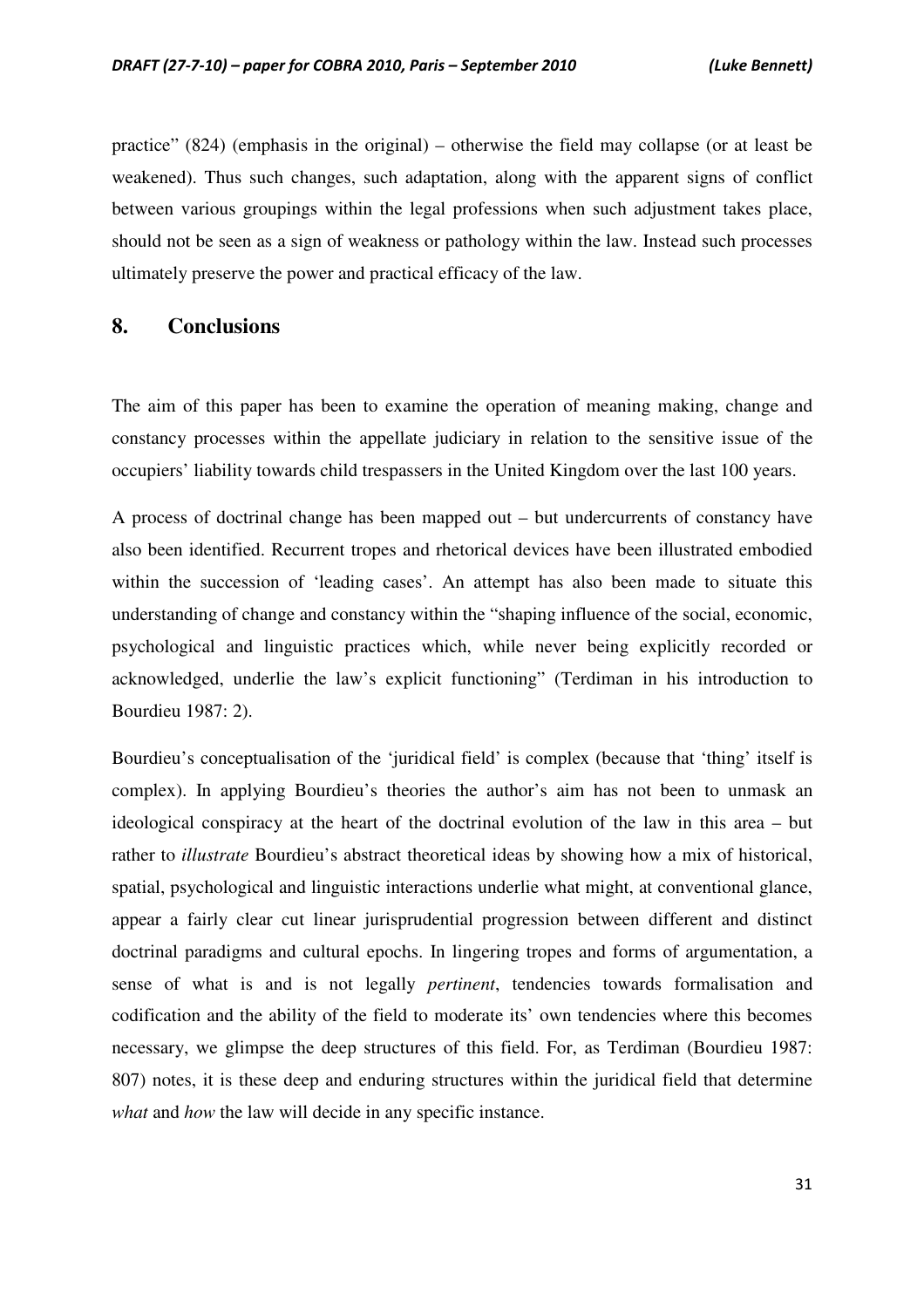But, that's not necessarily to suggest that the law, in this or any other area, thereby becomes any easier for lay users to interpret and apply.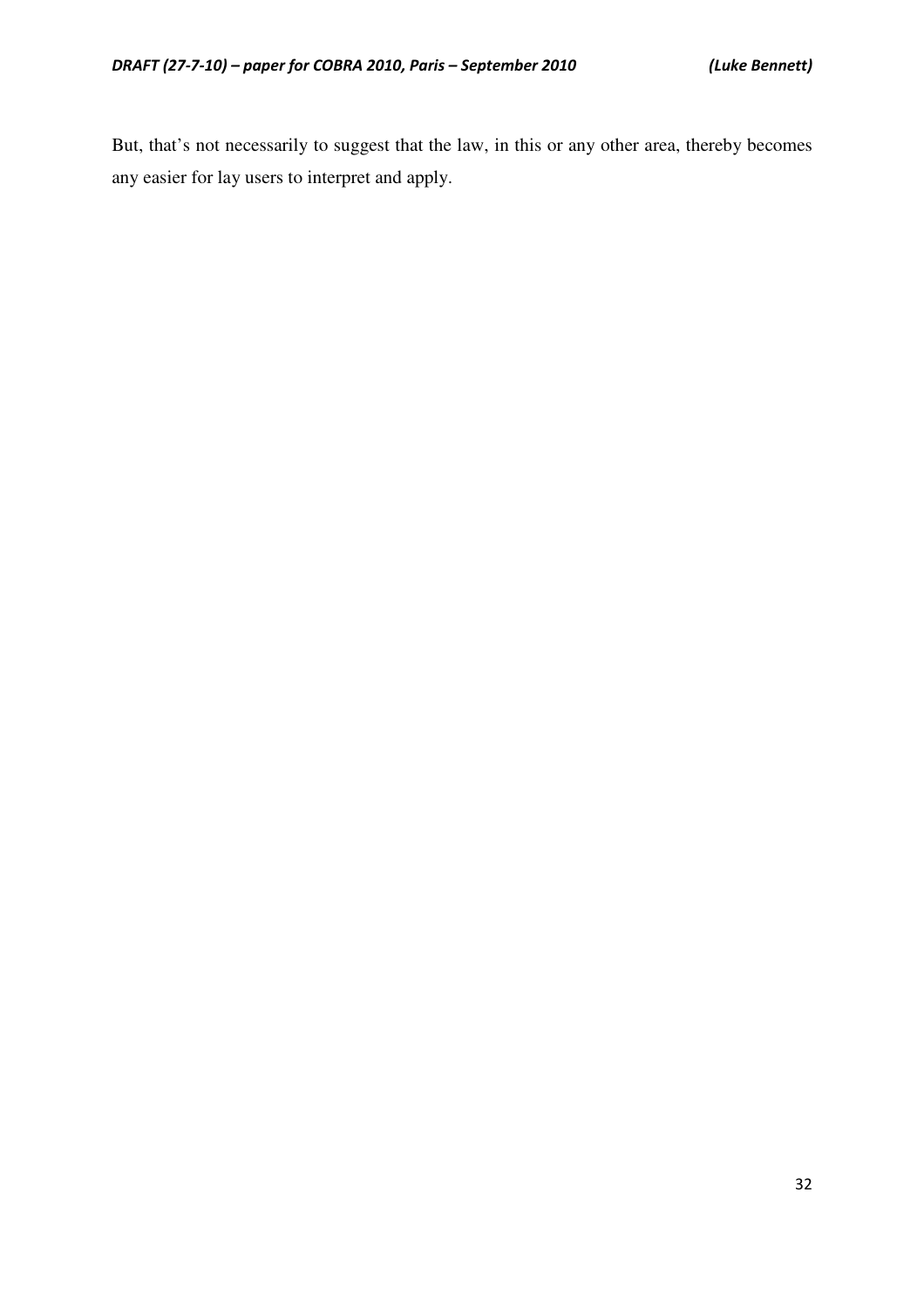### **References**

- Bennett, L. & Crowe, L. (2008), *Landowners' Liability? Is perception of the risk of liability for visitor accidents a barrier to countryside access?*, Countryside Recreation Network: Sheffield. Available at: http://shura.shu.ac.uk/678/ (last accessed 6 July 2009).
- Bennett, L. (2009), "Why, What, And How? a case study on law, risk, and decision making as necessary themes in built environment teaching" *Journal of Legal Affairs and Dispute Resolution in Engineering and Construction*, Vol. 1, No. 2, May 2009, 105-113 . Available at: http://shura.shu.ac.uk/694/ (last accessed 2 February 2010).
- Bennett, L. & Gibbeson, C. (2010), "Perceptions of occupiers' liability risk by estate managers: a case study of memorial safety in English cemeteries", *The International Journal of Law in the Built Environment, Vol.2, No.1.* Available at: http://shura.shu.ac.uk/1737/ (last accessed 2 July 2010).
- Bourdieu, P. (1987) "The force of law: toward a sociology of the juridical field " 38 *Hastings Law Journal* pp. 805 – 853 (translated and introduced by Richard Terdiman)
- Braudel, F. (2001) *The Mediterranean in the ancient world*, Allen Lane, London (translated by Sian Reynolds).
- Darley, G. (2003) *Factory* Reaktion, London.
- Dower, M. (2001) "New pressures on the land: recreation" in Smout, T.C. (ed.) *Nature, landscape and people since the second world war*, Tuckwell Press, Edinburgh
- Eurlich, P. R. (1968) *The Population Bomb,* Ballantine, New York.
- Fish, S. (1980), *Is There a Text in this Class? The Authority of interpretive communities,*  Harvard University Press, London.
- Fish, S. (1989) *Doing What Comes Naturally: Change, Rhetoric, and the Practice of Theory in Literary and Legal Studies*. Clarendon, Oxford.

Griffiths, J.A.G. (1977), *The Politics of the Judiciary*, Fontana, London.